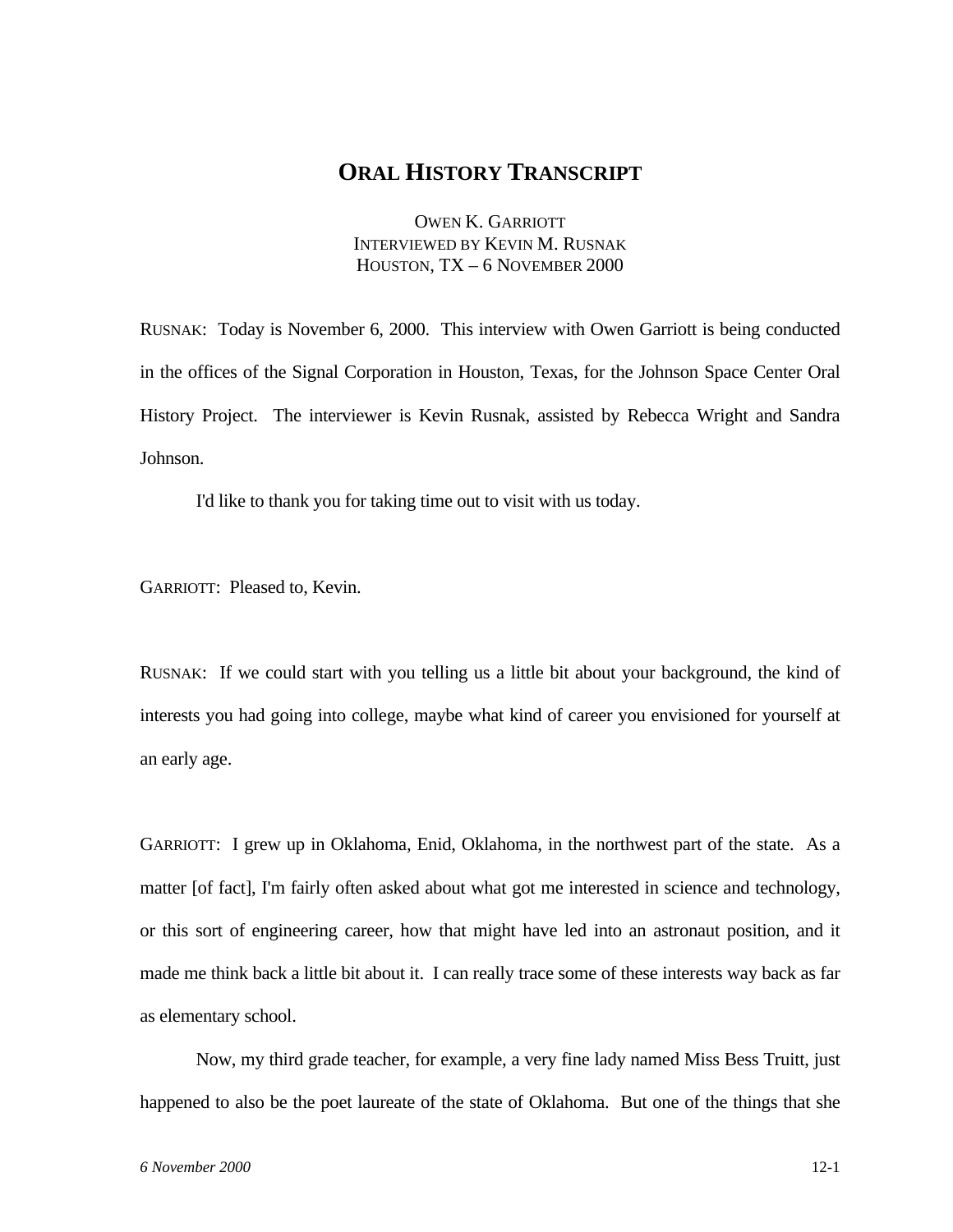had in her class was an orrery, which is a word that I had no idea what it meant when I was in third grade, but it's a little device that has a whole planetary system in it. It has the sun at the center, of course, and then all the planets, and the moons of the Earth, and the moons of Jupiter and so forth. You turn a little crank, by hand in those days, and they all rotate. I think, gee whiz, so that's really what the solar system looks like. Fascinating. It got me started thinking about it all the way back as early as the third grade.

Then by a year later I was all the way up in the fourth grade, I had the chance to go back and talk to the third grade students about how the orrery worked. So I think that was certainly an early stimulation to my thinking about science and astronomy and some of the wonders of the world.

When I was in junior high school, I can remember quite clearly my father came home one evening and said, "Say, son, would you like to go to this adult class a friend of mine is going to be teaching about electronics, how radios and transmitters and things work?"

I thought, "Well, sure," you know, a chance to go with my dad and learn what the adults are doing, participate with this older group. I thought that would be fun. So we went to this radio theory class for about three nights a week for a semester or so. When we all got through that satisfactorily, my father then said, "Well, you know, this fellow is going to also be teaching a code class on Thursday nights. Would you like to come along and learn how to send Morse code and become a radio amateur operator?"

So I thought, "Well, we've got half of it done. Let's do that, too."

So my father and I went through then the code series, and finally got our license. I believe the year was 1945. I was fifteen years old at the time. So starting off in a technical area, thinking about science, and working with my father at his suggestion about learning to become a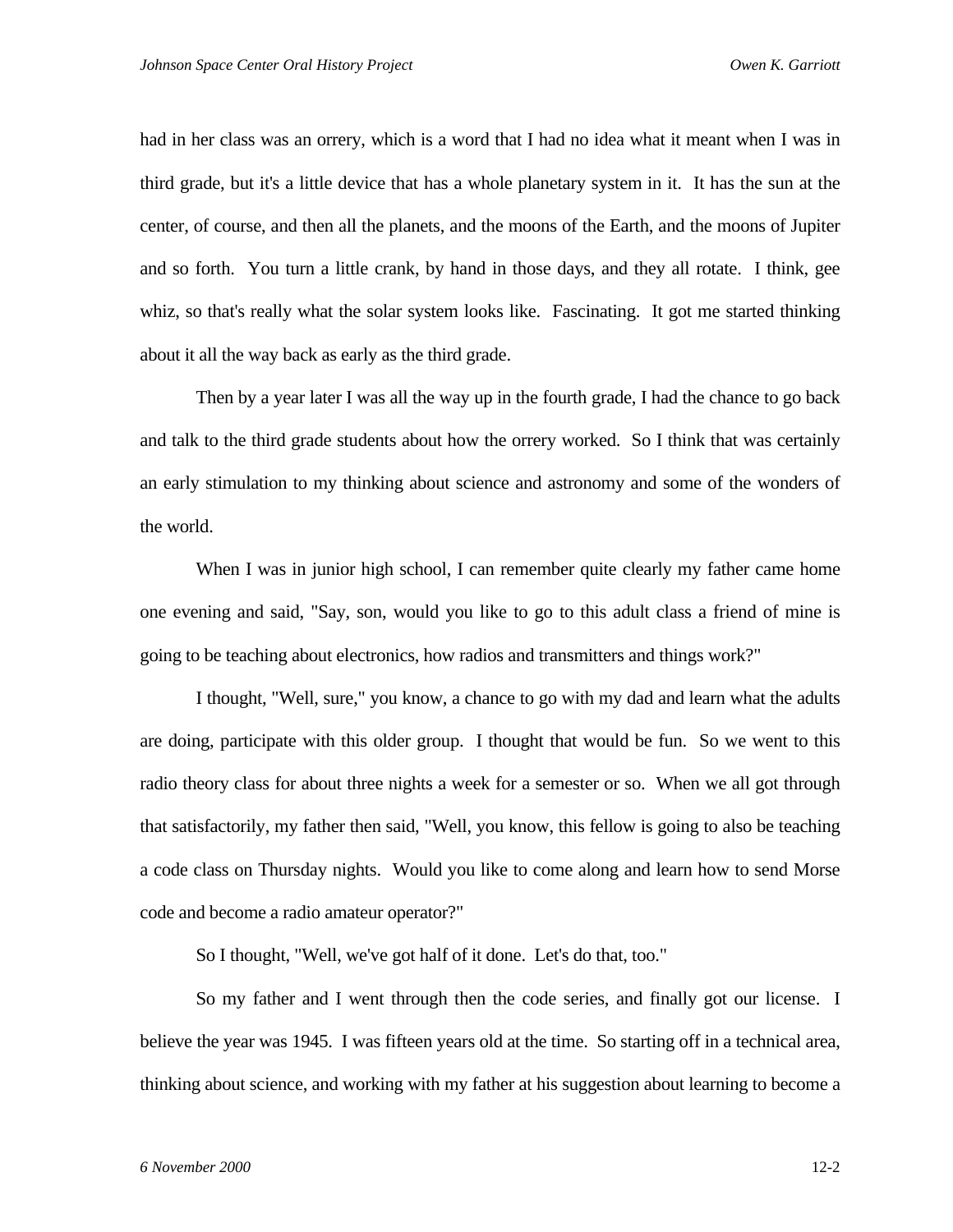ham [radio operator], I'm sure helped direct me into the area of engineering, which was my both undergraduate degrees and eventual graduate degrees, as well.

So I went to undergraduate school at the University of Oklahoma in my home state on an NROTC [Naval Reserve Officer Training Corps] scholarship. In those days, it paid a very nice sum, about half the amount for me to go to college. That is to say, 50 dollars a month. [Laughter]

So with the NROTC scholarship I then had an obligation to go into the Navy at the end. Spent three years on active duty, but then went back to graduate school and again, when I applied at Stanford [University, Palo Alto, California], the group that seemed most interesting, back in electrical engineering again, was a group of radio amateurs, Ham radio operators in the Radio Propagation Laboratory.

So I can trace my interest all the way through graduate school and completing the Ph.D., eventually on the faculty at Stanford, studying the upper atmosphere of the Earth, radio propagation around the Earth, all the way back to my stimulation from my father and even a third grade teacher way back before.

I was actually on the faculty there at Stanford teaching, when along about 1963 or so, it finally dawned on me—I should go back and state one other thing further. I was a graduate student there in 1957, just completing a master's degree, looking for a research topic, because you have to have a research topic to complete a dissertation for your Ph.D.

All of a sudden, the Russians came along and, very fortuitously, on October the 4th of 1957, up came Sputnik I. So almost all of the graduate students and most of the professors in the Radio Propagation Laboratory converged on our field site, where we had a number of radio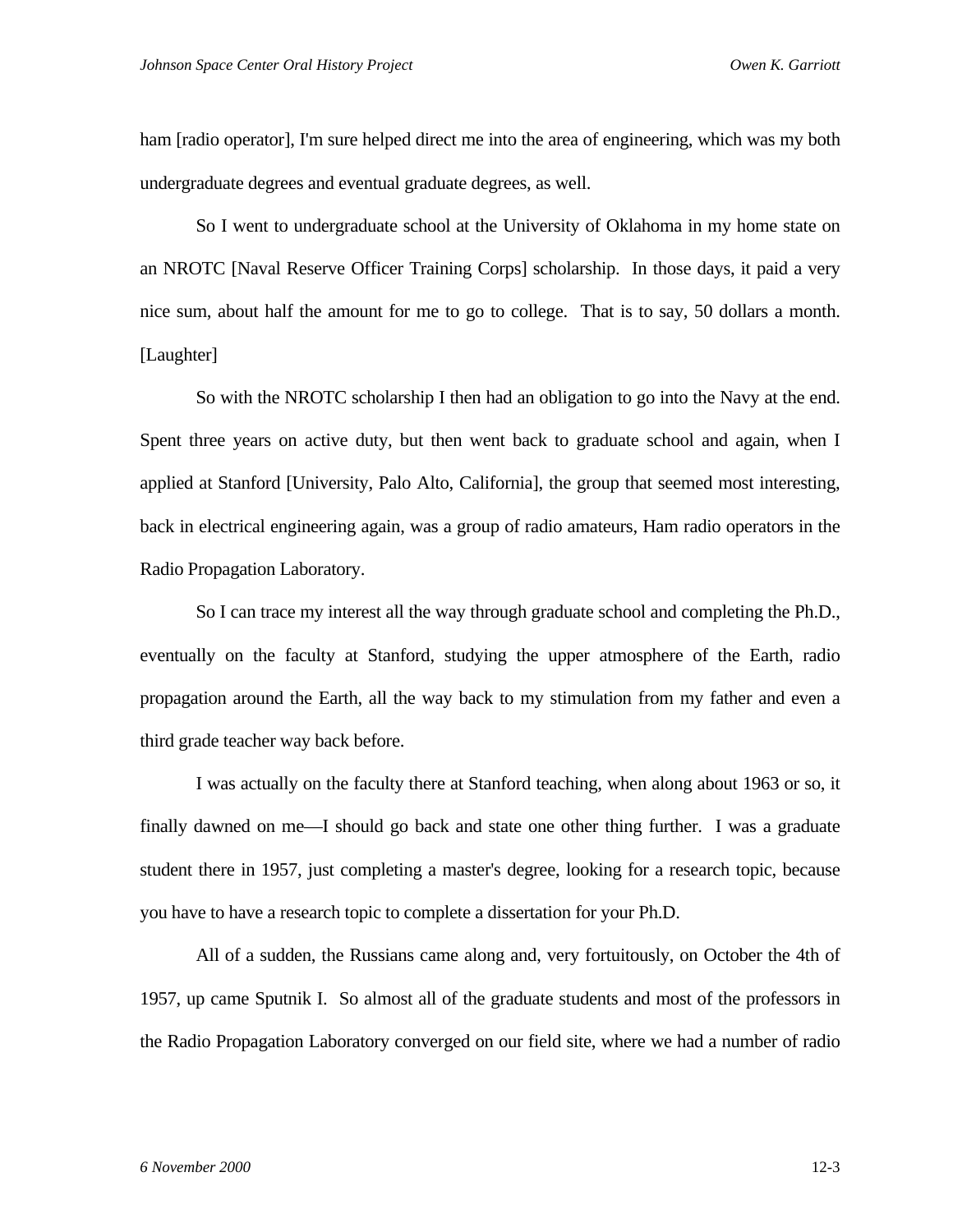receivers and antennas and so forth for research purposes, listening to a Russian satellite go beep-beep, beep-beep, beep-beep, all the way around the Earth.

Well, I was looking for a research topic. What more could be provided than studying the signals from the Sputniks as they transversed, went through the ionosphere, and had various kinds of effects superimposed upon them due to transmission through the ionosphere? So that became my Ph.D. dissertation, was studying the signals from Earth satellites and the propagation through the ionosphere.

So I stayed on the faculty there, both teaching and doing research, when along about 1961, of course, the Russians first put a manned vehicle, Yuri Gagarin, it was launched in April of '61, and shortly thereafter, Alan [Alan B.] Shepard [Jr.] went up on an suborbital flight. So it was only another year or two before it finally became clear that NASA might actually take a person with a research background into the flight program. So that's almost the first time I really ever thought about the practicality, the possibility of actually participating personally in the flight program, after Alan Shepard's flight.

So I originally just applied for the program, the same way one would apply for any other government position. At that time, if I'd been a letter carrier or anything else, there's a standard form everyone submits, and put my application in. After a number of reviews and a certain number of other hoops one has to go through, I was fortunate enough to be selected.

So that's a long answer to how I ended up in the flight program at NASA.

RUSNAK: Prior to actually joining NASA, I saw that you had some technical reports on things like the propagation from satellites from space and stages of the ionosphere and such. Did this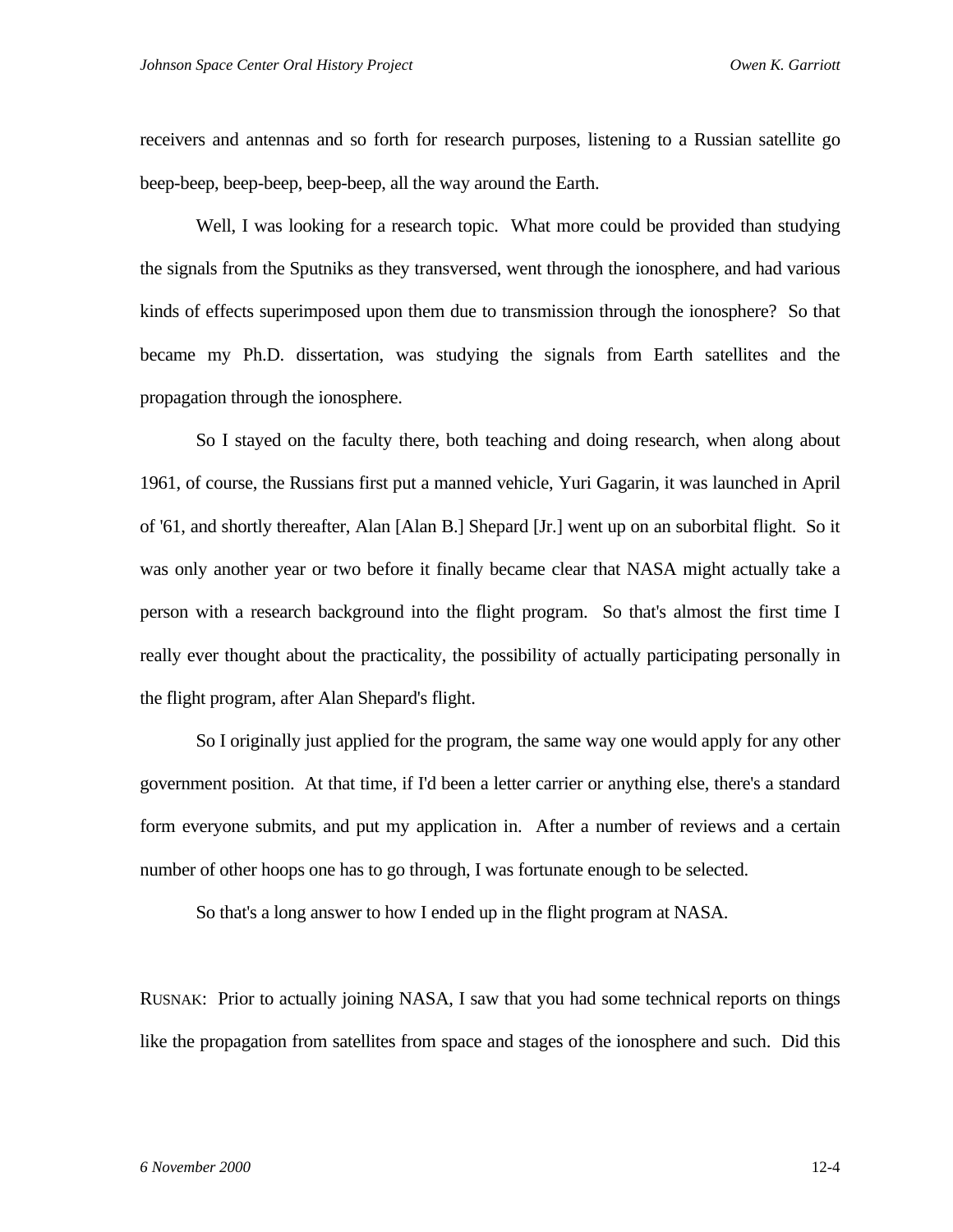get you any contact with the people inside NASA that may have helped you become an astronaut?

GARRIOTT: No, I don't think so. In fact, I really doubt that any of the people who were responsible for the flight program had any idea what the research was about. [Laughter] It was not directly related to the flight program; it was just a subject that is of considerable interest to NASA from a research standpoint. Other parts of, say, the science directorates would be interested in that subject, and it would certainly have application to anybody studying the upper atmosphere of the Earth, but I think not necessarily to the people that are involved in the flight program directly. So it was only the fact that you had the right credentials, you had a Ph.D. with published papers and adequate qualifications as viewed by the academic community that would then qualify them from that standpoint.

But I think the flight program people would look to, say, the National Academy of Science. "Review this list of candidates. Tell me which ones are acceptable from a science perspective, and then we'll take a look at them and determine their suitability from a health and capability standpoint." I think that's sort of a shared responsibility, the way they ended up selecting people with my kind of background.

RUSNAK: Did you have any other qualifications that you thought might be particularly appealing, such as flight training, anything like that?

GARRIOTT: Good question. As a matter of fact, the answer is yes. Because when I first began to think maybe NASA would accept somebody with an academic and research background, I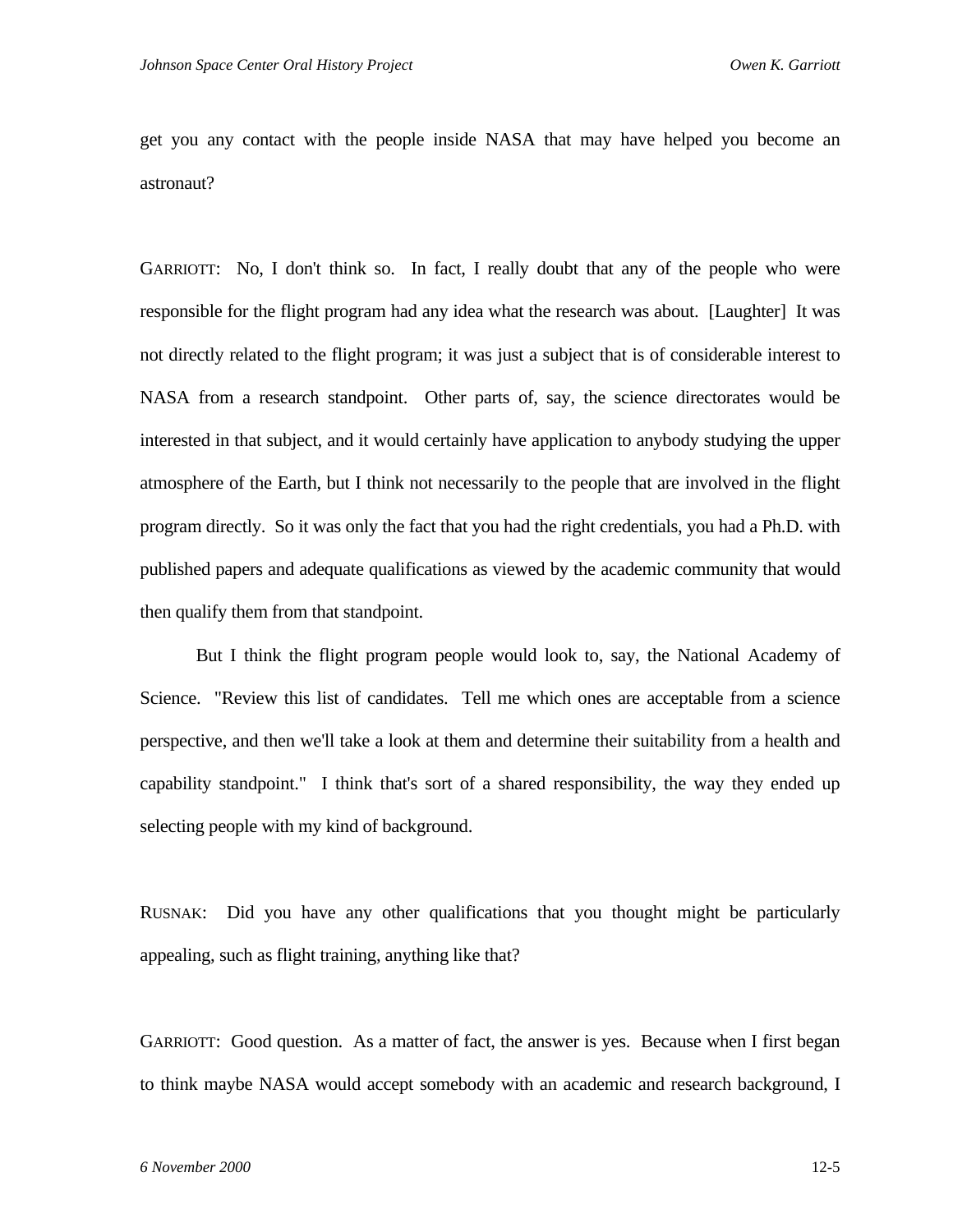said, "Hmm, what will they look for?" Not necessarily how many papers you produced, but they would be interested if you could fly an airplane. So I'd been meaning to get my flight license for a good many years, and this provided the extra motivation. So I'd actually completed my private license and instrument rating by the time I was selected by NASA in 1965, partly because I'd wanted to do it anyway, then, secondly, because I realized it could be a qualification that would be important. Whether or not it factored in, I still don't know, but whatever the reasons were, it was a good thing, from my standpoint.

RUSNAK: After you got through the National Academy of Science level and were actually into the NASA side in terms of reviews, the interviews, that kind of thing, can you describe that process for me?

GARRIOTT: One thing related to that is the medical tests. What NASA, I think, wanted then, probably rather similar to what they want now, is not a world-class athlete, but somebody who has nothing wrong with them. They want average, everything right down the middle in terms of your biological characteristics. You wanted to be as normal as you can possibly be. One of the things they did want at that time—they're a little less strict on it now—is eyesight. So at that time, because we were going to get to go to flight school—that's another question I should come back to, by the way. But they wanted to have people starting the program with 20/20 uncorrected vision. Well, I had very close to that. When I went down to my eye doctor to have my tests made, which I had to send in to NASA, I really had no problem at either distance or close, except my right eye. My right eye was right on the edge. He says, "Well, maybe 20/25."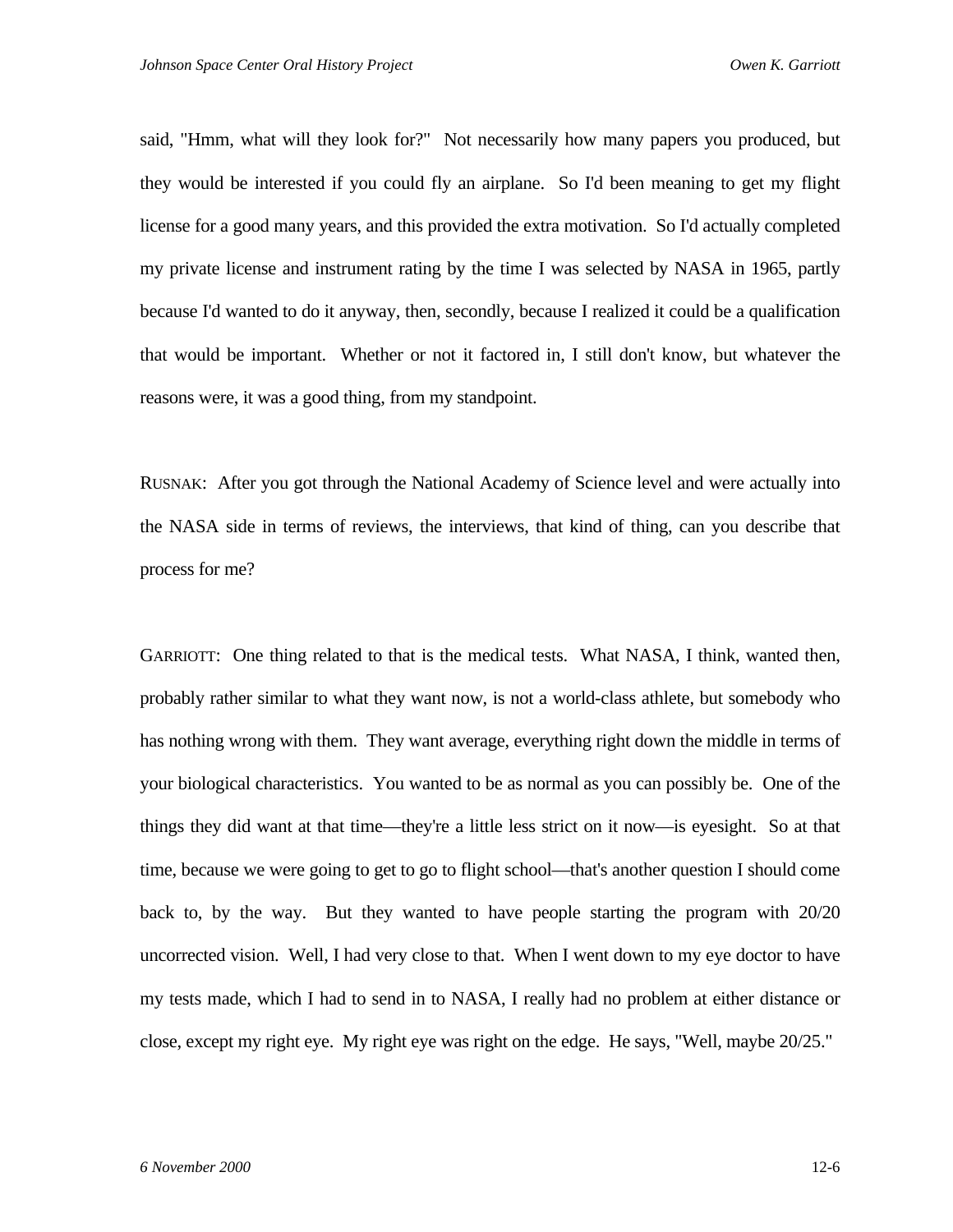I said, "Well, let me blink a little bit. Let me see if I can't focus a little bit more carefully."

So I tried again and so finally he said, "Okay. Well, I guess that's about 20/20."

So I got in, right eye at near distance was just a little bit hazy, or a little bit questionable at 20/20. Distant was fine. Left eye was fine. So that got me through the first hoop. Now, if he'd have put down 20/25, they'd have never seen my application beyond the time that it arrived in Houston. But fortunately, as I then aged beyond the age of thirty-four, which I was at the time, your vision changes, of course. I still don't wear glasses at the age of seventy, except when driving. But my right eye stayed just the same. My other eye has changed a little bit, but for some reason my right eye is just where it was thirty-five years ago. It was just my very good fortune on this one little narrow thing, because the optometrist could in truth claim that my right eye was close enough to 20/20.

Then you were talking about the other medical tests. After going through the Academy and NASA decided here's a select group of people, there were about [fifteen] of us that were sent to the School of Aerospace Medicine in San Antonio [Texas]. We went through something more than a week, it was about nine days, I think, of medical testing, centrifuge, many kinds of other stress testing, putting your hand in cold water, and all the other kinds of things that physicians like to think of to annoy people.

Then from that group we came down to Houston for interviews with the flight crew, Deke [Donald K.] Slayton, Alan Shepard, others on the staff of the center. Then from that group they down-selected to six us, which were actually selected to join [as] the first group of science astronauts.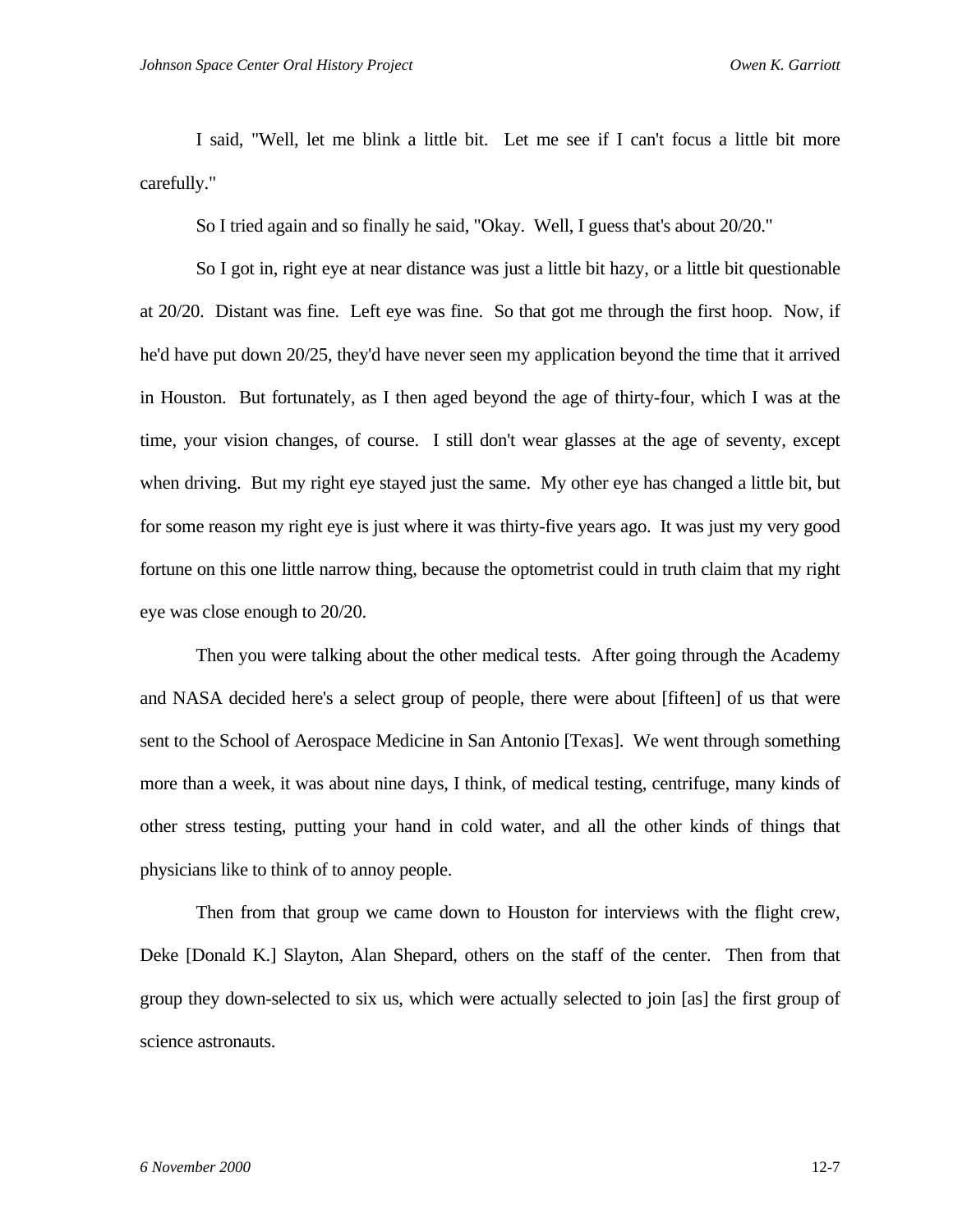RUSNAK: What can you tell me about the other five people in your class?

GARRIOTT: The other five people. One person quit promptly for personal reasons. A second person stayed in the program for several years, would have made an excellent crew member, but decided that it was going to be so long, he was unwilling to commit to the additional number of years out of his professional career. So he returned to the university to continue his professional work as a physicist. So the four remaining all have flown. We all flew very close to the same time; Jack [Harrison H.] Schmitt to the Moon, and then within a few months, the other three of us were all on Skylab. So all four of us had our first flights, in my case—let's see, the others, well, at least in my case, the second flight ten years later. But we all flew within about [eleven] months of each other in '72 and '73.

RUSNAK: You mentioned one of the first things they had you do was go do some of this flying training.

GARRIOTT: Yes, I meant to return to that. In a way, it's like Brer Rabbit. I mentioned the fact that one of the things that the flight portion of the selection group would be interested in was, well, can these guys compete with professional test pilots. Of course, even though we didn't aspire to be a world-class test pilot, we did want to be able to fly aircraft and we considered ourselves capable of flying jets in the same way that they flew around Houston there.

So the first task was to send us to flight school for a year. Even though we were lightairplane pilots, three of us were not jet-qualified. Now, one person was, Joe [Joseph P.] Kerwin, who came directly to Houston. The other three of us went to flight school at Williams Air Force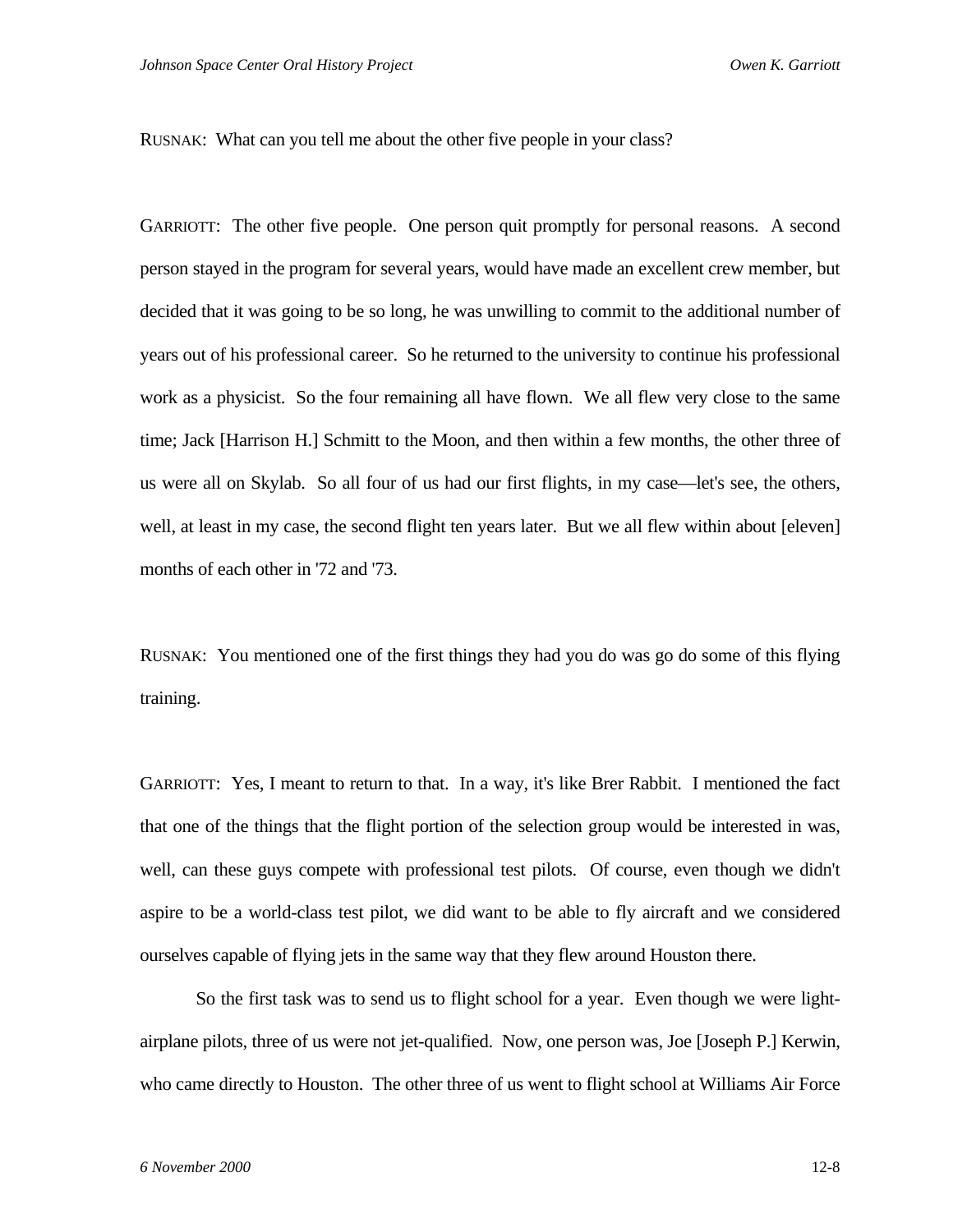Base in Arizona. Now, this was what it was like for Brer Rabbit. "Please don't throw us in that briar patch out there, because we're new pilots." So we had a very good year out there. We all enjoyed the flight school. It was a very hot summer out there, but we came back qualified, of course, in jet aircraft, and then we continued to fly the T-38s here for succeeding twenty, twenty-five years, however long we remained in the program.

As a matter of fact, I believe all four of us also went to helicopter school, so we were also flying helicopters. Matter of fact, I was just flying with my son, who has a helicopter rating, yesterday, over by Austin. I hadn't flown a helicopter for over ten years until yesterday. So I'm still enjoying it when there's a chance to get back.

RUSNAK: Great. I understand all of you did very well in your flight training and finished pretty high in your class.

GARRIOTT: We did pretty well. I can't remember exactly what our standing was, but I think it was certainly well above average. When we came back to Houston, I think we all did quite well in terms of our local flying, as well. There was another second group of astronauts, scientist astronauts, selected two years later in 1967, and at least one of them was tops in his whole class of undergraduates, Joe [Joseph P.] Allen, up at Vance Air Force Base.

So even though I don't remember exactly where we stood in the ranking, I do remember that Joe was number one in his class of probably sixty or eighty young pilots. Of course, we were really old folks at that time, thirty-four years old. I think I was about the oldest one that ever went to pilot training. Most of them were in their twenty-one and twenty-two-year-old range.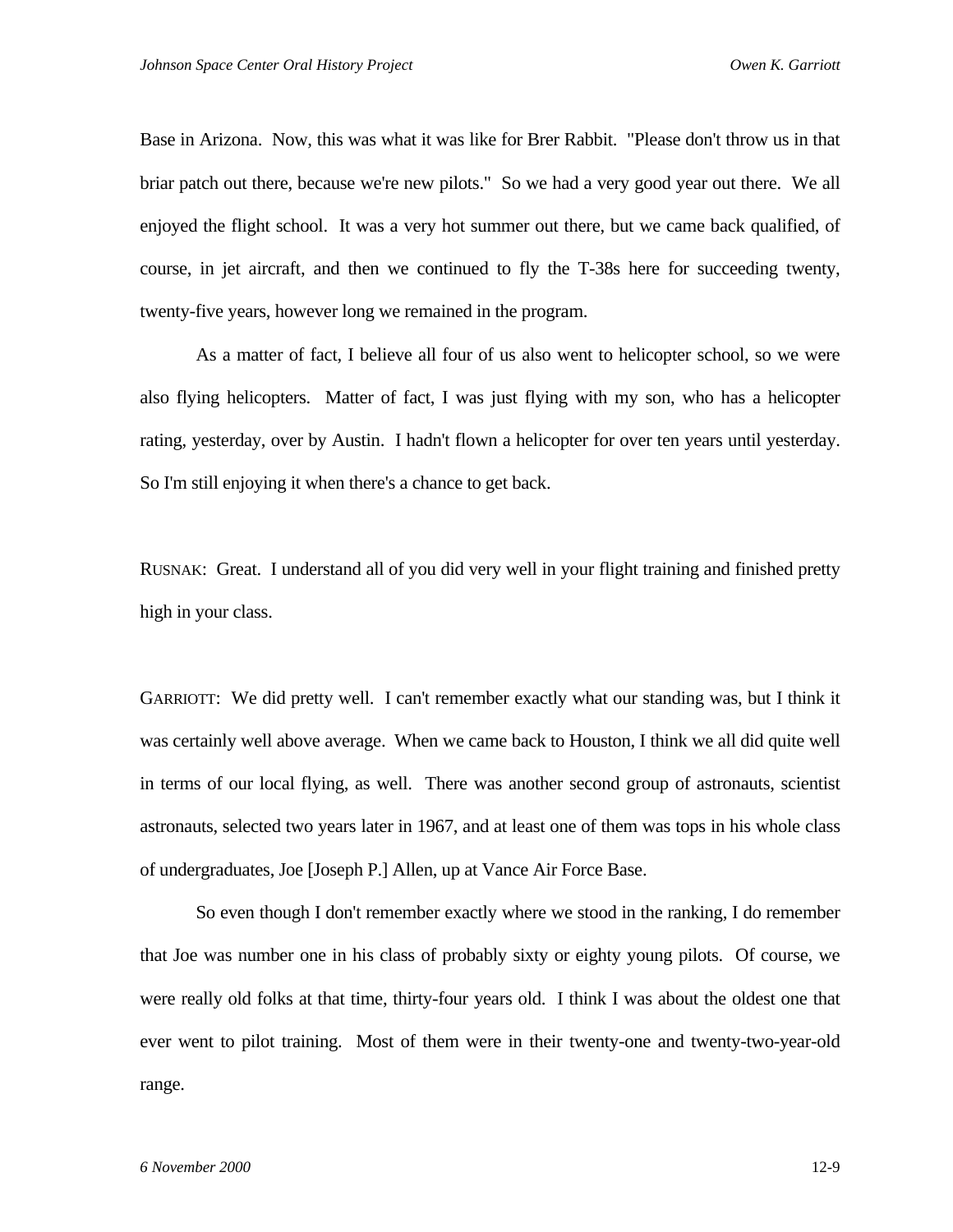RUSNAK: When you first joined the astronaut corps, did you anticipate you'd be spending a year flying and then getting on to these other things, or what were your initial expectations?

GARRIOTT: That was our initial expectation. We understood that our first task for those not yet qualified, all but two of us, would be to go to flight school. So we were looking forward to it.

RUSNAK: What did you do once you returned to Houston after getting your rating?

GARRIOTT: Once we came back, the Gemini Program was nearing completion. We got back in the summer of '66, and that was toward the end of the Gemini Program, so we began to assist in various ways whatever needed to be done to provide assistance to the flight crews getting ready for Apollo.

Then also very soon the early stages of the Skylab, then called Apollo Applications Program [AAP], came into existence. So we began to spend time thinking about how Apollo Applications should be run, the configuration that should be used, and how it could best be flown. So particularly the three of us who eventually flew in Skylab began to think more about the experimental program of Apollo Applications and how Apollo Application should be designed to get the most benefit from it.

We also had a number of real fascinating trips, more like Brer Rabbit again. We had a lot of geology training that just had to be done, and survival training. We had to go take these courses. Of course, each of them lasted about a week or something like that. We went through survival training in the desert up in the state of Washington. They have desert up there. Then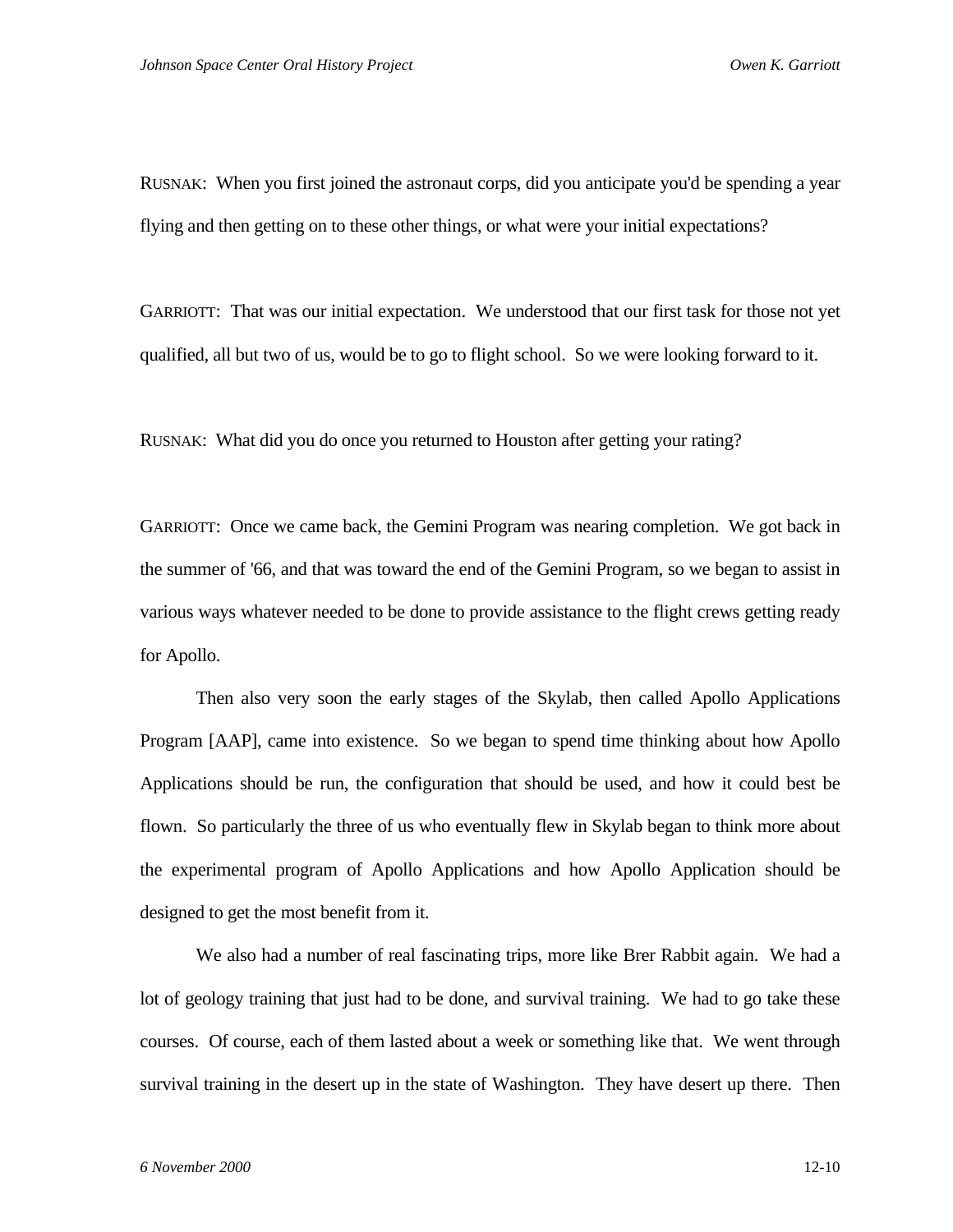the jungles of Panama in the water down in Florida for water survival, and occasionally then during the course of the next ten years there would be refresher courses that needed to be taken. So we enjoyed all that.

But then in addition, there were a number of very serious useful geology courses all over the world related to the geology of the Moon. Of course, the Moon is a very cratered surface. Much of the basins have been formed by lava that flowed a millennia ago up from the interior of the Moon. We therefore studied a lot about volcanoes and we would go all the way to Mexico or the Western U.S. to Hawaii, to Iceland, to Alaska, and several other places around the world in addition.

These would be a week to ten-day courses taught by university-level and U.S. Geological Survey-level personnel about the geology associated with volcanism and how we could relate volcanism to the Moon. So that took up a fair amount of time, all of which we certainly enjoyed, and I felt was to our personal advantage to have the opportunity to participate in all that.

Then we began to also work into the kind of design of Skylab. It evolved over a period of about four to five years from what was originally called Apollo Application. Then its first configuration is what's called a wet workshop, which, as you may recall, involved at that time using the upper stage of a Saturn IV vehicle which had just been launched into space. Then you had to do what was called passivate the stage by entering it through a hatch, making sure all of the hydrogen and oxygen had been depleted and exhausted. Then you had to set up all of your equipment and hardware and living quarters and experimental apparatus on the inside of that second stage of the up-rated Saturn or Saturn IV [S-IV].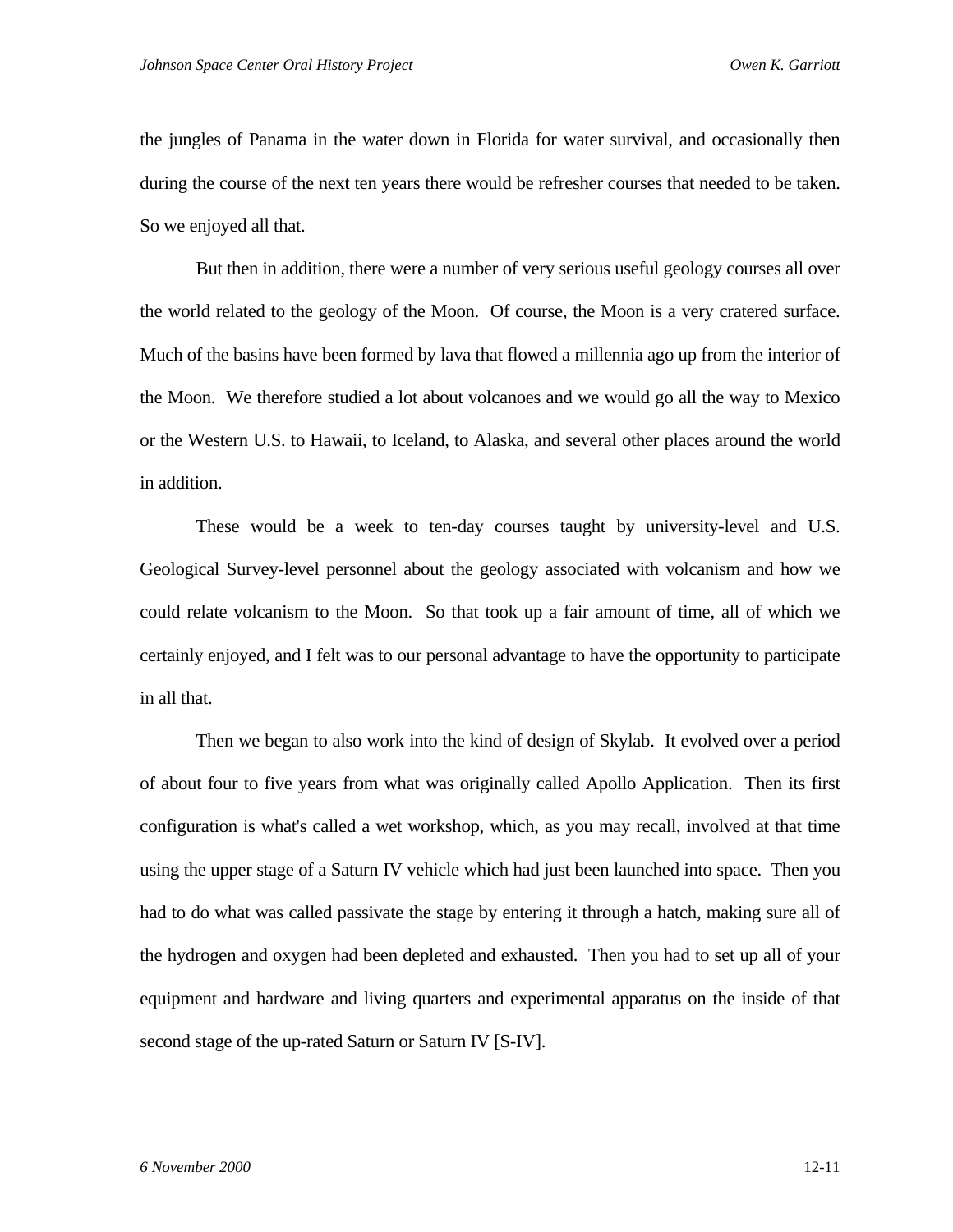That would have been a terrible job, and fortunately over a course of year or two—and I think Pete [Charles] Conrad [Jr.] had a lot to do with making sure this decision was done correctly—they were convinced that it would be much better to use what the conventional design turned out to be, the so-called dry workshop. A dry workshop used a Saturn V vehicle in which the third stage of the Saturn V, which carried the crews all the way to the Moon, instead was fitted out with all of the stuff that we were going to have to put into the second stage of the up-rated Saturn. All of the living quarters, plenty of food, all of the water you needed, and all of the telescopes that would be used to study the Sun were mounted up where the lunar module would normally have gone on the Saturn V. So it was essentially launched ready for use. Then the crews went up on a Saturn-IB and docked with it and could conveniently go right to work.

So over the course of this four- or five-year period, a station design evolved from one of just very difficult tasks of building the Space Station on orbit into one in which the Space Station was built on the ground, launched into orbit, and then the crews arrived in almost a ready-to-use configuration. That was perhaps the most important decision was made in the evolution of the program.

As far as our work was concerned, as we got closer, say, in the last two or three years, we also worked with a university professor from University of Hawaii who was a solar physics professor, others in the science community, through the designed course work. We went through a full curriculum. I don't know how many hours of classroom work, probably sixty hours of class, a lot of reading associated with it, and a lot of testing of how the experiments were run, designed to acquaint the whole crew with the operation of all the solar telescopes.

So at the time the crews were launched, we all had very extensive training in solar physics, each individual experiment, each of the operation of each of the individual telescopes.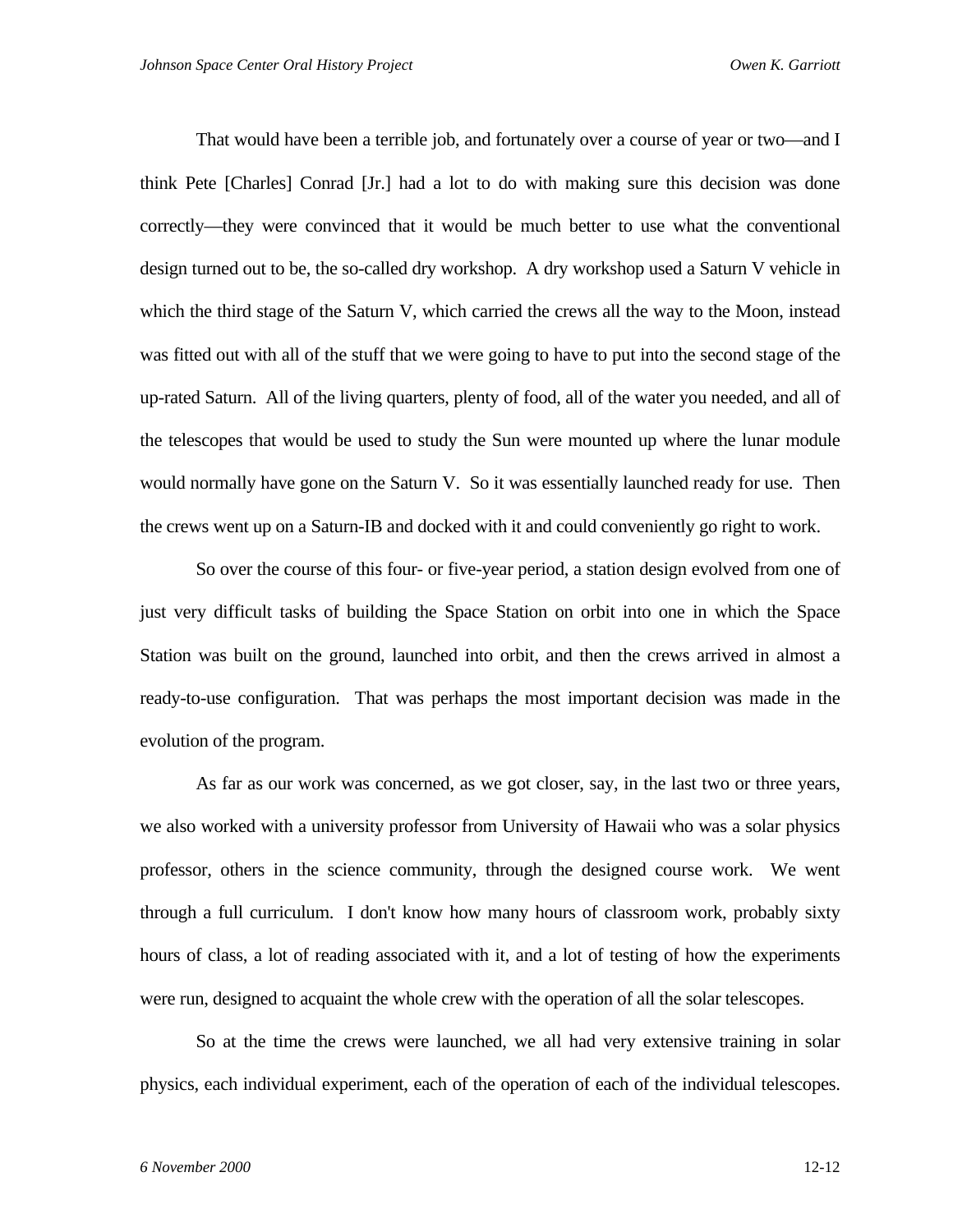H. Alpha telescopes was one particular variety, and actually these visible rays penetrate the atmosphere so it could be seen on the ground and you can compare what the crew is doing and what the astronomers on the ground can see. But the other instruments do not penetrate the atmosphere in terms of being ultraviolet telescopes, X-ray telescopes and coronagraph observations, which look at the very faint corona of the Sun.

So all three crew members on each flight were fully familiar with the operation of all the set of telescopes and what the principal investigators who designed these telescopes wanted to use them for. So I think we were very well trained, because we had a fairly extensive training period time in which to do it.

The same thing is true for the medical sciences area. We trained all the way down at the hospital here in downtown Houston to our physicians here at JSC, to the principal investigators all around the country who had specific experiments that they needed to have done.

So we had a lot of training in this three- to four-year period prior to the launch of Skylab. I should emphasize again, all crew members were well trained in all of the areas, so we were essentially interchangeable in all of these activities.

RUSNAK: Earth resources was another area that was added rather late to the program. Did you have the same level of training and involvement with those that you did with these previous two?

GARRIOTT: We had an adequate level of training, not quite the same, because the operation of the earth resources telescopes was largely fixed and required relatively little judgment in terms of how you would operate the equipment. First of all, in order to look at the Earth, you had to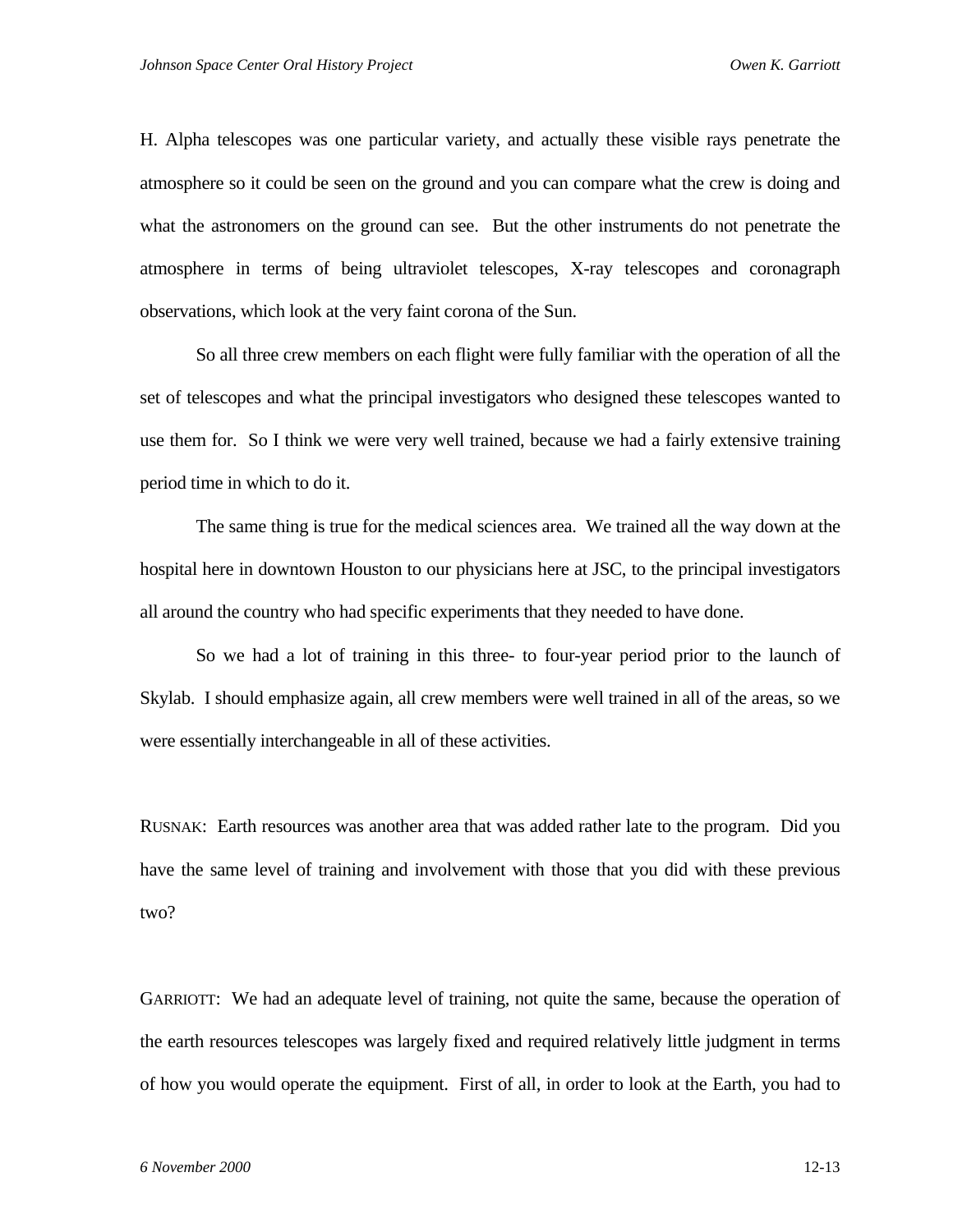reorient the whole spacecraft and hold it there for the pass across whatever terrain you were going to be photographing, a major job because you did not look at the sun, you could not do medical experiments, you had to focus just on earth resources.

Then you had your equipment mounted to special windows that were looking right straight to the nadir, that is toward the center of the Earth. Then once you got to the right spot, you simply activated them. When they turned them on, they ran for five minutes or ten minutes or whatever the appropriate length of time was, and they turned off and you stowed all the equipment. So there was relatively little judgment involved in how to operate it, which is not true for either the solar physics or the life sciences. Judgment is continually required all the way through these. So it did not take as much training time or involve as much judgment in how the experiment ran as it did in the two areas I first mentioned. We were adequately trained, because, as far as I know, they all ran just as planned, but it was because it was largely a cookbook operation, where you set it up at a certain time, activated it in a certain way, and then you put it all away again.

RUSNAK: Which of these appealed to you as an electrical engineer? Were there any in your sort of areas of specialty?

GARRIOTT: Some of the experiments were of a corollary nature, which we haven't talked much about. Some corollary experiments did actually look at the ionosphere or the upper atmosphere of the Earth. But I was really quite interested in both of the other two major areas, not because they are so closely related to my original research area, but because after joining NASA, your focus becomes that of a generalist.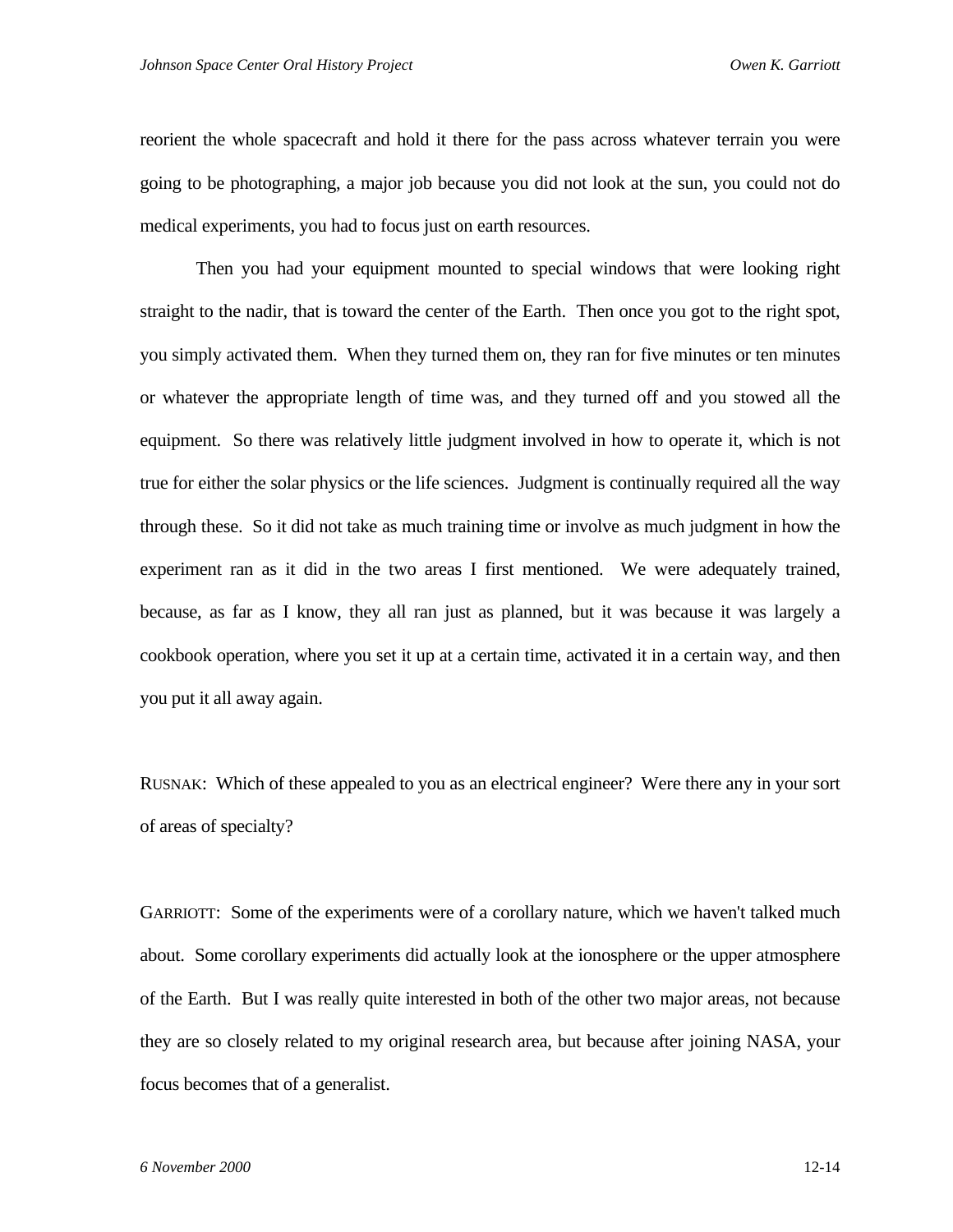I'm very interested in the medical experiments. I find it fascinating to try to understand how our body works, how it adapts to weightlessness, how it readapts when you come back home. There are so many things about it, your vestibular system, your cardiovascular system, your neurophysiological system, almost an endless subset of questions that could be raised. So I'm very fascinated by all of that.

The same thing is true for the astronomy. The stars, our star, creates the ionosphere. It has so many interesting things to see about it. It's so dynamic when you can look at the active regions and the mass ejections and the faint corona that you could only see when you get above the Earth's atmosphere, or wait for a total solar eclipse to occur. So I was really quite interested in both of the major areas, even though they did not directly relate to the research that I was doing before joining NASA.

RUSNAK: Did you find that once you were getting into these sorts of planning and training that there was much time for your own scientific and intellectual development outside of these Skylab-related ones?

GARRIOTT: There was a little time for that. I noticed on one of the discussion topics that had been mentioned there was some individuals, apparently, who had suggested that it's a little bit boring up there, that if you're going to stay there for several months, don't you sort of run out of things to do. My answer to that is not only no, but a very emphatic no, that anyone who runs out of something to do must have had a failure in their imagination block up here somewhere. Because if there's nothing else, you can look out the window, which would absolutely fascinate me for weeks on end.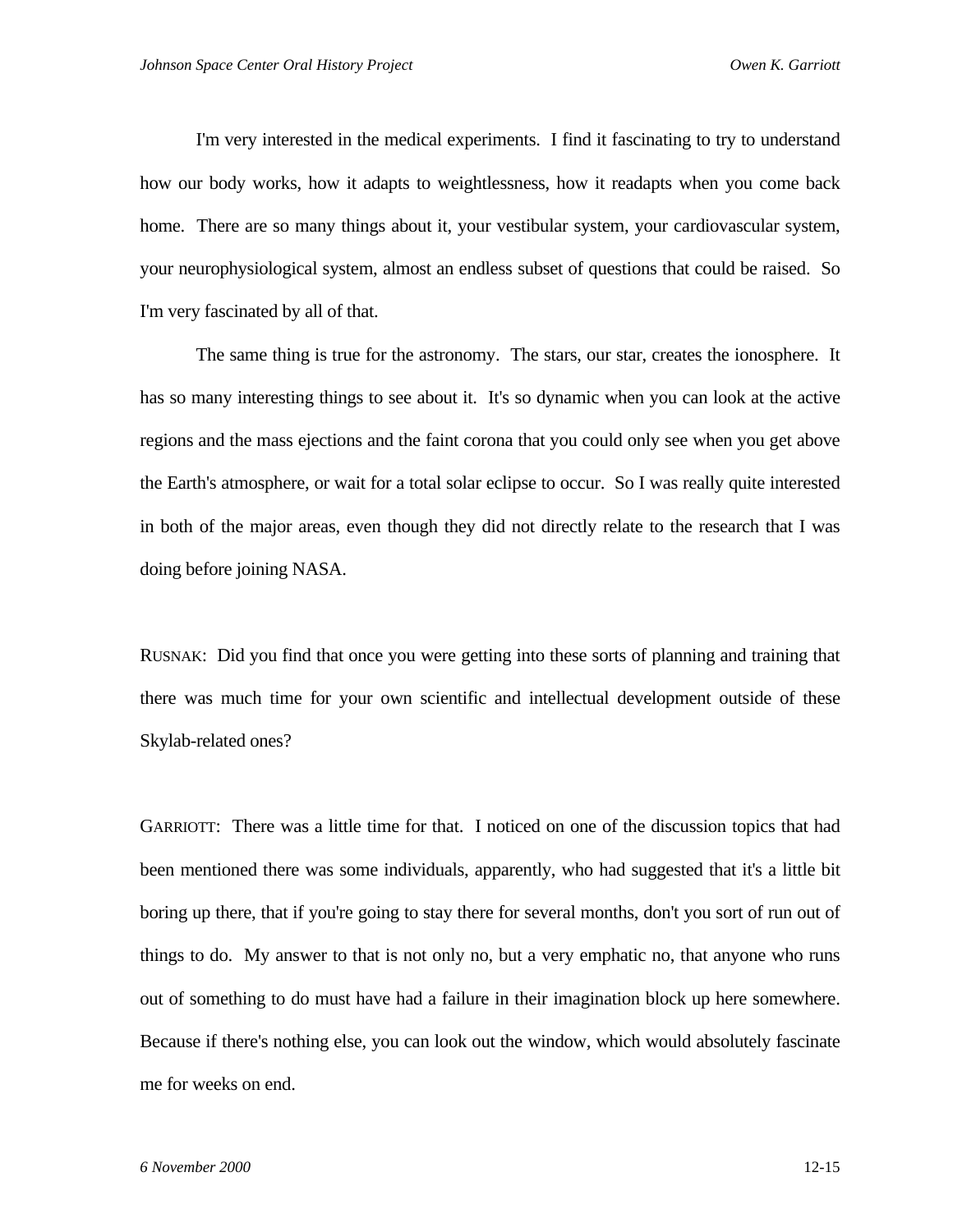But we were working approximately six and a half [days], six and a half days of the week. We had about a half a day for things on your own. When I say six and a half days, we ended up working from as soon as we awakened. One man would go to the solar panels, the ATM, the Apollo Telescope Mount. The other person would set about doing his weighing and other kinds of biomedical experiments. The third guy prepared breakfast. So we kept that up throughout the whole day. After dinner, one would go back to the Apollo Telescope Mount while the other fellows collected and took care of the wrapping-up things for the day. That's how we managed to get as much work done as we did, beyond that which was originally expected.

But even beyond that, before I ever left, I had planned in my own mind to try to bring back some recorded filmed material [and preplanned ideas in my notebook], which I could turn into, say, fifteen-minute little programs to be distributed to schools. So when I came back home, I had collected a number of experiments, some little simple things like the demonstration of gyros can be done so much better in Earth orbit, in weightlessness. For example, take magnets. Magnets have a phenomenal behavior. They'll oscillate back and forth, they'll actually line up and go the direction of a local magnetic field while you're in space, the same way they would out here if you can hang them on a string. So you can take a bolt with a big nut on it, spin it off and it will just stay spinning nicely. So put a magnet on it, and that will begin to precess. After it spins off the bolt, the spinning nut will then slowly tip over depending on what the magnetic field is doing, as long as you have a magnet on it. Well, that's a lot of fun to explain.

Fluid physics is so much more interesting in weightlessness, because you don't have gravity to keep from pouring the liquid on the floor. You can create bubbles out of one of your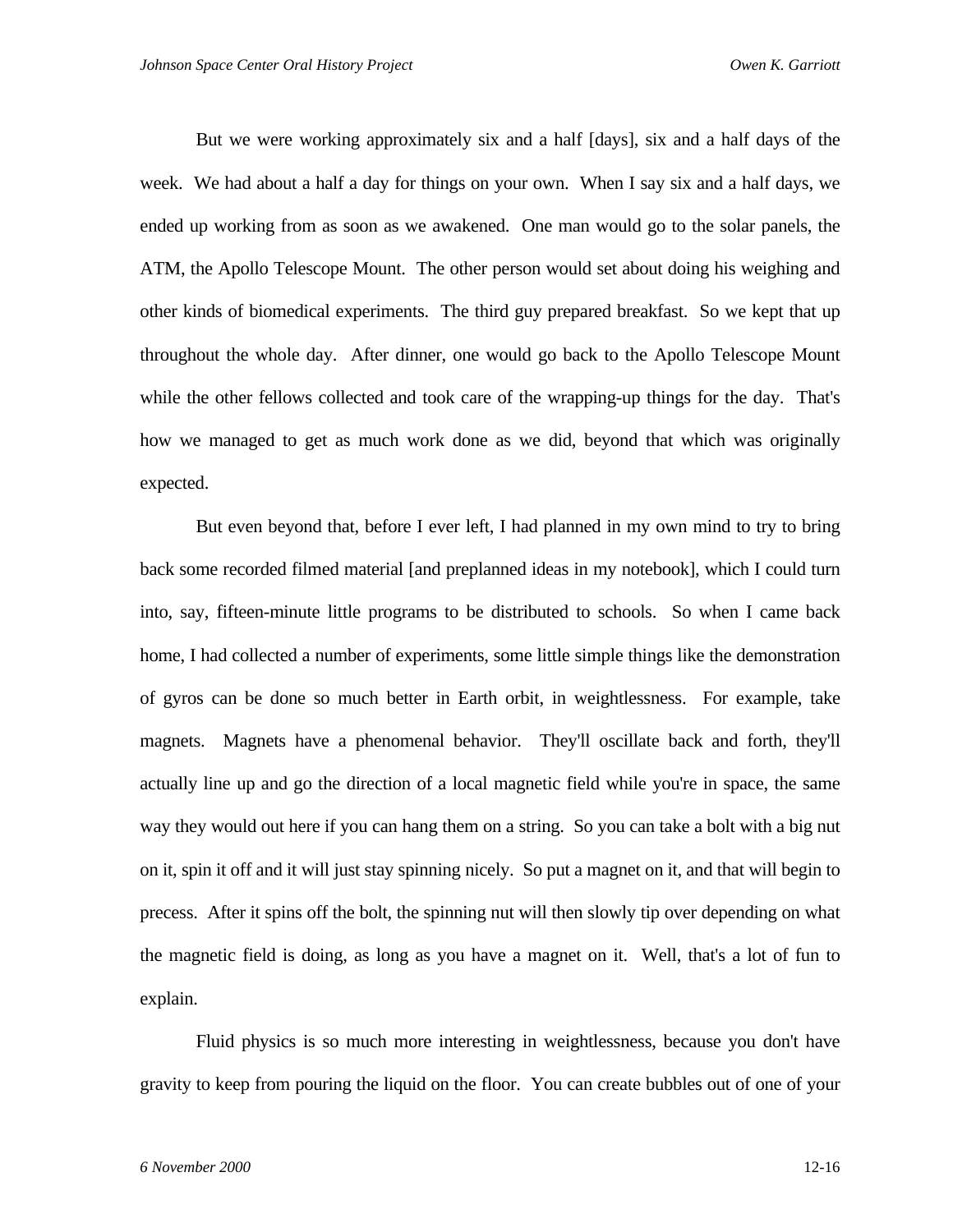drink bottles or out of one of your syringes. You can take bubbles of different colors, see how they coalesce. You can fill them with air and watch them, see how the air bubbles on the inside will coalesce or if you stir it they'll be separated. Fascinating things of real importance if you're trying to understand how fluids behave in a weightlessness environment.

So I recorded on film, or video, a number of these kinds of experiments in my other half day. Then when we came back home, over the course of the next six months we put it together into about six or seven short fifteen-minute films that I think at this point have been seen by several million young people in the elementary and junior high school grades.

RUSNAK: So that was something you had worked out from before you even went up?

GARRIOTT: Right, because I realized we had a little bit of time. You can't be glued to the telescopes for sixteen hours a day, and so you could find little intervals of time when you could do these. Plus, we also had some student experiments that were approved by NASA. There were about thirty experiments approved, and then most of them actually were flown and conducted for students, high school students, all over the country.

One that got a lot of publicity is the two little spiders, "Cross" spiders [named Arabella and Anita], that flew in space. That young lady [Judith Miles] from Massachusetts, I believe, eventually ended up with an M.D. degree and was doing her work in the Pacific area. I've lost track of her over the last thirty years. But those two spiders were her concept, her idea, and they got a lot of interesting publicity for NASA, as well as for her. Those took up some of our time pleasantly, doing the kids' experiments.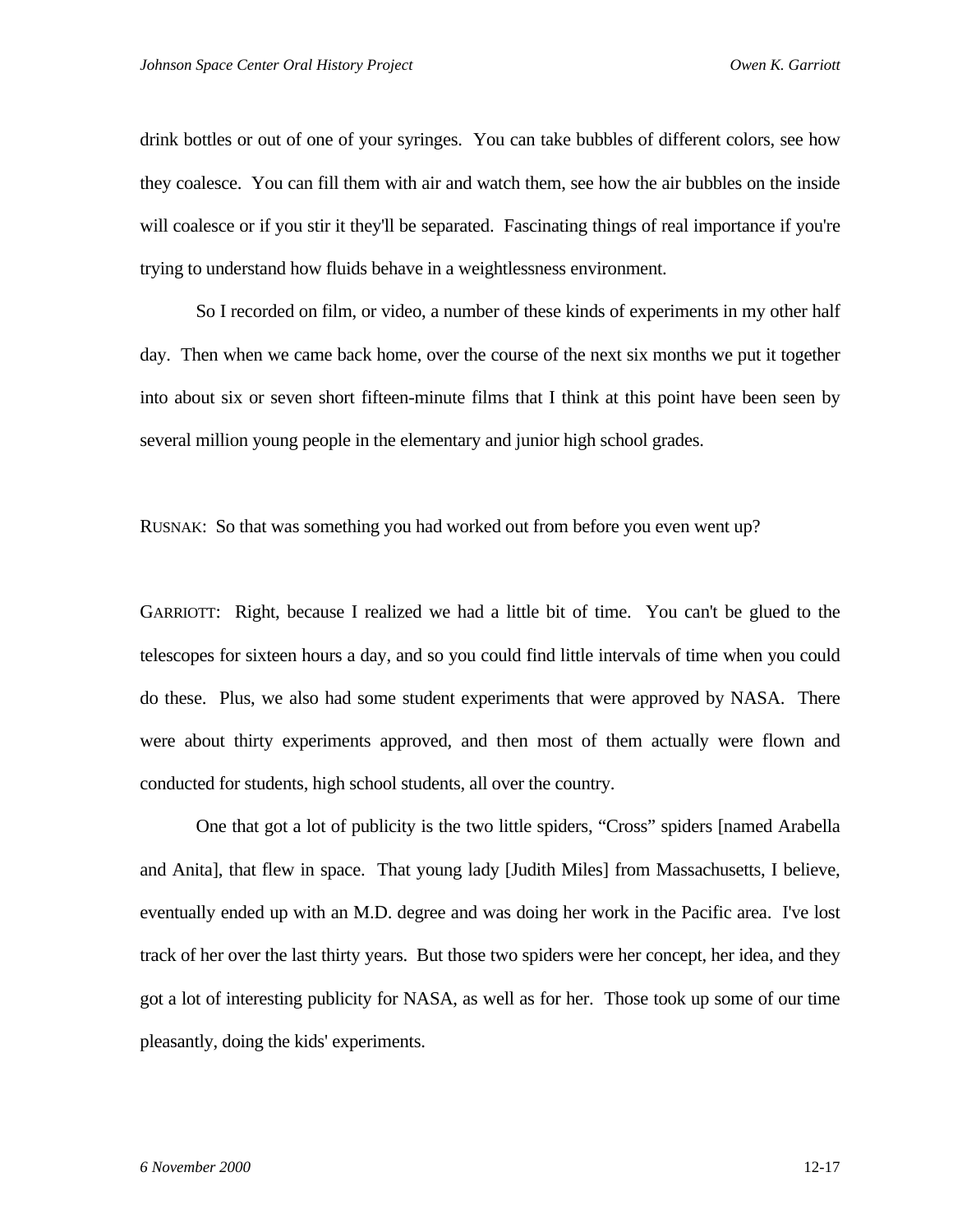RUSNAK: If we can change gears for a minute, since we've been talking a lot about Skylab, if we can take care of Apollo and some of your involvement with that program, your role as capcom on the mission and that kind of thing.

GARRIOTT: Most of us in Skylab, we had a fairly minimal involvement, although as you have suggested, I was a capcom on Apollo 11. I think that was useful to me from a standpoint of getting me closer involvement in the actual flight program and the conduct of the mission from an operational standpoint. Had we not had that experience, we'd have probably hit Skylab more cold without ever having as close as involvement.

So my role on Apollo 11, for example, was to be one of the capcoms. As soon as they landed, for example, and all went to bed, I was on the capcom's position while they were all sleeping for the first night on the Moon. So, not a lot of work on that one, but you have to be ready, of course. You have to be prepared to handle almost any emergency that might come along. So you learned a lot in that role. So I hope I was of value to the Apollo 11 team in the conduct of the flight. I'm sure it was of value to me in preparation for the Skylab Program.

RUSNAK: What about getting interaction with the flight controllers and the mission control team?

GARRIOTT: Well, that's true, although we interacted with the flight controllers in the process of training for Skylab, as well. We had integrated simulations, as they used to be called—I presume they still are—in which we would work with the flight controllers, then simulated the conduct of the mission and simulated various kinds of malfunctions occurring. So we got to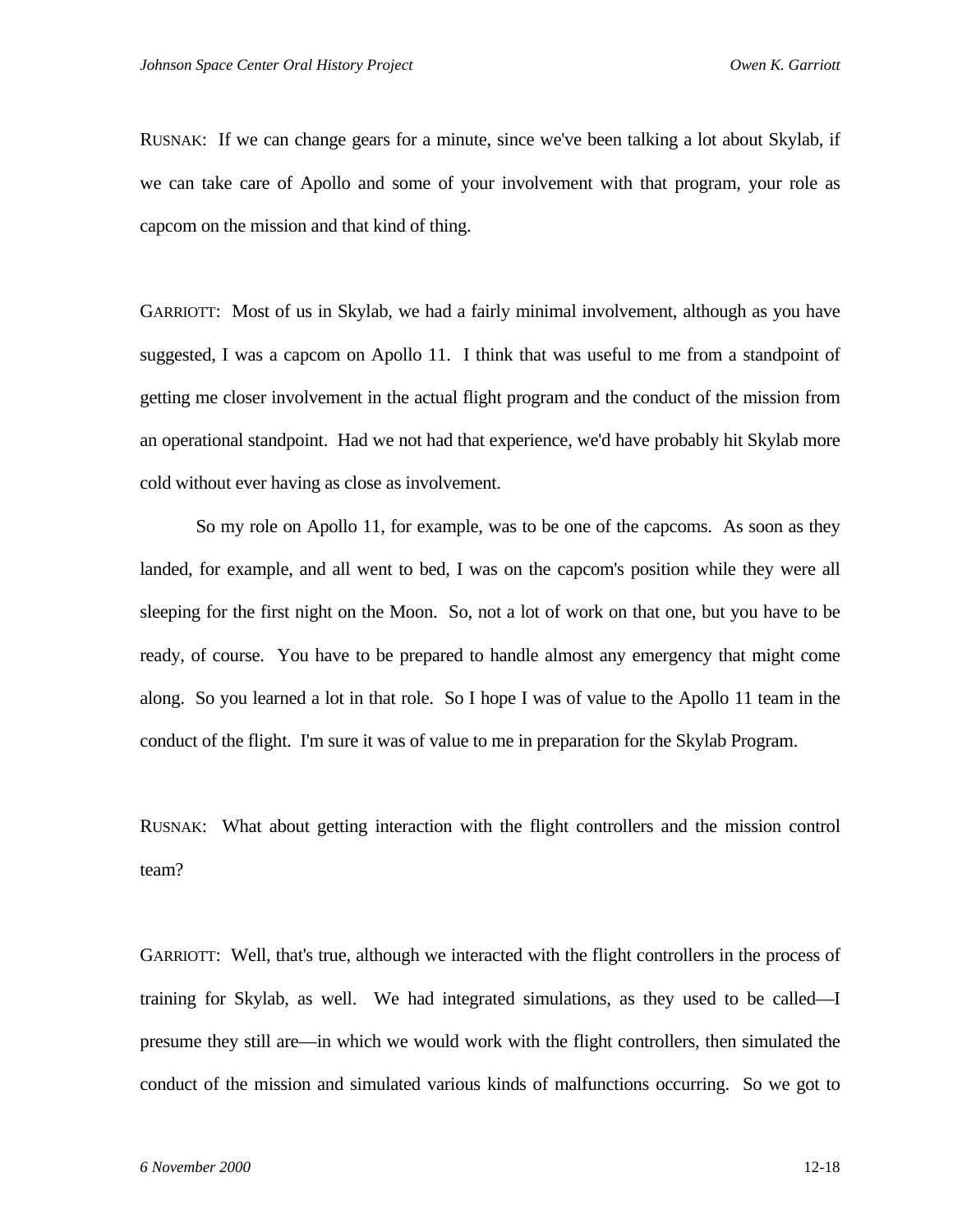know the flight controllers pretty well, had a good deal, a great deal of respect for them. I think we've managed to work quite closely with all the flight controllers during the Skylab period.

RUSNAK: Amidst your busy training schedule and planning for Skylab, did you have a chance to follow the Apollo missions? How closely did you monitor what was going on?

GARRIOTT: Oh, we followed every flight closely. I don't think there was any flight that I was either not at the Cape [Canaveral, Florida] or sitting in the control room at the time of launch. Even, of course, several times acting as capcom you have to be on the floor, but even if you're not on the floor, why, we followed all the flights very closely. For one thing, there's not all that many people in the office. The whole Astronaut Office at that time consisted of thirty or forty flight crew members. Right now—I just happened to check this morning—it's about 180.

So everyone had a significant role. It was, I think, a closer-knit group and everybody knew what the other guys were doing and what their jobs were and how they were coming, because we had our weekly meetings, appropriate brief reviews or comments about how things were going.

RUSNAK: Was there a lot of interest from the Apollo crowd in what was going on in Skylab?

GARRIOTT: Apollo came before Skylab, so I would say it's more the inverse. All of the Skylab people were quite interested in Apollo. The Apollo people were focused on that task, and unless they were going to be involved in Skylab, as were, in particular, Pete [Charles] Conrad [Jr.] and Alan [L.] Bean, then I think their interest in Skylab was somewhat less, because they had to do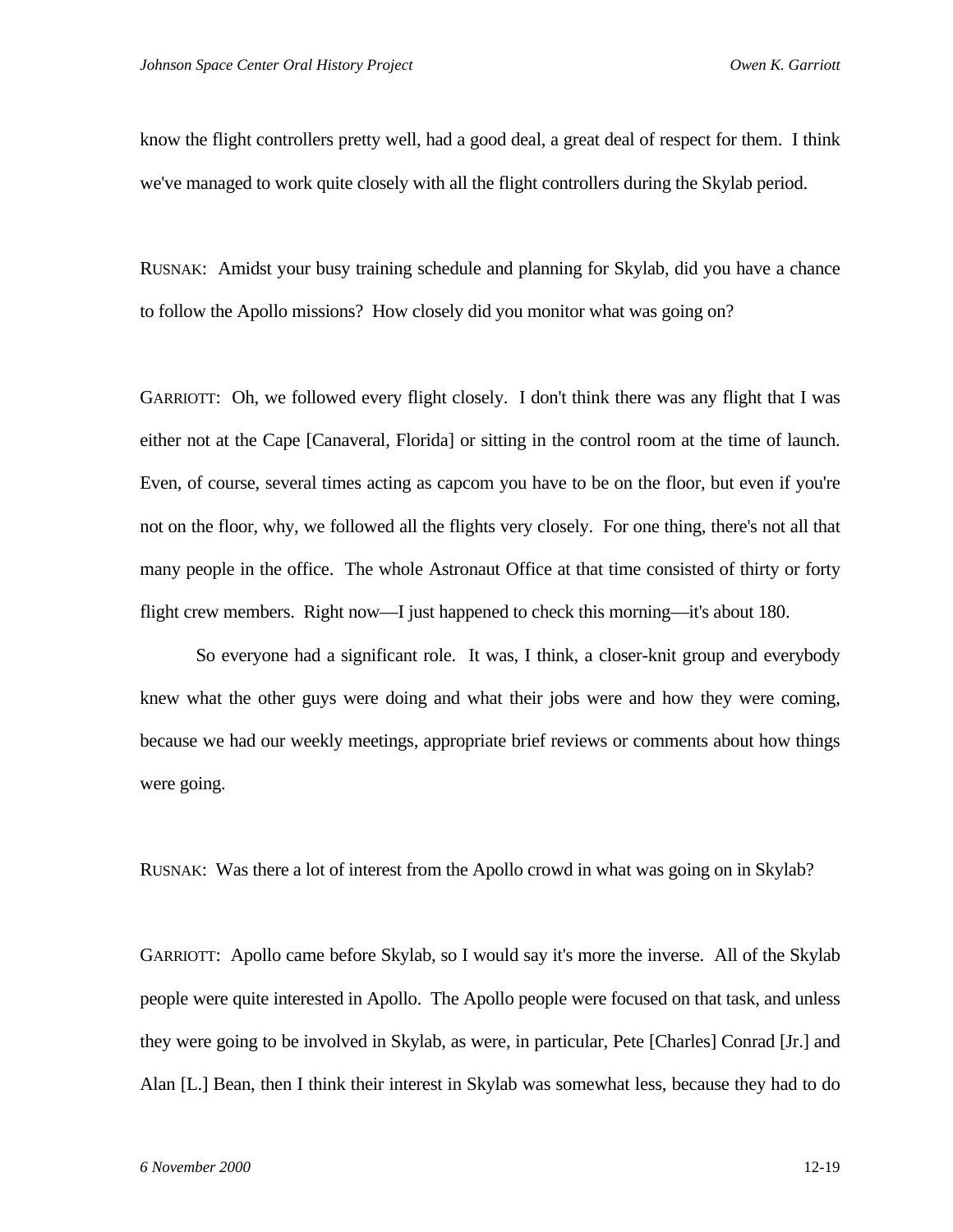their job first. Once they had completed Apollo, then most of them went and did a variety of other things. Some of them, for example, like Deke Slayton was preparing for ASTP [Apollo-Soyuz Test Project]. But I think it was more the Skylab people being interested in Apollo than the inverse.

RUSNAK: With particularly the later Apollo flights, the J missions, the last three, you had a lot of scientific involvement going on there and the crews went through a lot of training. Did that provide any useful lessons for you in preparing for Skylab, in terms of NASA learning how to work with scientists and integrating experiments?

GARRIOTT: It had started much before that, because the very people who were working in the science community, in the science organizations, particularly from a geology side, are the same ones we'd been taking field trips with for three or four years. They were the ones who were the principal investigators. They were the ones who had done the training for the Apollo crews, and, therefore, the training that we were involved in. So we felt personal affiliation and affinity towards all of those folks as they then proceeded with their work on Apollo. So it was sort of a continuation all the way, of the training that we had in geology, right on through Apollo into Skylab.

RUSNAK: As a scientist yourself, do you think you had a greater interest in these types of things than the test pilot astronauts did?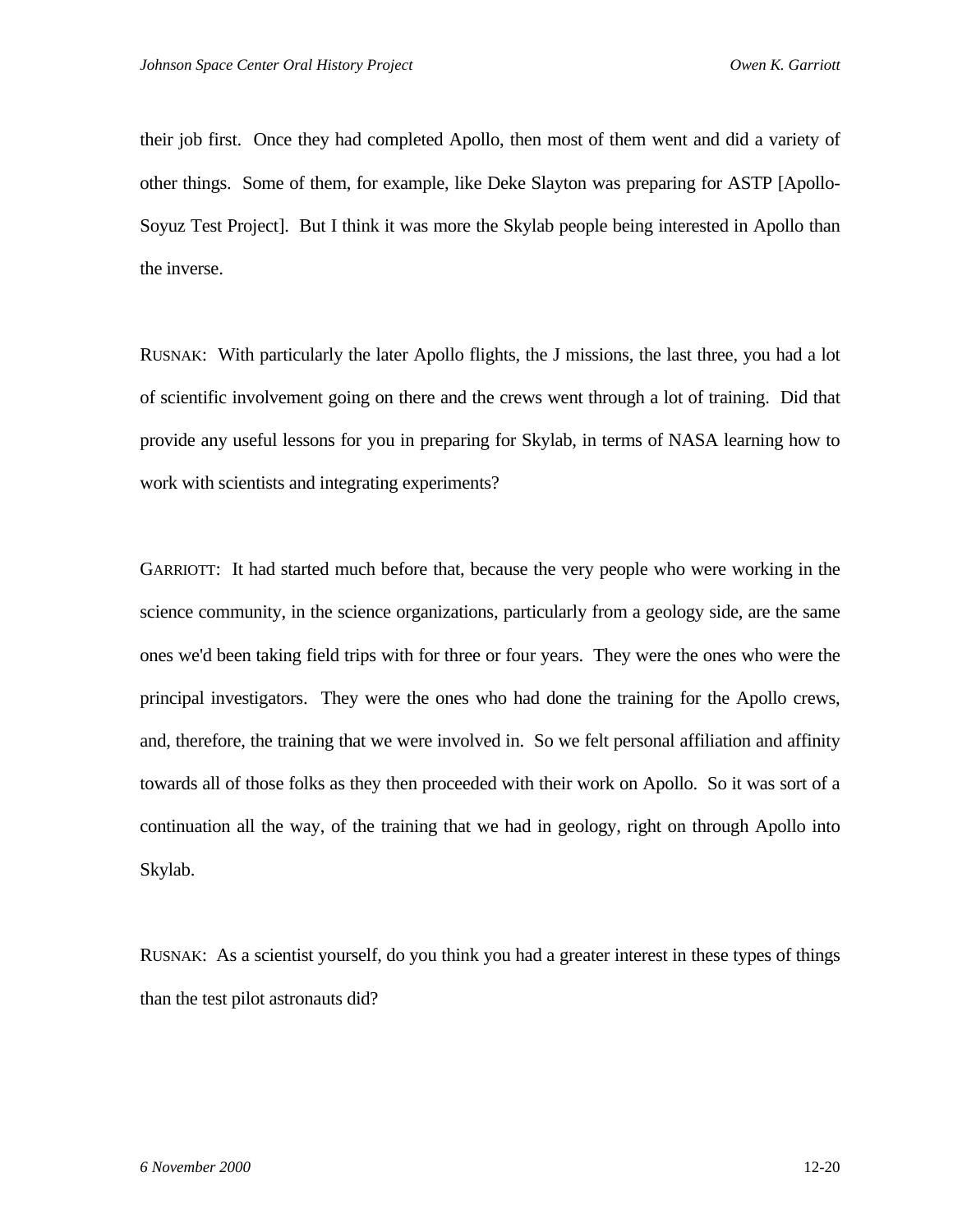GARRIOTT: I think it really depends on the individual. Some of the test pilots had a lesser interest than did others. That would have been true for the geology, as well as for the Skylab. By the time we got to Skylab, I would say all nine crew members were highly motivated to do the science that was involved. Skylab basically was a science program. There are certainly flight aspects of it, like the launch and rendezvous and return and so forth, and there's no doubt that the flight commanders had to be particularly expert in the conduct of those phases of the flight, the launch, rendezvous, docking, and so forth.

However, 90-plus percent of your time is spent doing useful science research on board the Skylab, and everybody was highly trained, highly motivated to get that done. I could tell no significant difference between, say, Alan Bean or Jack [R.] Lousma motivation from my own. We were all highly motivated.

RUSNAK: Since you've mentioned the other two members of your crew, could you tell me a little bit about them and your impressions of them as you were working on them before you actually flew with them?

GARRIOTT: Of course, before I flew I'd already known them five years, and so we were already good friends. I would say I not only had a great deal of respect for their talents and capabilities, and I could see that they were as interested and they were coming up in terms of a learning curve into areas that I might have had a higher level of background experience than they had had, but they were coming up very fast and they were learning it and approaching the same level. So we were all equally competent at the experimental work. So I had a great deal of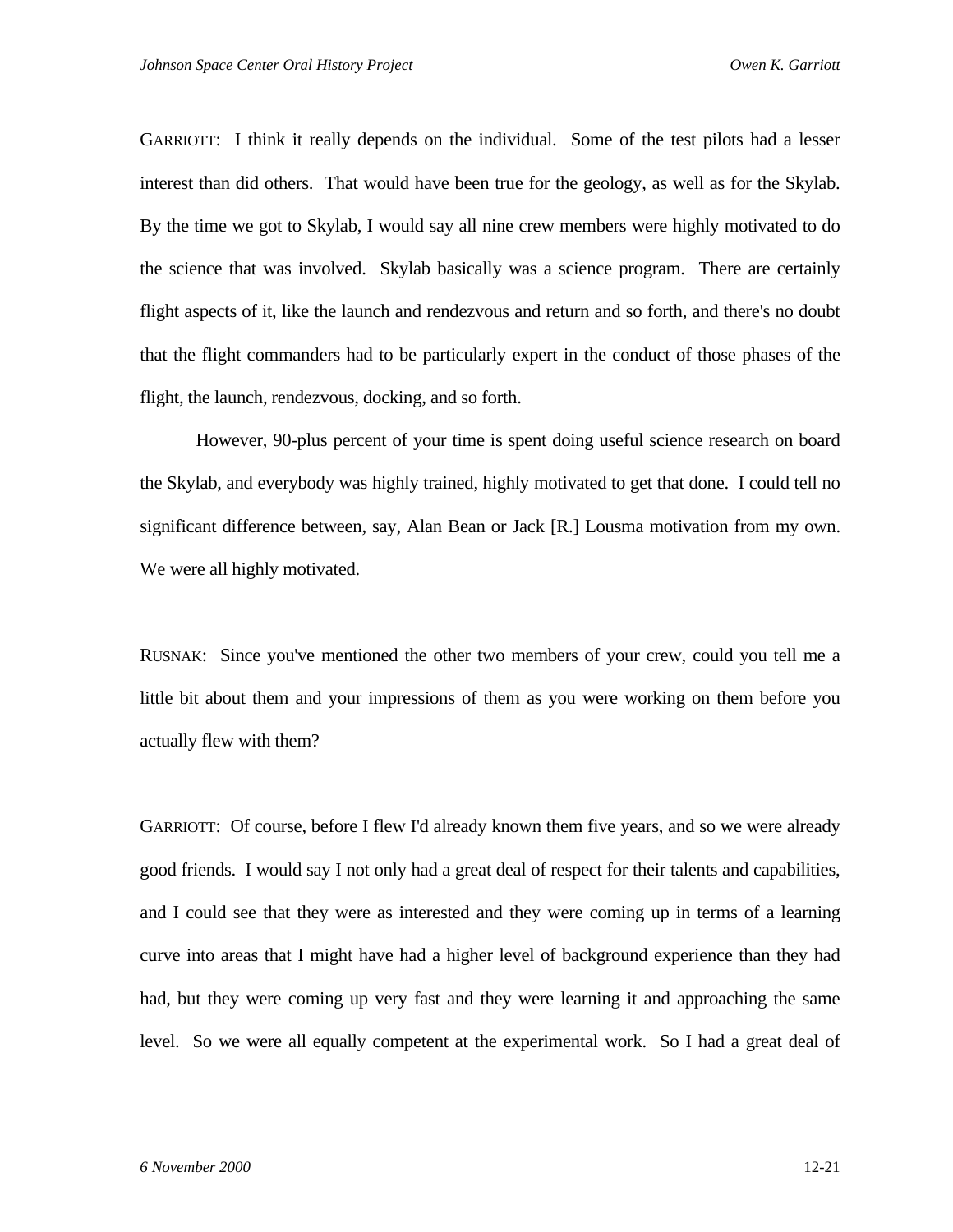respect for them at the time we flew, and I would say that succeeding years have only increased that.

For example, we're still very good friends. We even took vacations together the last two years. All of our families have taken trips to Wyoming and Michigan and various other places together, so three couples of us. We still have fairly frequent communication. So they're close friends of mine, still. I respected them at the time and appreciated them even more after thirty years.

RUSNAK: That's great that you guys get along that well. Can you give us maybe a little bit of personal character on each one, what were they like?

GARRIOTT: Okay. Yes, there are some interesting features about that. Alan Bean is a very highly motivated individual. Anything that Alan undertakes, you can be sure that he is going to give it his absolute 110 percent. He stays focused. He is very different than I am in a number of ways. He is a clean desk type of person. You go in at the end of the day, his desk is clean. Mine gets cleaned maybe once a year, if I'm lucky and working hard. Usually it stays stacked. That's a difference in our personality. I'm not sure what that difference means. [Laughter] I'm not sure what the difference between a clean desk and a messy desk person is, but I'm sure there must be something up here that's different. So that's one of the basic differences.

He is so highly motivated. He is motivated by a good speaker who can bring that out, the importance of staying focused. He tries to focus all of his other crew members in the same way. I would say it's almost impossible to keep the same focus that Alan has on a single subject for a clear lengthy period of time. Very confident, obviously. So I'd say that's the prime thing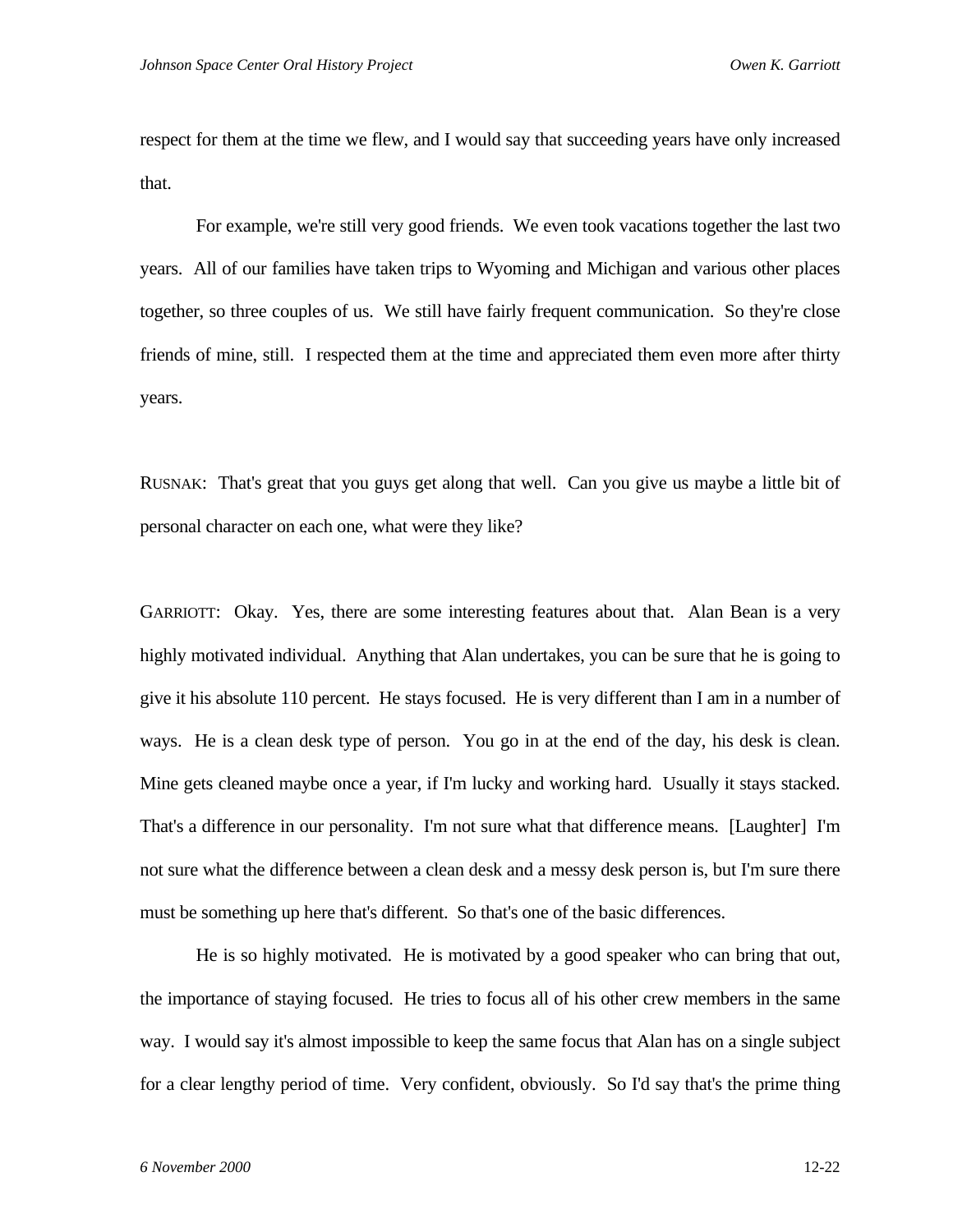about Alan, is to think about how he is motivated principally internally, self-motivated, and how focused he can become on whatever it is his accepted task is going to be.

Jack is, again, different. He is almost a conventional Marine. Jack, when he has been given a job or he undertakes on his own to do the job, you'd better not get in his way, because he is going to get it accomplished. Nothing is going to deter Jack from completing his job. Very loyal, very friendly, and sort of a personality that no one can find a problem with.

I've often joked, since his first name is Jack, if there ever was an All-American boy you remember Jack Armstrong, of course, from probably, at least, my childhood, if not yours. If there ever was an All-American boy, this Jack is it. So you have to admire Jack and enjoy his personality.

RUSNAK: Two Navy guys and a Marine on the same crew.

GARRIOTT: Hardly came up, but that's true. Of course, we convinced Jack that the Marines really is just a subset of the Navy. So actually that was noticed and we were pleased to have all come from the same service. But since my total time in the military was three years, it hardly compared to the career that both Alan and Jack have. But that was a minor unifying factor, and we had a chance to joke about it from time to time.

RUSNAK: As you mentioned, you guys had been working together for several years before you were actually named to a crew. How did you find out that the three of you were going to be the second manned crew?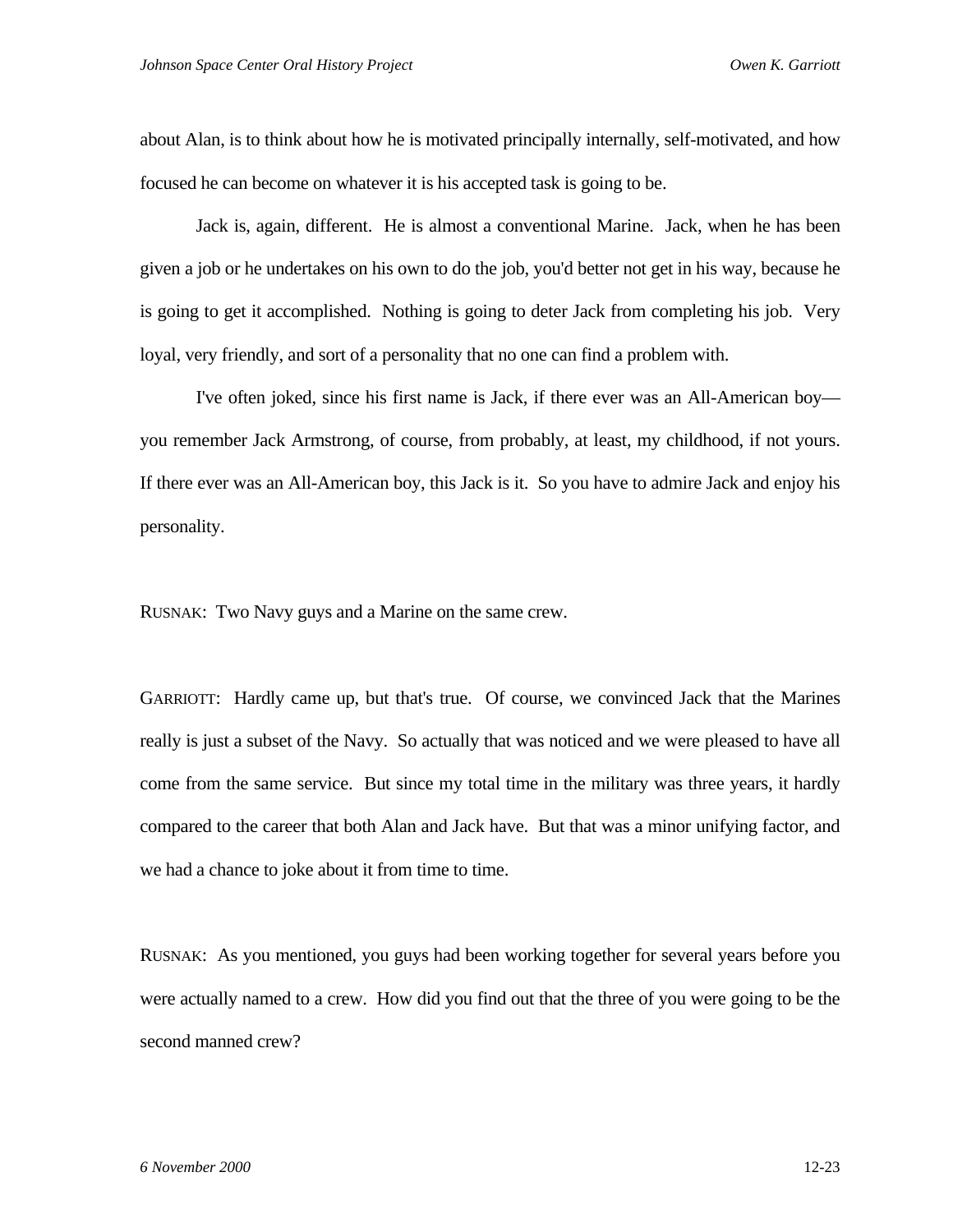GARRIOTT: I don't remember the answer for sure. I could be mistaken about this, but it was perhaps two years or a little more before launch, and there had been a number of us in the Skylab group who were focused on getting it done. From just a personal standpoint, I knew that there was Joe Kerwin, Ed [Edward G.] Gibson, and myself who were scientist astronauts. There were three flights, so there was a pretty good chance that we were each going to have a chance to fly. We didn't know which one exactly.

So Deke Slayton, Alan Shepard probably made either the decision, or had the largest factor in making the decision. They, I believe, spoke with the commanders about it and may have allowed them some leeway or approval long after the decision was made. But Alan, I'm almost certain, was the one who mentioned it to me, and said, "How would you like to come fly with Jack and myself?" So obviously I was very enthusiastic. I can't remember the details about it, but I believe that's how it came about.

RUSNAK: That sounds like a—

GARRIOTT: Typical.

RUSNAK: Typical, yes, I guess, is the word I'm looking for. Once you're on a crew, how does the training and the types of activities you're doing change?

GARRIOTT: It becomes more focused, because then there are other things that you can begin to look for. For example, the first flight had extra tasks associated with getting the station set up. They had other tasks eventually because of the problems that Skylab had that they didn't know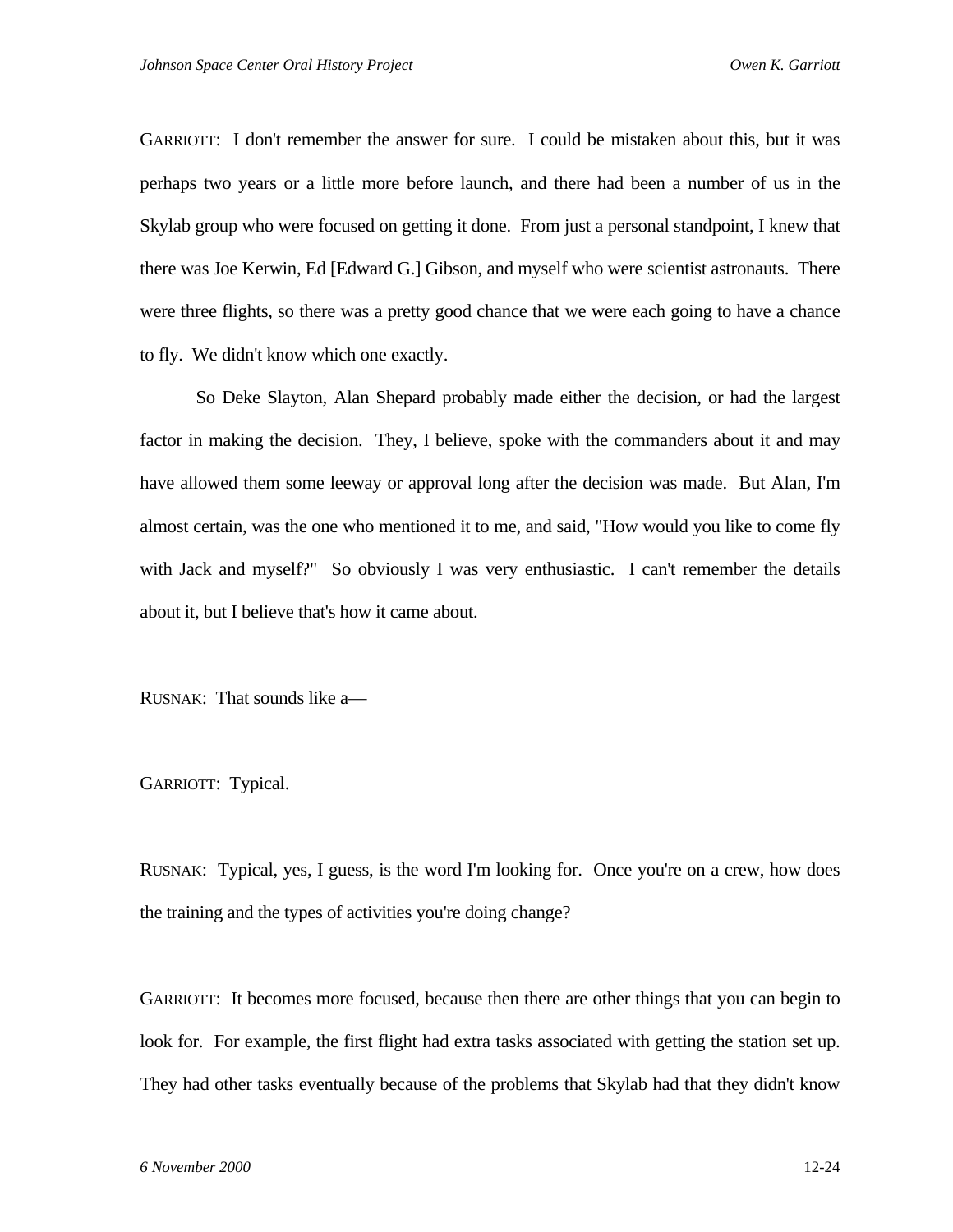about. So that was not a difference at the training stage. But theirs was a shorter mission, ours was a little longer mission, and so you had to tailor your training to the specifics of a flight. Although the basic solar physics training, the basic biomedical training, was the same. You then needed to be into more carefully delineating exactly what the flight program was going to be for the individual flights. So it allowed you to then focus on your individual flight and see more precisely how you would do things differently based upon the different tasks that you would then be called on.

RUSNAK: Since you were the middle mission, the fifty—

GARRIOTT: Fifty-nine and a half, we'll call it. We were out about sixty days.

RUSNAK: This was going to be a record duration, so obviously the medical effects on your body and such were going to be an important thing to be studying. How did you go about establishing the baseline and going through experiments to see how this affects you physiologically?

GARRIOTT: Good question. Actually, each of the Skylab flights was a significant extension beyond what had ever been done before. Prior to Skylab, I believe the longest U.S. exposure had been eighteen days and the Russians twenty-one, something like that. The first flight was twenty-eight days, so a substantial extension beyond that which either the Americans and Russians had flown in flight duration. Ours at approximately [60], again, doubled that, and then the third flight was [nearly] 50 percent more. So every flight had the same problem of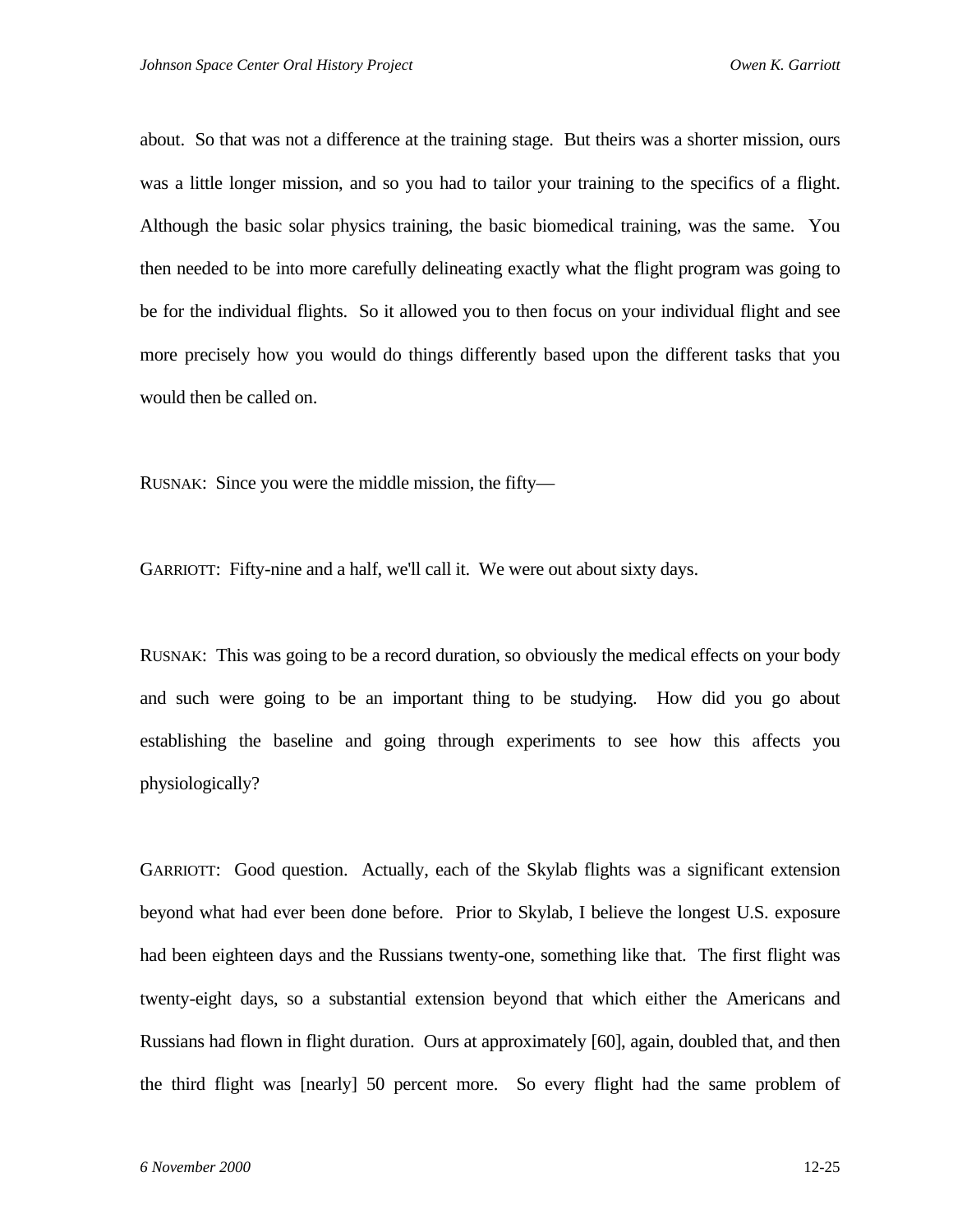convincing themselves and convincing them on the ground that the crews members were remaining in good condition.

A particular thing to be concerned about was what the physicians called orthostatic intolerance, namely, were you going to faint when you stand up. When a person who's been in bed for a long time pops out of bed, quite frequently there's a tendency for the blood to pool in your legs and a possible fainting spell. In fact, it is still found to be true in the Shuttle Program today that that can happen. So the question was, how can you be confident that after your extending or even doubling the time in space, you can come back to land and not faint when you get back, or not really become incapacitated.

So one of the most interesting experiments is called a lower body negative pressure, LBNP. The LBNP is a device which you can still see in the mockups that are available of the Skylab. It's kind like a half of an iron lung up to your waist, you're enclosed in this small cylinder, and sort of a tight seal made around the waist. Then a very small vacuum is drawn in the lower half of the cylinder, up to a maximum of about 60 millimeters of mercury. Now, that small difference in pressure is just enough to suck a little bit of the blood to the lower half of your body to the same degree that we can stand up in 1-G environment.

So if the physicians, or yourself, wants to get a good idea of how your body would behave if it were returned to Earth at that particular time, go hop in the LBNP, let it draw about 60 millimeters of mercury, and then your physiological response is about what you would expect if you'd return. So we did that on each crew member every third day, one person each day, cycling around for the whole flight. All this data is telemetered to the ground. We also metered it out and recorded it, of course, because it's one of the basic biomedical experiments that we do, LBNP.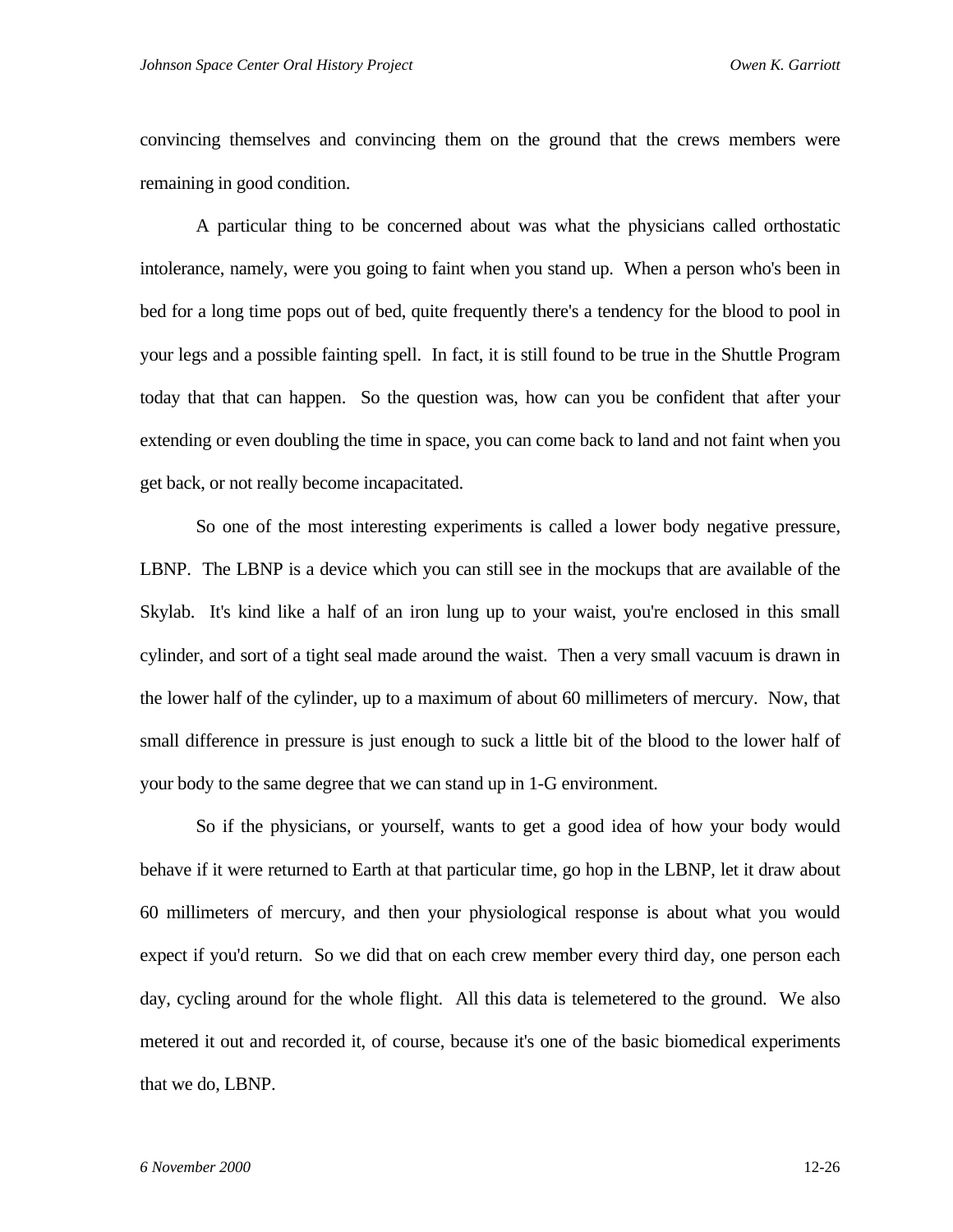That gave us confidence, as well as the ground, that, yes, indeed, you're doing well, no problem, you can keep flying longer and longer. So that is perhaps the single most interesting, most important experiment in terms of giving one confidence that the flight extension is not getting into dangerous territory.

RUSNAK: What about some of the other effects of long duration, such as losing the bone mass and muscle mass, that type of thing?

GARRIOTT: As long as we're all over twenty-five years old, we are all losing mineral bone mass right now, as we stand. It is a very slow decrease, but bone density, bone mass, is typically decreasing at a very slow rate.

Now, if you do a bed-rest study, lie in bed, don't ever get out, there's an accelerated rate during that period, which is just barely at the measurable level, because no one really wants to go spend two months in bed and never get out. It's a very difficult experiment to run. But that's the kind of experiment that you're running in weightlessness in space. Your body does not have any loading on your legs, your big muscles, and so your body thinks that, gee, there's no one stressing that bone, I guess I don't need as much strength or as much bone density as I had. So the similarity between weightlessness flight and bed rest is very close from a standpoint of mineral loss or bone densitometry.

So that is an important experiment, and it's still of value. They're still taking bone density measurements on current flight crews and flight crews that have returned in order to try to determine whether or not there's been any decrease. Now, what might be expected? Well, after you come back from in space, maybe it is accelerated, maybe it drops down a little bit and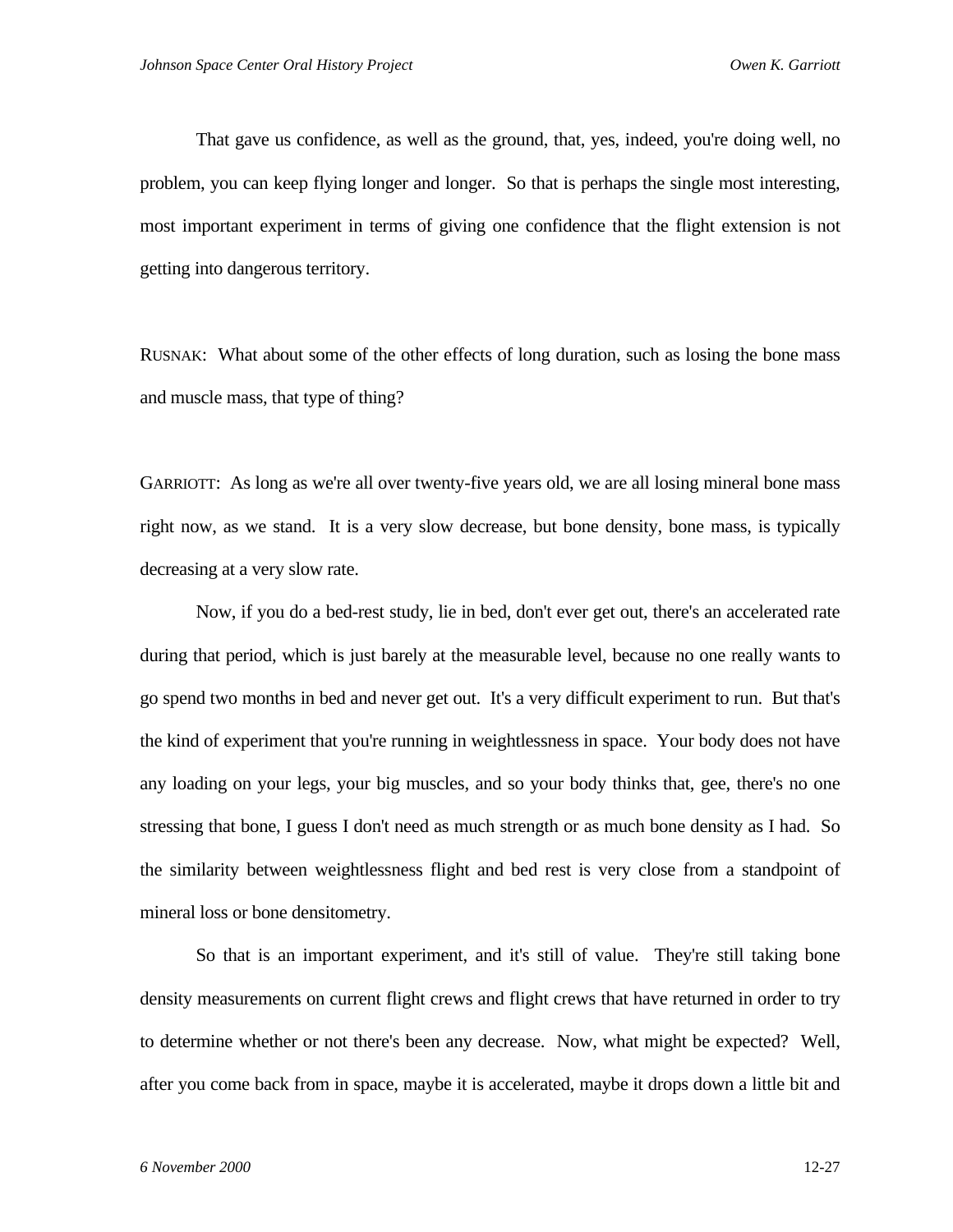then plateaus again. But the problem is, the changes are so small, the measurement sensitivity is not giving an answer with sufficient accuracy to be confident of what the real result is. So, yes, there's undoubtedly continued mineral loss. How serious it is, is an unknown question. It's an important question for six-month, twelve-month stays. It's an important question for trips to Mars. So it's one that I'm sure that we will want to continue to study in the Space Station here, as well. But from my own view, we'll either find some ways to combat it or we're going to find that the exercise protocol that we have aboard Skylab and now Space Station is going to be adequate to combat it. So I personally do not think that it's going to be an insurmountable hurdle, but it is one of those questions that we still need to have better answers to.

RUSNAK: Certainly that is one of the things they're going to be looking at in the International Space Station.

GARRIOTT: Right.

RUSNAK: I think ostensibly that was one of the arguments for sending John [H.] Glenn [Jr.] up here in the past few years.

GARRIOTT: I've not heard anything back about any bone densitometer measurements from John.

RUSNAK: I haven't actually heard any results from that, either.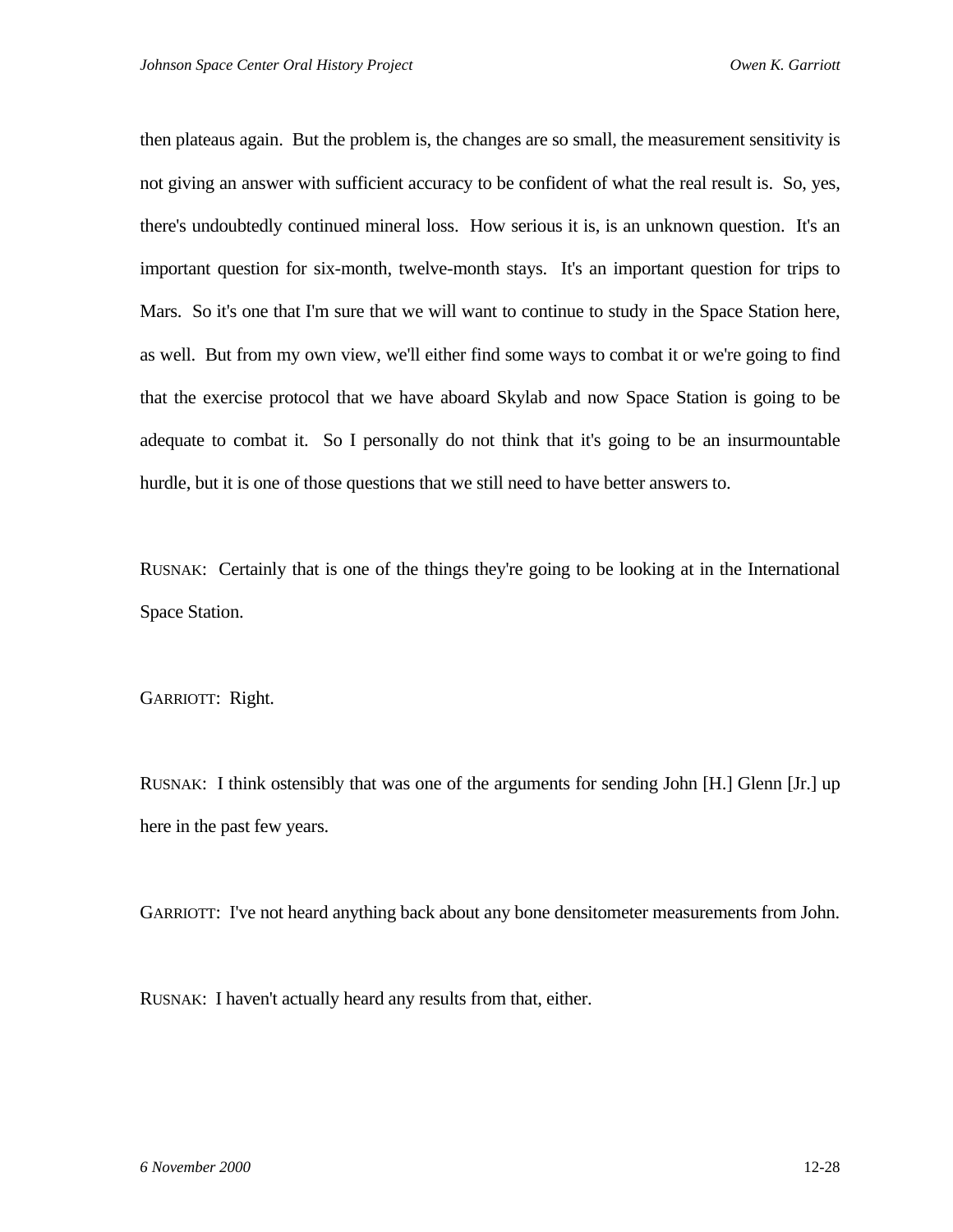We've been talking to this point about the preparations for your mission and such, but you guys were, as we mentioned, the second crew. What were you doing when they launched the workshop itself and there were some problems?

GARRIOTT: That magic date is May 14th of 1973. I think probably all of the Skylab crews were down at the Cape for the launch. Of course, the Saturn V launch, big earth-shaker, and it went extremely well. We saw the takeoff, saw it disappear, we were very pleased from the VIP stands over there.

So we all came back to the motel, and I remember we changed our clothes into flight suits, because we were going to go out to Patrick to fly back in our T-38s to get ready for monitoring a flight. And as we were coming by, walking out to get into our car, I noticed a gentleman on the second story up there, whose name was Rocco [A.] Petrone. Rocco had just been recently appointed the Director of the Marshall Space Flight Center [Huntsville, Alabama], and so we come up and say, "Hey, that's great Rocco. Sure looks good."

"Owen, don't get too excited. There's something on the telemetry that doesn't look quite right. It looks as if they're not getting the electrical power and the attitude is wrong, so we don't know just what's happening yet, but we have a problem."

So that's the first time we knew, because we were not sitting in the control room, that there had been a problem at the time of the launch. So we were even more anxious to get back home and to try to start assisting the program. But that's what it was, and that's how I found out about the difficulty when the launch occurred and the micrometeoroid shield had been torn away from the third stage of the Saturn V.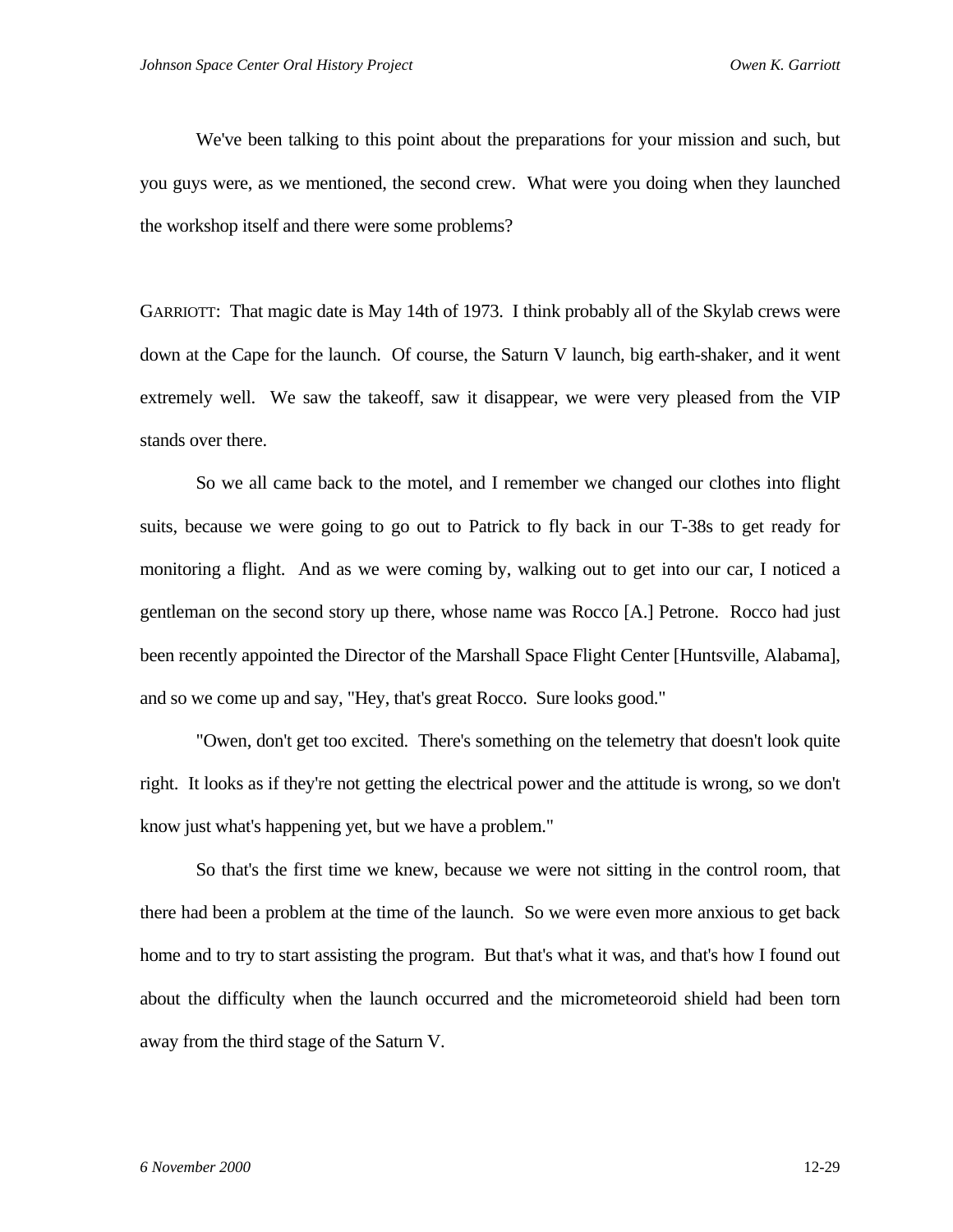RUSNAK: Did you do any immediate training or help in those two weeks before they sent up Pete Conrad's crew?

GARRIOTT: It was actually [delayed] ten days, they launched on the 25th of May. In my opinion, that was the finest ten days that NASA has ever had. That includes the roughly oneweek period when they saved the Apollo 13 crew and brought them back safely. Apollo 13 was largely a JSC [then MSC] activity. The saving of Skylab was a full NASA/contractor activity all across the U.S. and particularly JSC, Marshall, and the Cape, and 100,000 contractors all over the country were focused on understanding what went wrong, how could you bring temperatures down, how could you control the attitude before you ran out of fuel, how could Skylab be saved.

Then after they understood the problem, they had to say, "How can I fix it?" They had to conceive of these fixes. They had to build the apparatus to do it, like the parasol or the sunshade, and so forth. They had to test it. Then they had to get it all prepared for flight, get it to the Cape and load it, and that all was done within ten days.

And this was not a single problem. I mean, there were temperature problems associated with the micrometeoroid shield. There were attitude-control problems, because the high temperatures had destroyed some of the equipment. To bring the temperatures down a little bit, you had to change the attitude of the spacecraft out of a solar inertial attitude. Then you began to use up propellant, because they only had cold gas nitrogen. So there were a whole sequence of problems. They had to decide whether the food was any good. Do we have to send up new food? Has the atmosphere been outgassed and have a poisonous atmosphere on the inside? Can you dock with this Space Station? So many problems that had to be solved.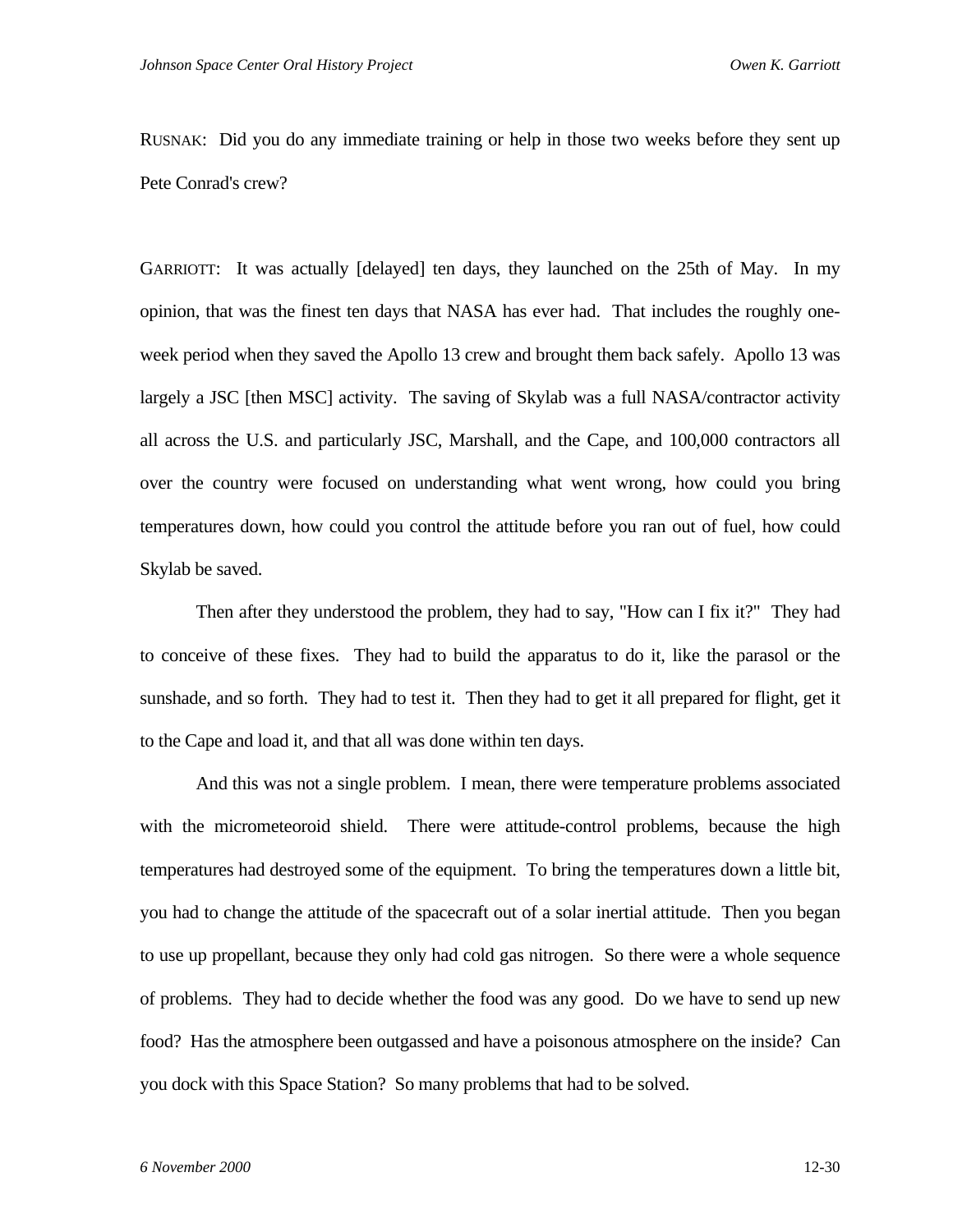I think that NASA had performed twenty-four hours a day, literally 100,000 people, in a far better manner than they've ever done before or since. You still talk to the people at JSC or Marshall about the cooperative attitude that they had and the way they worked together just as one team, still thirty years later you talk to any of those people, they'll say, "Yes, we sure worked well together." Everyone looks back at that as sort of the golden era. If we could only continued to work well, as well as we did, during that period between May 14 and May 25 of 1973. So it was really an amazing period.

We all contributed. Yes, I did a little bit. I had a couple of thoughts about what might be done to help stabilize the attitude. Turns out those weren't used. Other things were done instead. Other people were in a water tank devising various ways to try to erect a parasol or erect a solar sail. The parasol worked fine on the first flight. We put down the solar sail on the second flight. All of those things were just done so quickly. It's an amazing period in NASA's history.

RUSNAK: We've heard similar sentiments from several of the people that we've talked to, that had been involved here with particularly the parasol, in creating that device, like Jack [A.] Kinzler and such.

GARRIOTT: What's his last name? Not Kinzler. How's he spell his last name, Jack?

RUSNAK: Yes, Kinzler was the one—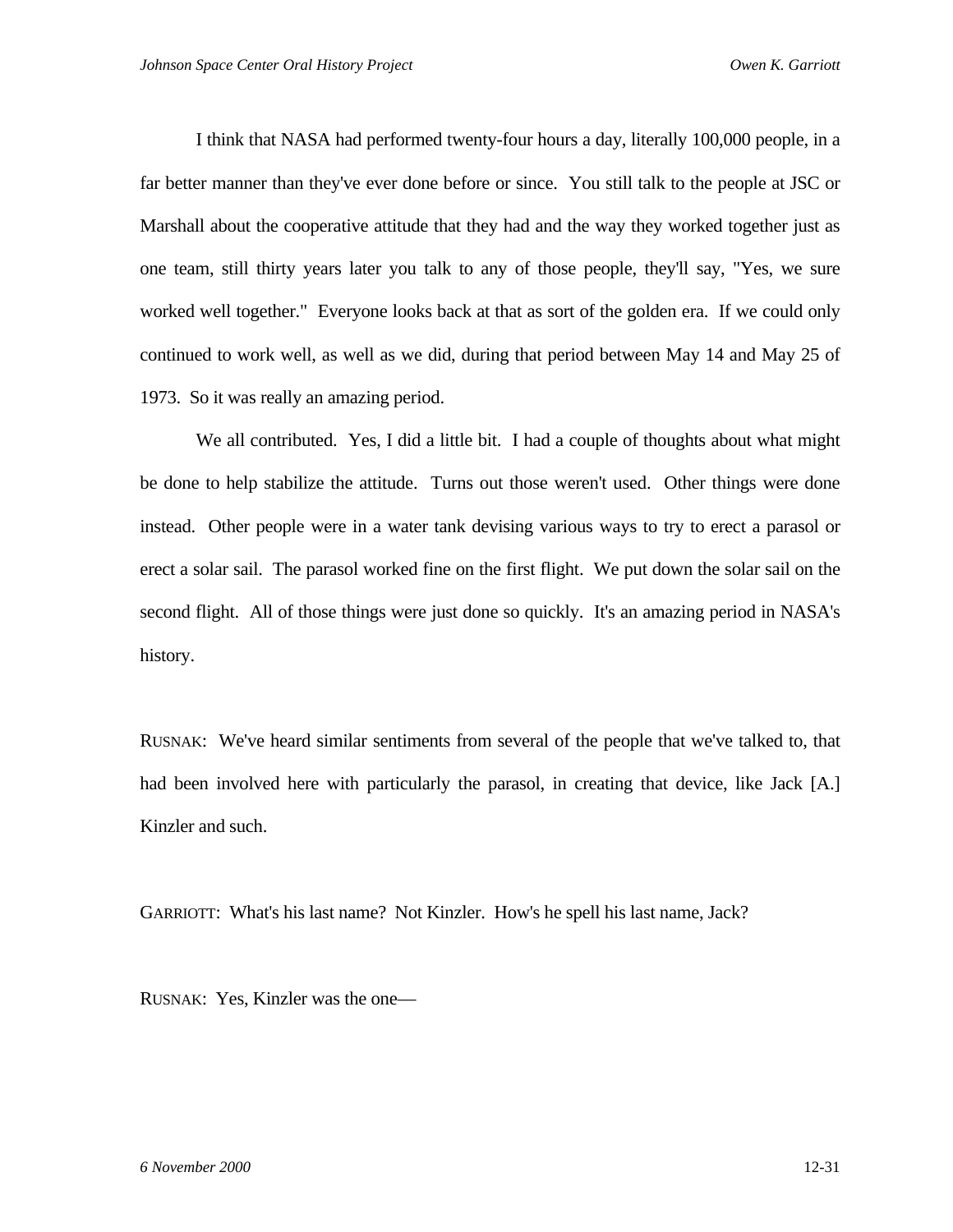GARRIOTT: Kinzler. I couldn't remember how he spelled his name, yes, who got his fishing poles out and built it here.

RUSNAK: Right.

GARRIOTT: Interesting thing, I was just talking about this at an astronomical meeting in Huntsville a couple of weeks ago. One of the fellows said, "Oh, yes, I helped design that." So I said, "Okay." [Laughter] I know he really didn't. I guess we probably ought to take this off the record. But as far as I'm concerned, everybody had a hand in it. The more people who think they did it, the better, even though I know the facts of it were just as you've mentioned to me here. But that wasn't a lazy period. People all over the country were helping.

RUSNAK: Once they figure out a solution, these ten days with all this work, they send Pete Conrad's guys up to fix it, were you then following their crew closely in the developments going on with them and the EVAs [extravehicular activities] and such, too?

GARRIOTT: Oh, yes. We were still only three months from our own launch, so we had to primarily keep focused on what we were going to do. But there wasn't any point in worrying about what we're going to do unless they did their job well. So we followed it very closely, particularly the first few days of it, because that's when they were trying to decide whether or not [they would be able] to deploy the workshop solar array, which we had to have if we were going to have adequate electrical energy. They did finally get that done.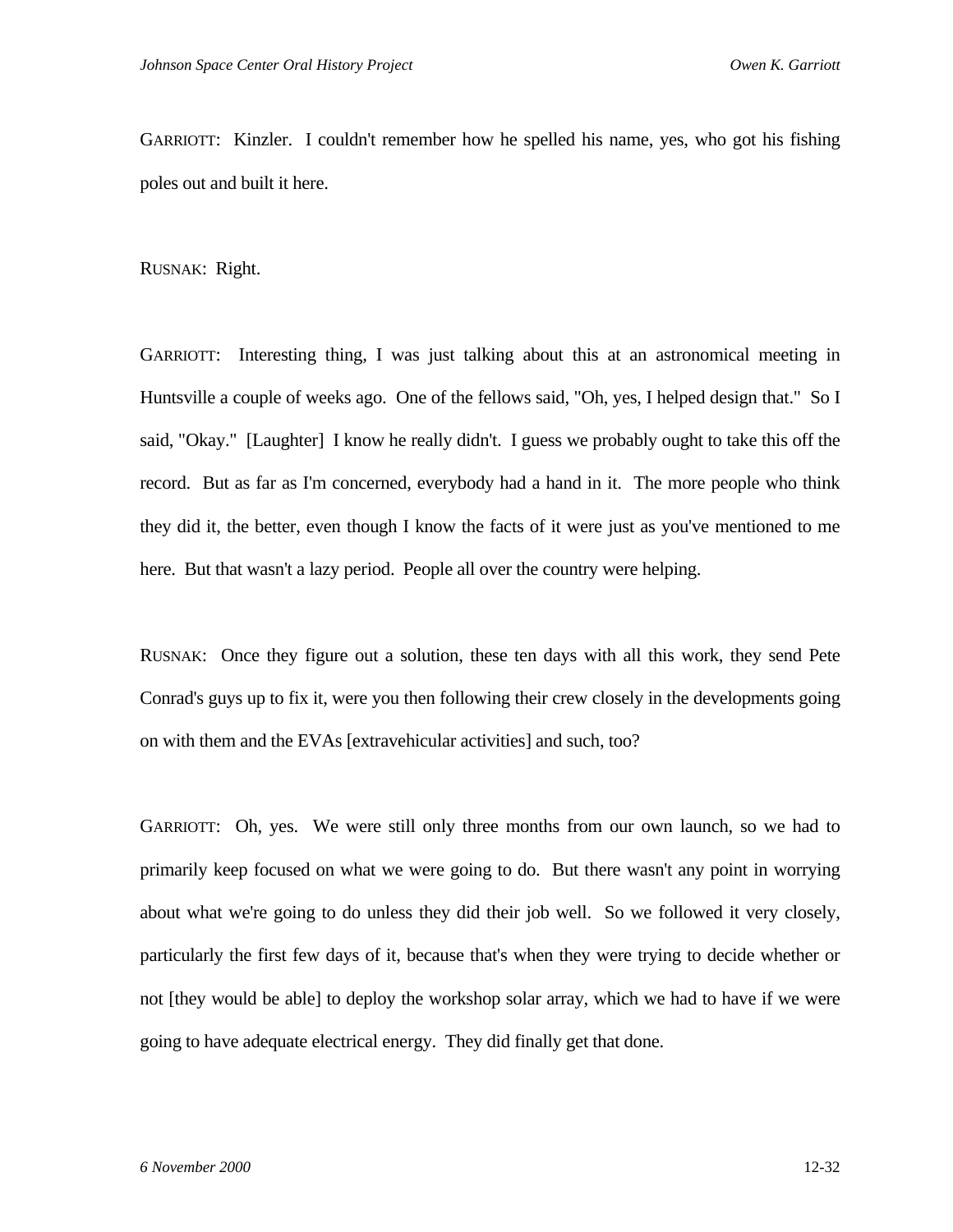We were very interested to find that, yes, the atmospheric, the internal temperature could be brought down to eighty-five or ninety degrees with the parasol and the food was largely acceptable. That meant that during the two months between their flight and ours, we could finetune anything we needed to do on our flight, like the solar sail deployment and other kinds of fixes that remained to be done on our flight. So we certainly followed theirs very closely, but were also in the final stages of making sure we had everything done for ours.

RUSNAK: Were there any particular lessons learned from their flight that you could then apply to your training and to your flight?

GARRIOTT: I would say basically we understood it pretty well and pretty accurately right from the beginning. We were reassured to find that the interior of the workshop was just about what we expected it to be, that temperatures were going to be tolerable and, yes, everything worked just about the way it was planned.

There was a little bit of a problem, for example, with one of the solar telescopes. One of the ultraviolet telescopes did not have the designed or adequate sensitivity, and so we managed to bring up a hood and some faint viewing image intensifier cameras to work with it. So we learned a few things that we needed to bring up for either repairs or improvement, but basically we were pleasantly surprised to find that we'd anticipated almost all the situations as it really existed and any problems that we might encounter.

RUSNAK: With their deployment of the parasol, there was some concern that the material was going to degrade, so they wanted to put up the twin pole sunshade, as I guess they called it.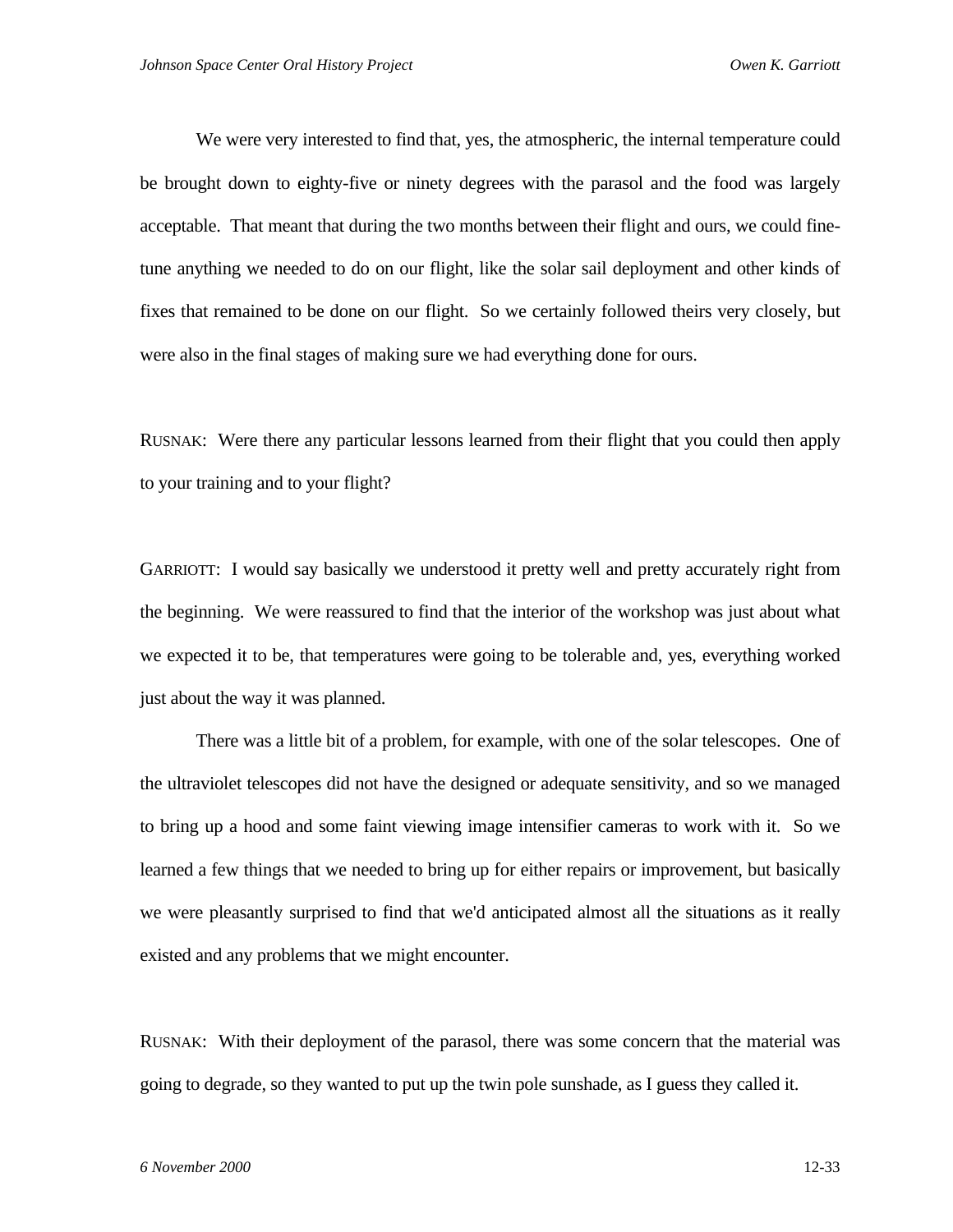GARRIOTT: That's right.

RUSNAK: Tell me about training for that and preparing for it and using the neutral buoyancy simulators, that type of thing.

GARRIOTT: We did the training for that down at the Marshall Space Flight Center in the big water tank, which has now been deactivated. That's a particularly interesting subject, because Jack and I, Jack Lousma and I, were the ones who had to deploy it. It was pretty much a twoperson job, but my job was to actually build the twin pole. We had the aluminum segments strapped to an aluminum plate with a little elastic band wrapped around each of the tubes. We then needed to take it off of the aluminum [plate], lock it together, roll down a ring, like a screw and a nut, and then roll down a locking ring at each section joint. So there were about six or seven connections on each of the two poles.

Well, we tried it all out of the water, first of all. Then we were going to practice it under water, as well. I remember rather clearly they said, "Well, the one that you're using is the only flight unit we've got. We've all had to prepare [it] rather quickly here. If we tear that one up, we're a little afraid we won't get the next one, or another flight unit ready in time. Can you simulate it here well enough so we don't have to take this flight unit down under the water and get it all messed up down there, and we can leave it in its more improved condition up here?"

I said, "Okay, that should be all right." We had to sort of lift the elastic out and pull the pole out and so forth. It looked like it could be done all right. Well, that's about the only part that we did not properly simulate under water [in a pressure suit].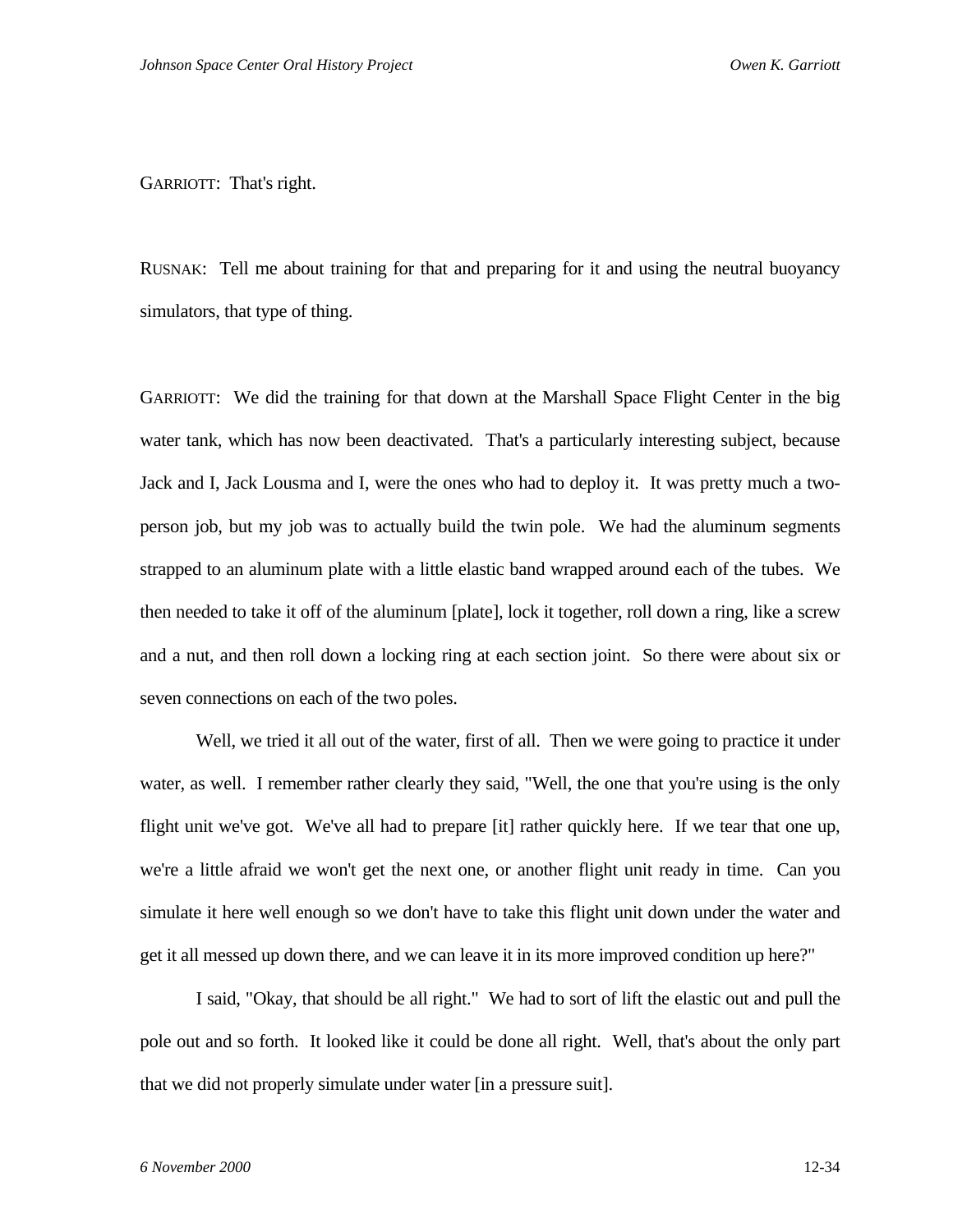So now fade ahead about two months until we're trying to do this in space, maybe only one month until we're doing it in real life outside the spacecraft, with this great big bulky pressure suit with pressurized gloves. Your fingers are, of course, about twice the diameter that they are here, and you don't bend over nearly as easily as we do here in street clothes.

So I had to reach down and stick a finger under that little elastic band and try to lift it and at the same time get the rod pulled out. Couldn't do it. There was no way when those rods were side by side and a small elastic band around each of them, to get a finger in there. So what I ended up having to do was to grasp the whole rod, pull it up far enough that I can get my fist underneath the elastic band, try to break it. Have you ever tried to break an elastic band? They're tough. Those are tough. So I really couldn't pop it either. I had to pull it over far enough that I could, you know, move the rod far enough that I could then slide it out from under it.

That turned out to be the most physically demanding task that I did during all of my three EVAs, three EVAs of fifteen hours or so. That was the toughest, and it's because the one thing that I did not simulate under water was the thing that I had a problem with when I got to space. So it shows the importance.

For example, if I thought back about it, if that had been Alan Bean, he probably would have insisted on taking that flight unit to the water, because he doesn't like to compromise on those things. In this case he'd have been right, because that was about the only thing that gave me a real problem. But we managed to deploy it all right eventually.

It did bring down the temperatures. I think that the parasol material, because it had been manufactured very quickly, almost overnight, did lose some of its reflectivity characteristics.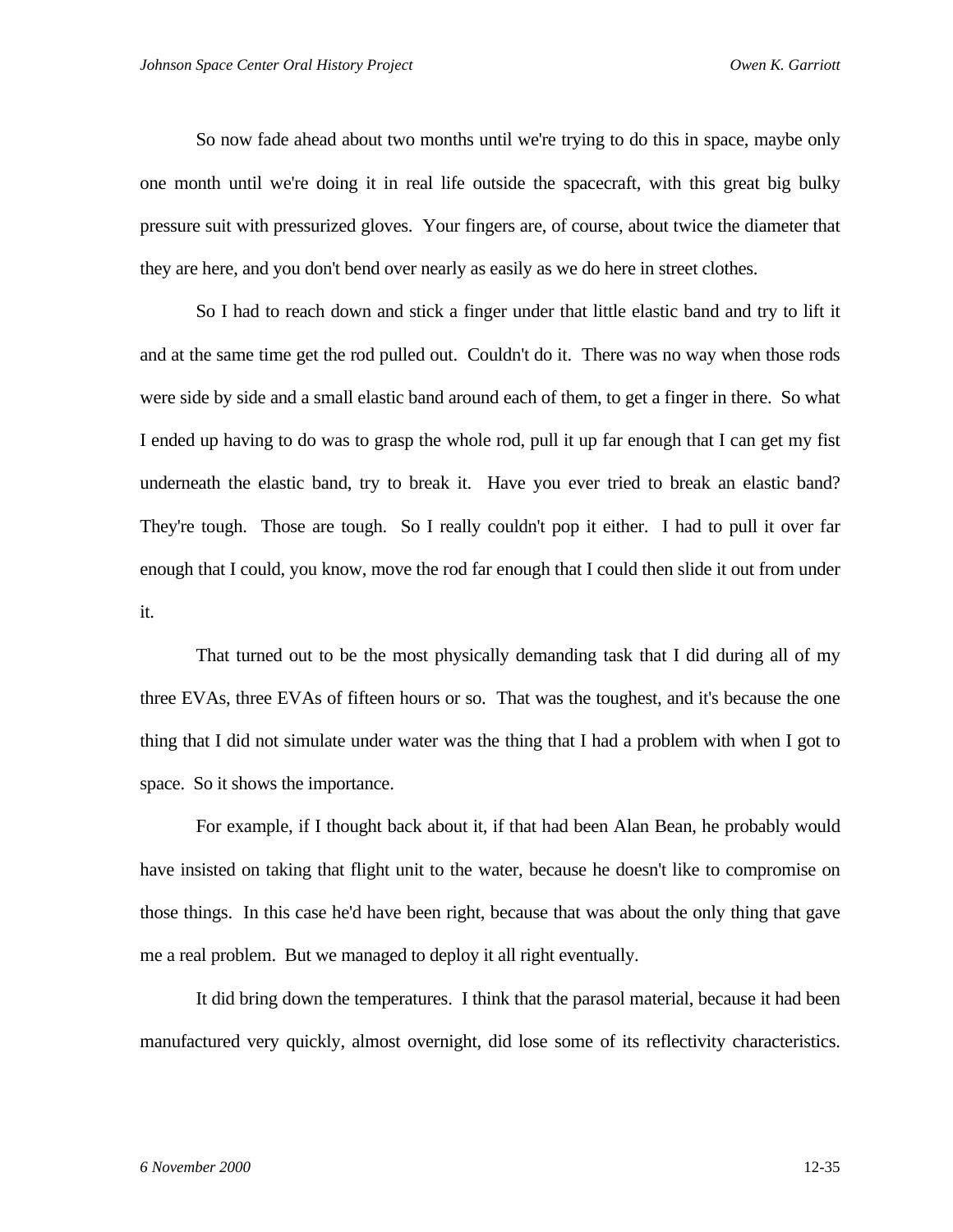The twin poles sunshade was important to bring the temperatures down to a more permanent seventy, seventy-five, eighty-degree level.

RUSNAK: What about training for the other two EVAs you did?

GARRIOTT: The other EVAs, let's see. Jack had to change out some gyros. They had various other kinds of experiment works to do on the outside, bring back the cameras and so forth. But the one I just described is the one that sticks in my mind because of the difficult that I had putting those poles together.

The other two EVAs went off more or less as advertised, although we did have some other activities, like, oh, for example, some of the windows, the aperture doors on the telescopes had to be pinned open. They were getting sticky. So we had to use a little wrench to take some of the nuts off and open the doors permanently, so it wouldn't remained closed. Some of those washers probably stayed in orbit for about another seven or eight years, because I couldn't keep six or eight washer in my hand, and they eventually floated away and probably burned up over Australia somewhere.

RUSNAK: What an appropriate fate, given the rest of Skylab.

You mentioned that this was all a month or so before you actually had to launch, and your flight was actually moved up several weeks because of some problems aboard the workshops, some mechanical issues. Do you remember what was going on there?

GARRIOTT: I don't even remember that. [Laughter] Ours was advanced, was it?

## *6 November 2000* 12-36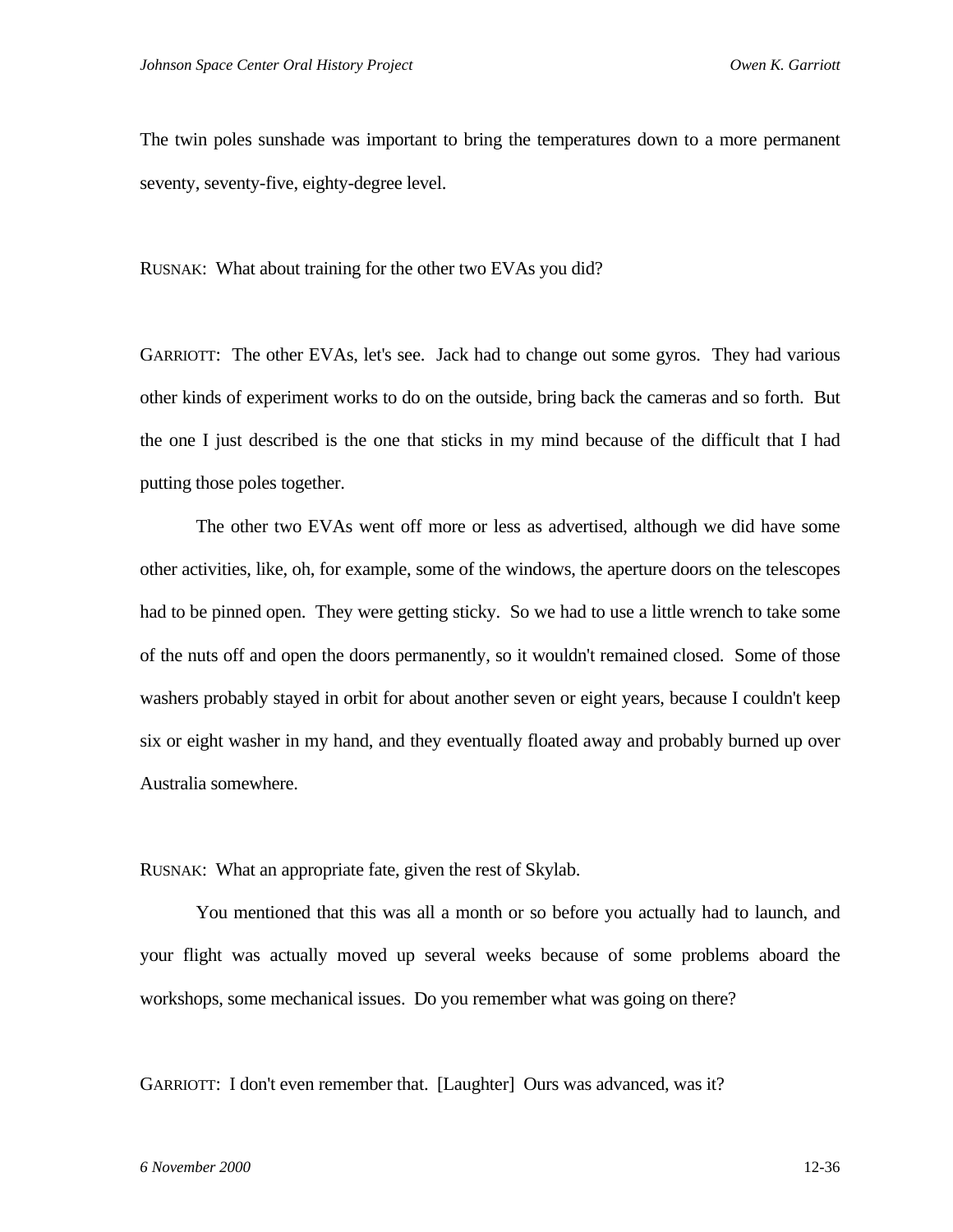RUSNAK: Yes.

GARRIOTT: I don't remember any of that. I've forgotten that. Thanks for reminding me.

RUSNAK: I think they were concerned that some of the new mechanical systems weren't going to hold up for—

GARRIOTT: Yes, they thought that they needed some people up there to attend to the control moment gyros, now that you've reminded me. I hadn't thought about it for decades. But there were a few problems they were concerned about, and so that was not a particular problem, as I recall. We thought we could handle that part all right.

RUSNAK: If you can describe for me the days moving up to your launch and then the day of launch itself, the kind of preparations you went through.

GARRIOTT: Things went smoothly right up to and including the day of launch. There were no particular hangups or problems. We had a morning launch, and the launch went just perfectly, no real problems.

But we did have a few problems during the rendezvous phase, as you might have recalled. Let's see. I was sitting in the middle, Alan on my [left], Jack over here. As we were proceeding through the middle of the rendezvous, why, Jack said, "Look at that." I looked out his window over here, and here came what looked to be the nozzle of one of the reaction control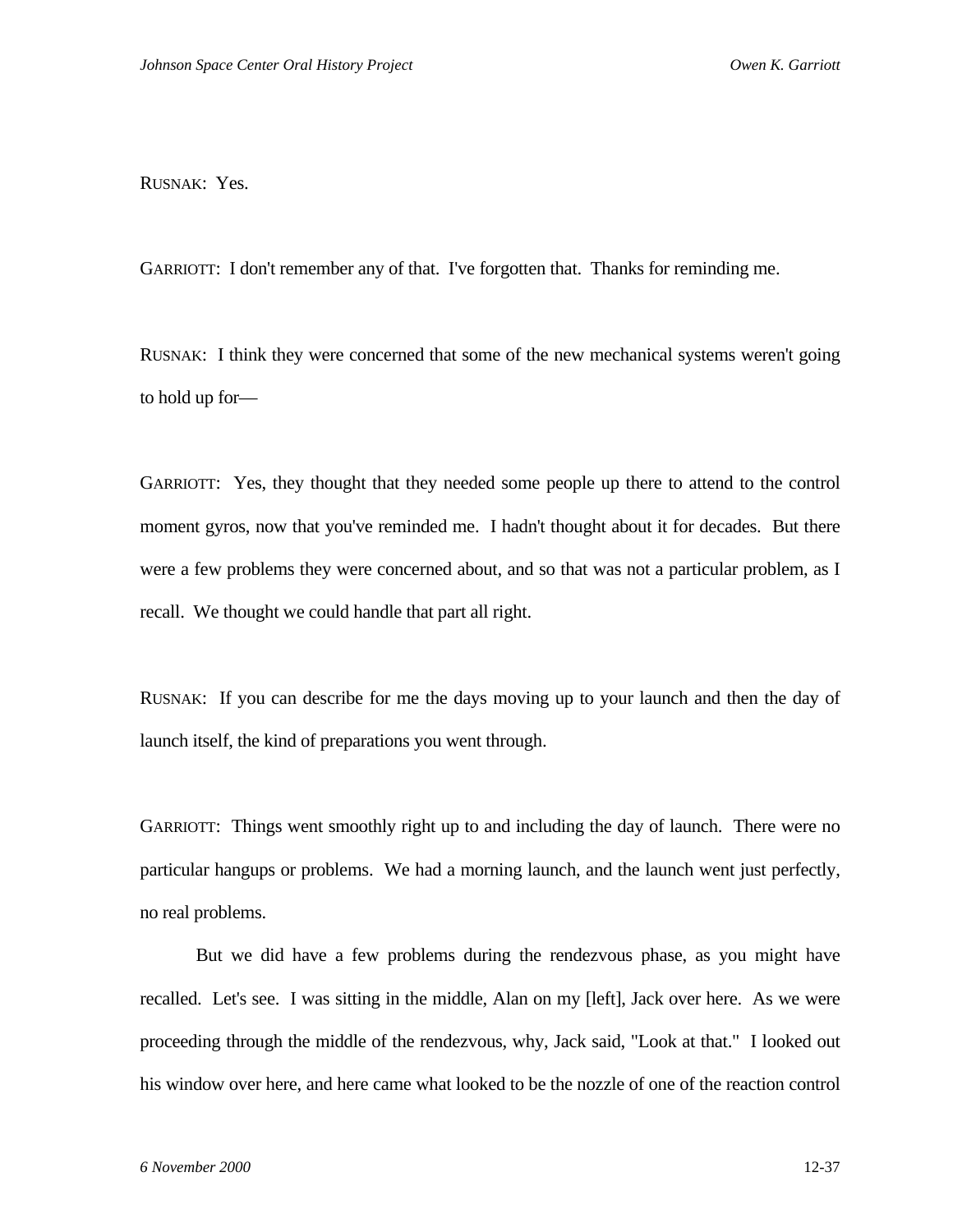thrusters just floating by the window. You can recognize a nozzle pretty quickly. It couldn't have come off the spacecraft. It did, in a sense, come off the spacecraft, because what had happened, the propellant line to that nozzle had sprung a leak. So when the fluid propellant comes out of the fluid line, it then freezes on the nozzle, and then after a certain amount of it escapes, it acquired the shape of the nozzle, it floated away. So what floated away was an ice sculpture of that reaction control thruster.

Well, that wasn't good, because since we had a fuel leak there, why, we had to then secure that whole quad, four thrusters, over on Jack's side of the spacecraft. Not only that, we then had to secure the ones on Alan's side, as well, so there would not be an asymmetric thrust. So that really meant that we only had two of the four quad thrusters available. Still enough, but only half of the authority that we expected to have. Of course, we hated to lose one. We didn't want it to happen again. But it also meant that you had to be careful, because you only had half as much authority.

Now, even though everybody knew that, we then had to complete the rendezvous. As we approached the Skylab, you then have to slow down, and part of my job and Jack's job was to assist Alan in determining whether he was approaching just right and how much range rate should be used. We did not have the range rate equipment on Skylab that is now available on the Orbiter, where you can read right out directly what the range is from the radar. Didn't have that. We had to estimate it by the size of the object and how much time it took for the size to increase.

So I was using a little handheld calculator in those days, not a computer, a handheld calculator estimating range and times and so forth. I said, "Alan, better slow down. Better slow down some more." He was underestimating how much he needed to slow down, because he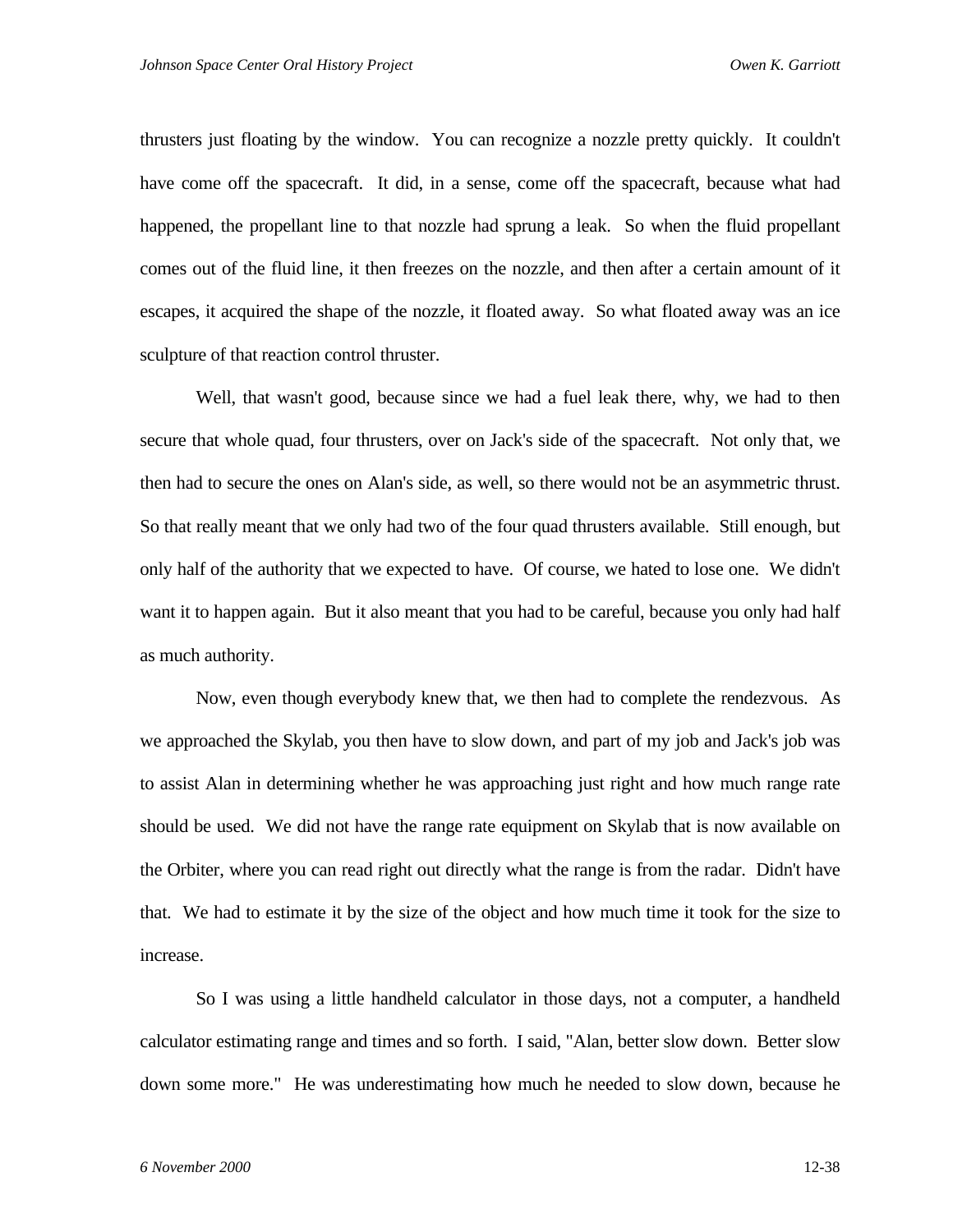only had half the authority that he would normally have, and you sort of get a feeling for how long you need to leave your translation thrusters on. You get accustomed to that and it's kind of hard to force yourself to leave it burning for twice as long as you normally would.

So Alan, in retrospect, said, "I'm sure glad you told me that, because I was coming in too fast. I would have missed that rendezvous if you had not been reminding me and telling me." Part of that going back to that problem that we had with losing a thruster. But we then completed the rendezvous after we flew around a little bit. It was a little bit more touchy because of the lack of authority that we had with the lost thruster.

Then we finally docked, and things were going along very fine, until day six. I'll jump ahead and complete the story because it relates to the thrusters. But on day six, we had just awakened and Jack had gone to the wardroom window, which is just around the corner from the sleeping quarters. He said, "Owen, what's this we got out the window?"

So I floated over there promptly and looked down, beautiful aurora. The most pretty aurora—well, first one I'd ever seen from space, or Jack or Al. So I was just about to call the ground and say, "Hey, we have a great aurora down here." We were down there at New Zealand at the time in the southern auroral area. All of a sudden what appeared to be a snowstorm came right by the window. Boy, a real blizzard came by.

Well, since it doesn't snow very much in space, we realized there had to be another explanation, and in this case it was obvious we had another fuel leak. So both Alan and Jack took off like a beeline for the command module to secure that. So that meant we had to shut down another of the four, and then that only left us one, which wouldn't be much good by itself.

So that brought the ground into consideration, well, are these guys going to get home okay or not, or do we need to send a rescue mission? So we got another lengthy discussion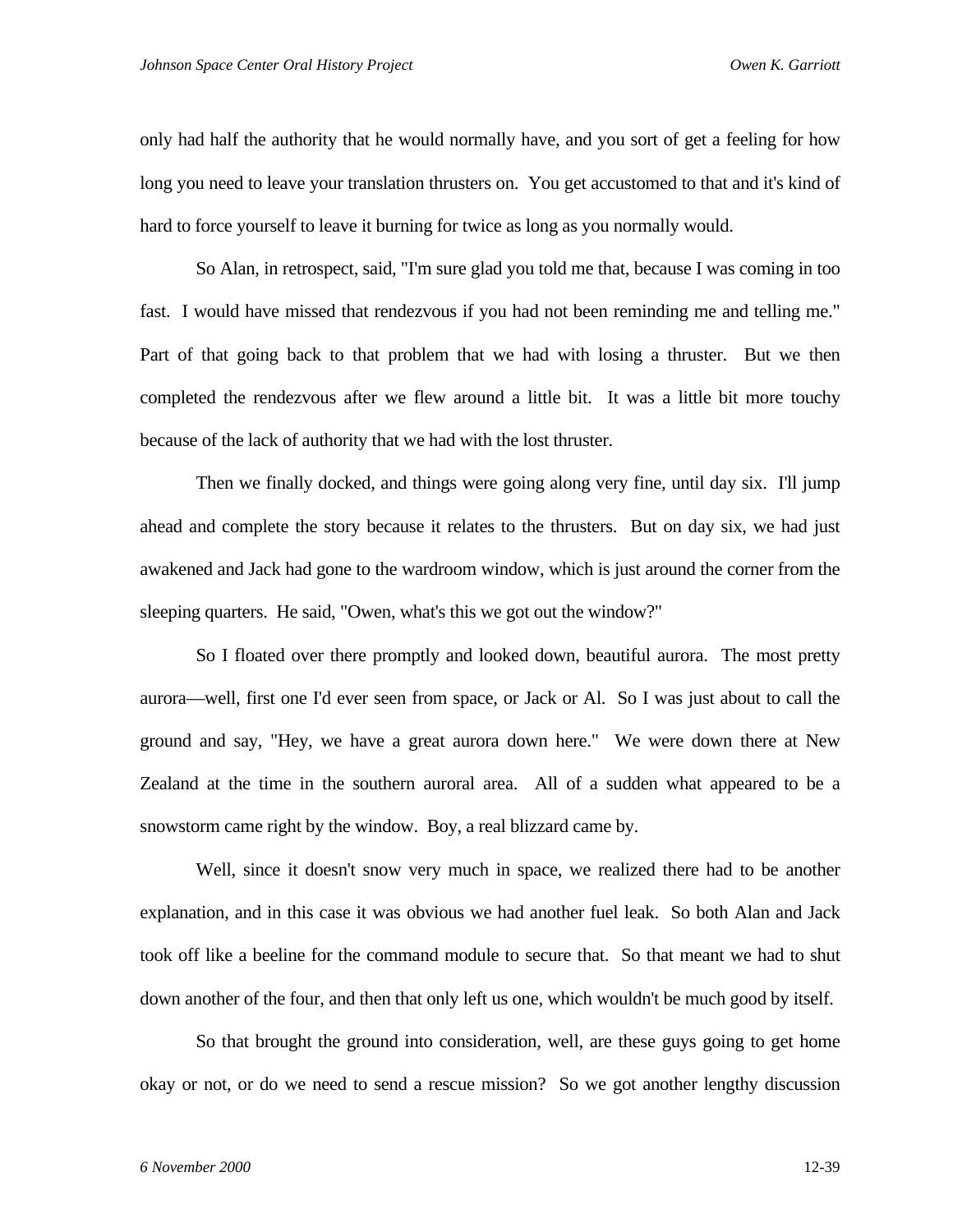about that. But we knew what the problem was on day six, and we were just getting up to speed and getting into high gear in terms of our experiment operations at that point, and we were very disappointed to find that we had another doggone reaction control thruster pop up, which could threaten the extension of the flight.

RUSNAK: I guess this capability of having a rescue mission didn't allow NASA to give you a guys a little bit of extra time to consider whether or not you need to come home, give the flight controllers time to think about this, because if there was no rescue mission, I guess, they'd have to bring you guys down right away.

GARRIOTT: That was a concern, because you know if we had one failure during rendezvous and another failure on day six, when's the next failure going to occur? Obvious question. It took some time for the ground to try to figure out why did the failure occur. Is it systemic? Are we going to have a continuous sequence of failures, or is it just random occurrences?

Our position on board was, we didn't have all the facts that they had on the ground, but our bias was that we must stay. Let us continue our work up there. There really are some backup alternatives. We still had control over the command module reaction control system, and these thrusters are on the service module, they're somewhat larger ones. So if it really came down to having to get back home, we thought we could do it with the command module reaction control system. So we didn't want to leave.

So the ground debated, and my inclination is to think they were probably thinking maybe we ought to go pick those guys up. They did make some changes to the next vehicle to enable them to come up with two crew members and three seats, extra seats, to bring us all back.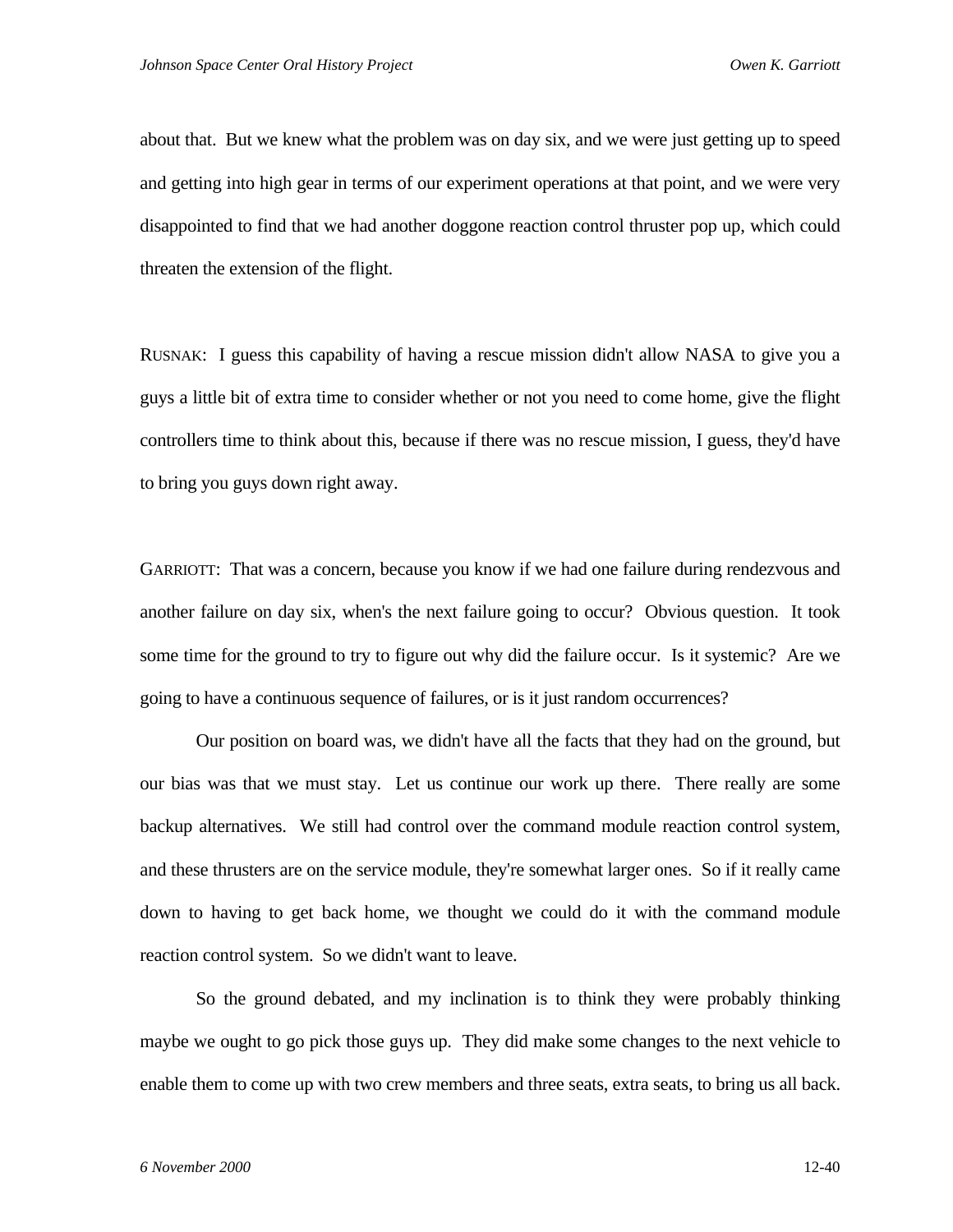Then they got to thinking about, well, how soon can we do this, and it was going to be, as I recall, day forty-three before they could get there, before they could all this stuff modified and prepared.

Well, why crank up and spend all this money to bring people back on day forty-three of a fifty-six to fifty-nine-day flight? So finally they made the right decision and said, "Okay, if they can stay there forty-three days, they can stay there fifty-nine. If we have to rescue them then, we will, but we'll let them stay." So we were very pleased when that decision was made. I don't remember whether it was on day ten or somewhere around there, they all decided that, yes, we could complete the full flight extension.

RUSNAK: Seems like logic prevailed there.

GARRIOTT: One of those cases. I know it's a minority, but it did in this case.

RUSNAK: Great. I guess I'd like to back up a little bit, then.

GARRIOTT: Sure.

RUSNAK: Since you were talking about the rendezvous and you docked. I guess you guys had some physiological problems once you first got up there.

GARRIOTT: Yes, Jack's job soon after we docked, I believe it was the next morning, was to go down to the Skylab to make sure things were okay and begin to get it activated. It's like going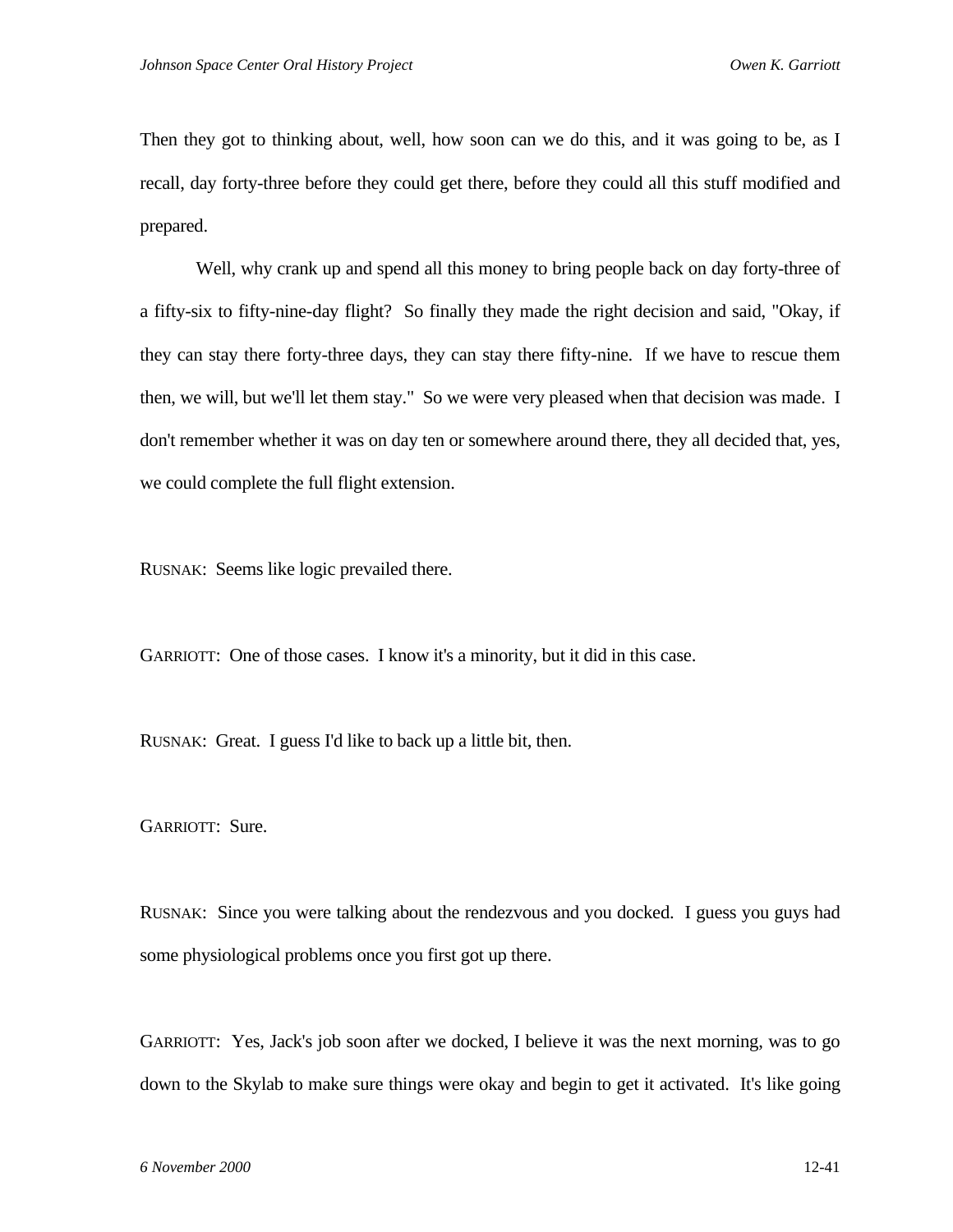from a VW-sized [Volkswagen] compartment, command module, into something the size of a full room. You float across really a large area, floating freely, no particular orientation of walls and ceiling and so forth. In retrospect, it now looks rather like moving around in a large volume, unrestrained, is one of the things that provokes motion sensitivity. When you're confined to a Mercury or a Gemini module and don't do any moving around, the tendency to become sick is much less. Only when you got something the size of Apollo or larger, like Skylab, is the tendency provoked.

The Russians found the same thing. The bigger spacecraft that they had, they had people getting sick and couldn't figure out why only Russians got sick. It's sort of an accepted answer, the point is, when you're really confined in a small volume and then strapped in, you don't tend to feel that. So I think that's probably what got Jack to feeling a little of that to begin with.

Now, Alan and I never got so-called frankly sick, but we were feeling what I call lethargic, you know, really not up to speed, not ready to charge full speed like you wanted to do. So we did operate slowly for several days and did take more rest and didn't do as much work as we would have liked to get accomplished. We were just about to hit our stride on day six when this extra thruster problem came along. So that took a little bit of time out to try to figure out what was going to be done there.

But you're right, there was some motion sensitivity at the beginning. I am now convinced that we all experienced motion sensitivity or motion sickness to some degree, and a little more, frankly, in Jack's case. Alan and I were just lethargic enough, not quite ready to work at 100 percent.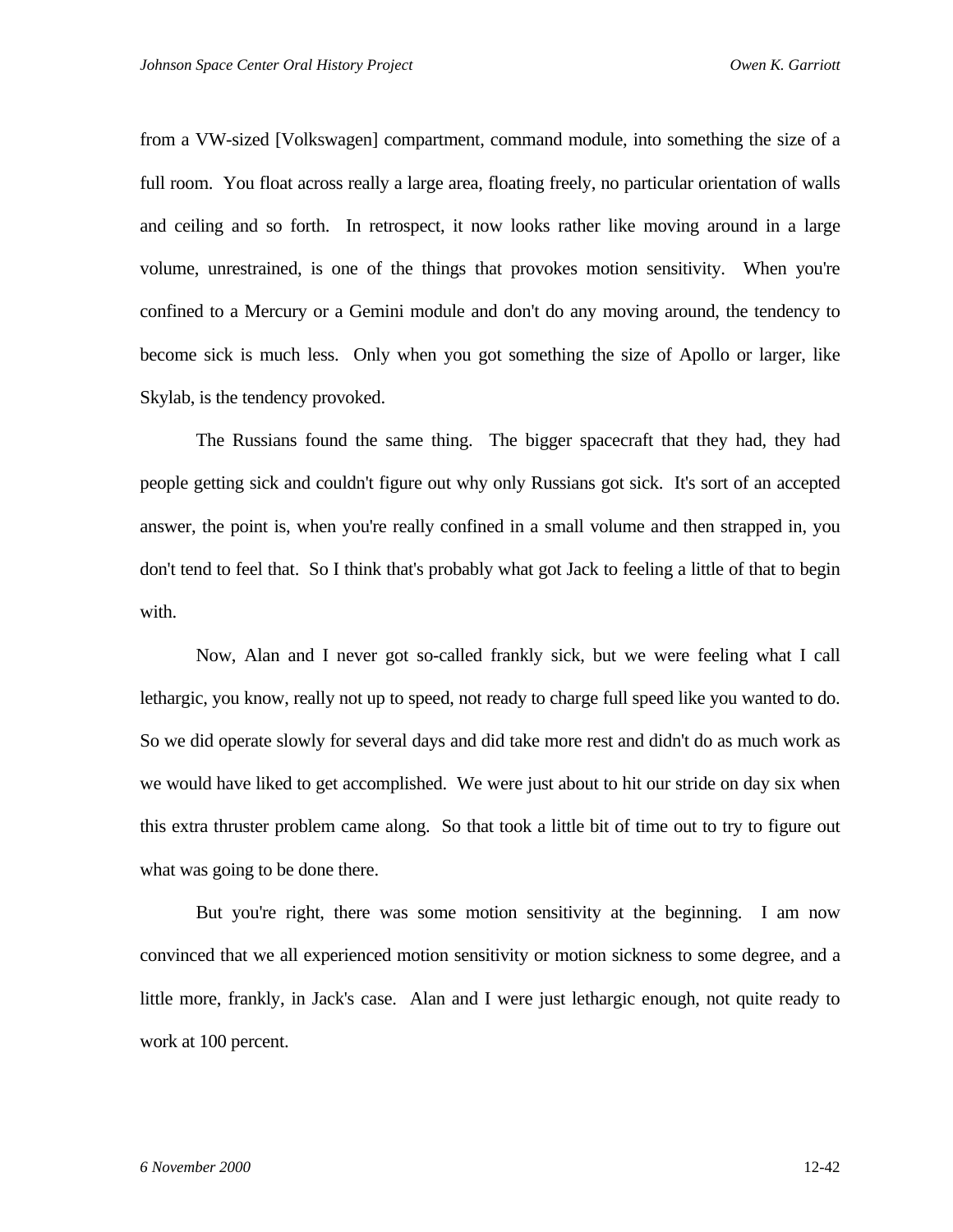RUSNAK: It was only for the first week or so, though, that you guys were less than 100 percent, and after that you were running ahead of schedule with mission control having to find more things for you to do. How did you guys accomplish such an ambitious schedule?

GARRIOTT: We hadn't exactly planned it this way, although we'd talked a little about it before flight. But once we got into orbit and saw that we could do it, it's rather like I mentioned a little bit earlier, when we got up in the morning, one person went straight to the Apollo Telescope Mount to begin looking at the sun. We knew what we could do to make it operate correctly depending on what active regions and things were visible. We didn't have to have too much ground instruction to do that, although they did send us up plans every day of what needed to be done. We asked them, "Okay, start sending up." We were starting at 6 a.m. Houston time. So they began to work with us to start as soon as we were arose.

The other person would begin to do his body-mass measurement and the other kind of housekeeping activities. The third person would go to the wardroom to start making meal preparations for all of us. Then we would have our regular schedules through the whole day. Anytime the sun was up, that's when we were on the sunny side of the Earth, there was somebody at the telescope mount there.

We had scheduled times to do all the biomedical experiments. So we'd run through this full protocol, probably five hours of work, roughly, on one crew member each day. Well, that took two people. One was the observer, one was the subject. Then the third person was on the Apollo Telescope Mount. So that pretty well took up all the time during the day.

After dinner, at night, one person goes back to the ATM again. So we could really that way look at the sun probably sixteen hours a day, except for the nighttime periods on the back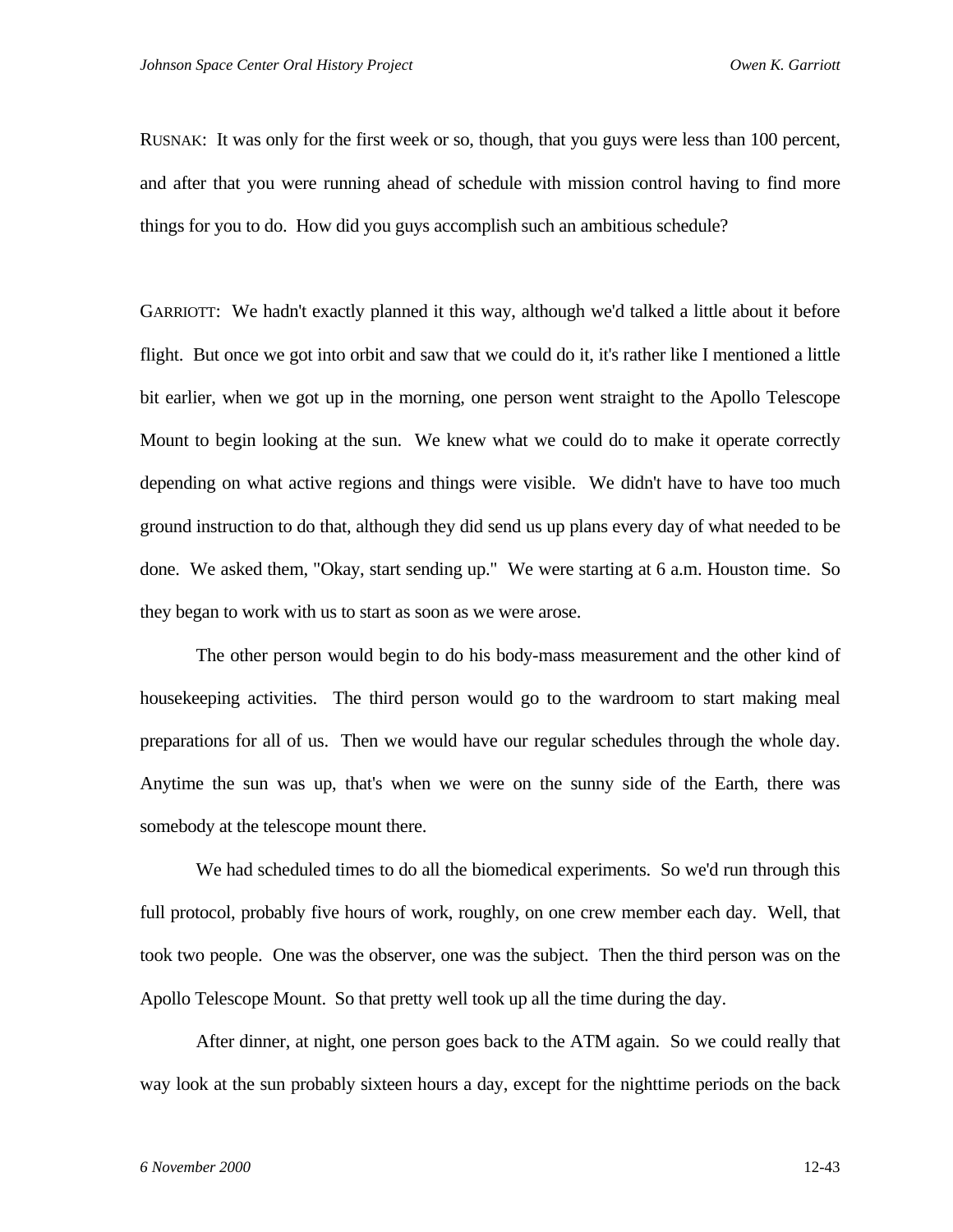side of the Earth. So that's how we accumulated the time, and we did so by simply making sure our schedule provided for one person to be at the panel all the time. That's where the 150 percent number came from, was simply because we were at the panel anytime we got up, someone was awake, there was somebody monitoring.

We did all the biomedical. There wasn't too many ways you could do more than that there. You had to pretty much fit the protocol, because they were monitoring things on the ground at the same time we were conducting the experiment in space. Then whatever time remained, we could do such things as do the experiments and the extra experiments like for interest.

RUSNAK: You talked earlier about how setting up the sunshade differed a little bit on the ground from in space. How did running these other types of experiments differ from how you had prepared for them?

GARRIOTT: They went pretty well as advertised. I can't think of any major difficulties. Some of the student experiments didn't have the same amount of preparation and thought behind it, or the experience that a Ph.D.-level university professor might bring. So there were a few of those that didn't work quite right. For example, one that I was doing had to do with cytoplasmic flow in a little leaf. Well, it turns out they got too dry, and so the plasma didn't flow. So that was an experiment that didn't work quite as advertised. In other cases, like the fluid physics, we began to find all sorts of other kinds of things to do, all the way from joining globs to putting air in globs and all sorts of fascinating kinds of things that are of interest to physicists.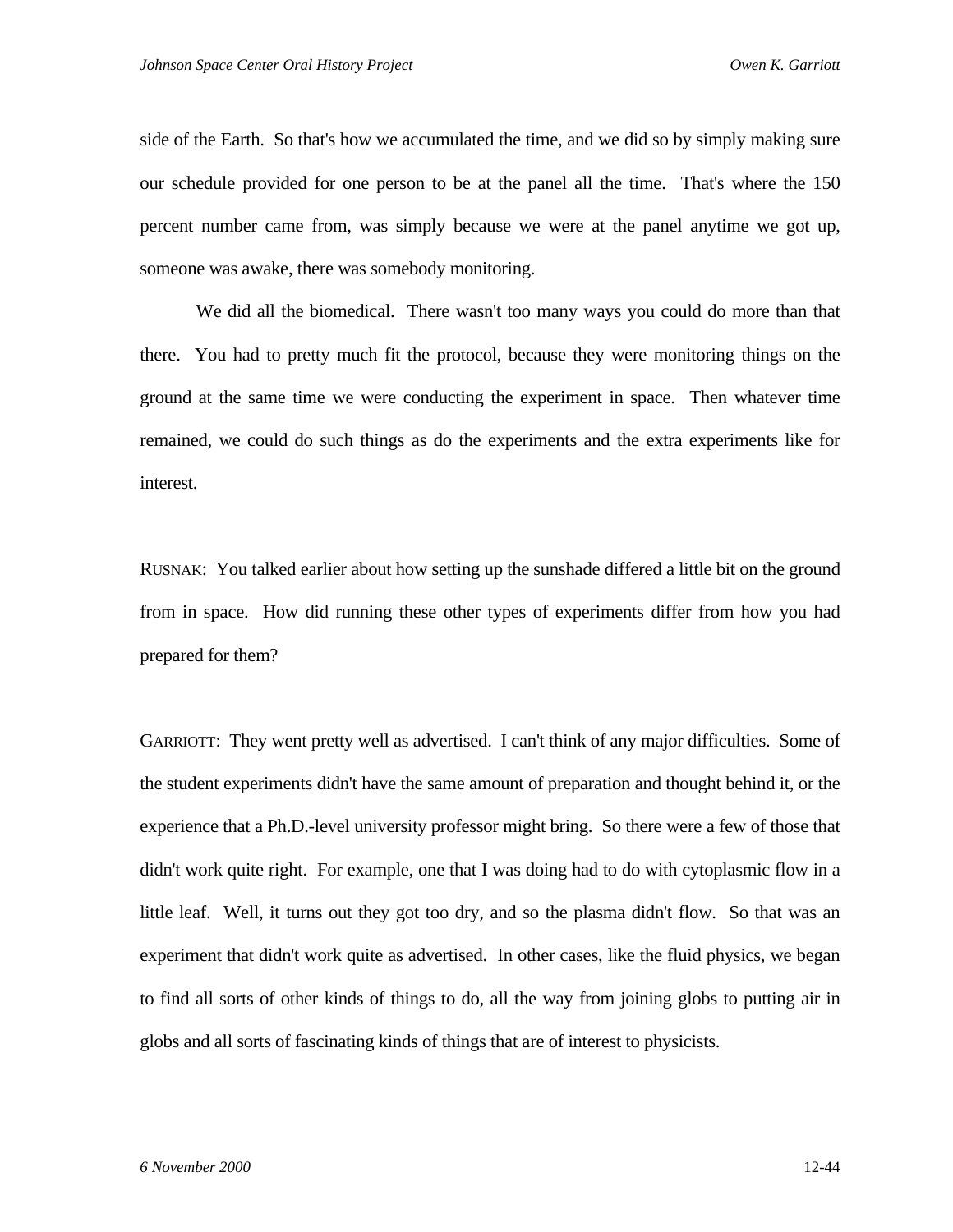One, for example, just a simple one, is to put just a glob of liquid out here and then begin to spin it up, and you can spin it up with either a straw or with a pair of strings or things like that, just to get it spinning. As you can imagine, centrifugal force will slowly begin to separate it and pretty soon it will sort of form a dumbbell and then break. If you look carefully. there's going to be a little drop left in the middle, sometimes three drops left in the middle if you're very careful.

Well, physicists can explain why that happens. It's not a simple thing. I'd never known this before. But it also relates to nebular formation, as it turns out. In a way that's how astronomical objects in the large nebulae form is by spinning and rotating and sometimes they separate. A tough problem that apparently has never been solved mathematically, but yet you can demonstrate how it works and demonstrate why there is an odd number of these little globules that are left in the middle when the two large sections separate. So a lot of fascinating things like that came out of it, that were not really preplanned ahead of time.

RUSNAK: What kind of activities did you do in your free time, what little that you had?

GARRIOTT: Some of it was fun, like running around the ring lockers. I think probably Joe Kerwin and Pete Conrad may have first realized that you can do that. Then there's a rather simple calculation you can work out. It's simple jogging, slow stepping. You can generate about a tenth of a G just by centrifugal force running around the ring lockers. So a tenth of a G is enough to hold you against the ring lockers, either barefooted or in sandals. Then you can do flips and twists and remarkable what you call gymnastic performances. I'm sure you could win all the Gold Medals on Earth if they were just allowed to compete from space.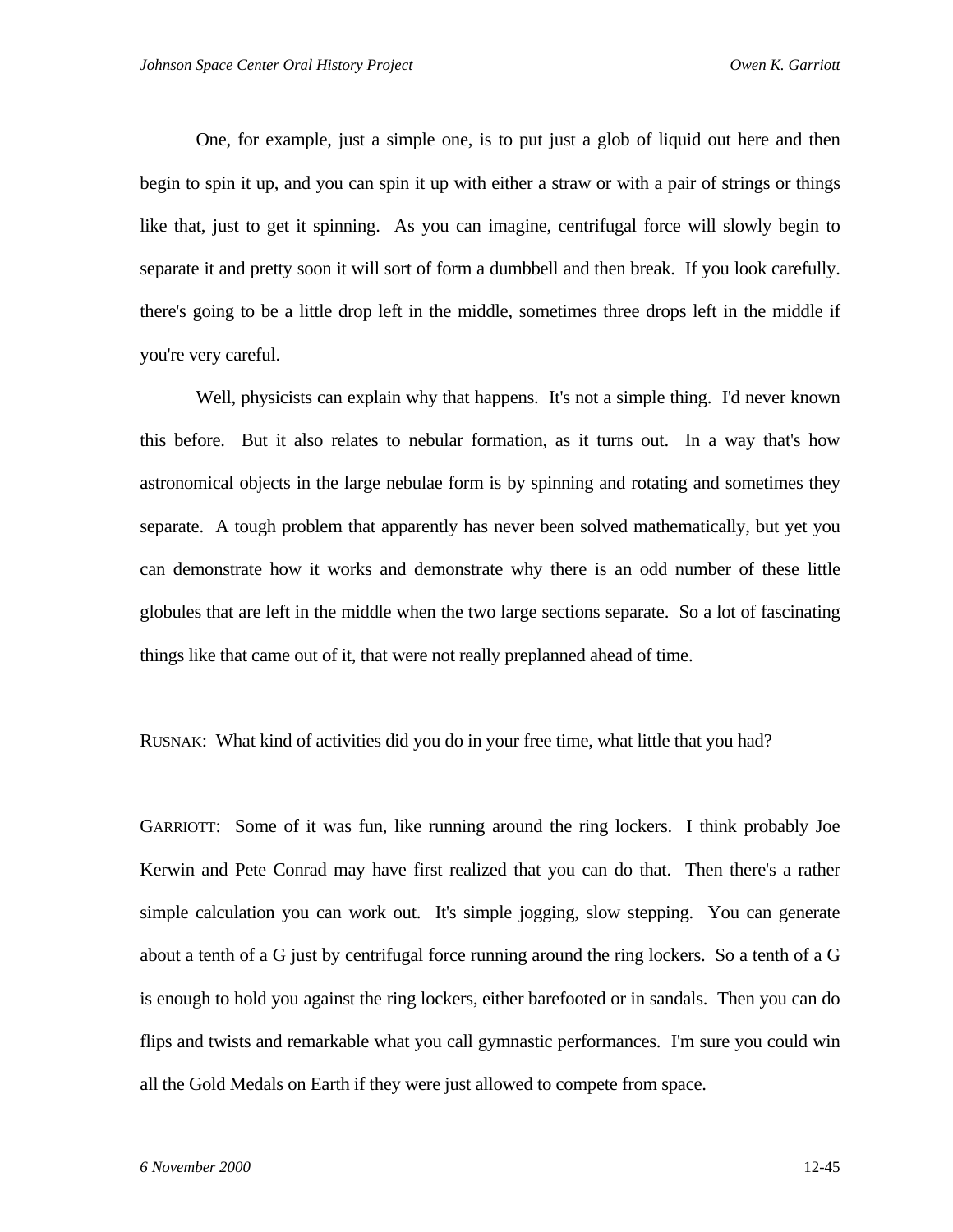In our case, we all three were doing that kind of thing. I noticed that Jack and I were tail-end over tea kettle, just random arms and legs going every which direction. Then I looked at Alan. Alan was so nicely controlled. I mean, he might have won some medals. I only then realized that Alan was a gymnast when he was in college. So that explained how well he could do all the twists and so forth. We had a lot of fun doing that.

A couple of other little tricks that we ended up using in some of our movies that we bring back to show related to such things as floating freely in weightlessness. But one of the tricks, for example, that Jack Lousma—some of the nitrogen bottles, after they'd been used, we used them for the mass maneuvering unit experiment, into a long pole. So they looked like enormous weights, 1,000 pounds on each end. So Jack struggled with that weight to lift it up, finally got it above his head, then he released his feet and they just floated slowly right on out of the field of view.

Or doing pushups with one and then two and then three people on your back, two people on your back. So little tricks like that, that were fun to do and they were useful when you got back home putting together general public kinds of film clips.

RUSNAK: How did you find doing some of the basics of daily life, like eating and using the shower, those kinds of things?

GARRIOTT: Interesting question. I think I'm the only person who went two months and never took a shower, but I was as clean as anybody. The reason is, the shower, to use it, of course, we had a cylindrical shower, collapsed to the floor. You had to, first of all, get hot water, put it in a bottle, get the plumbing connected. Then you had to erect the shower, had to get in the spray,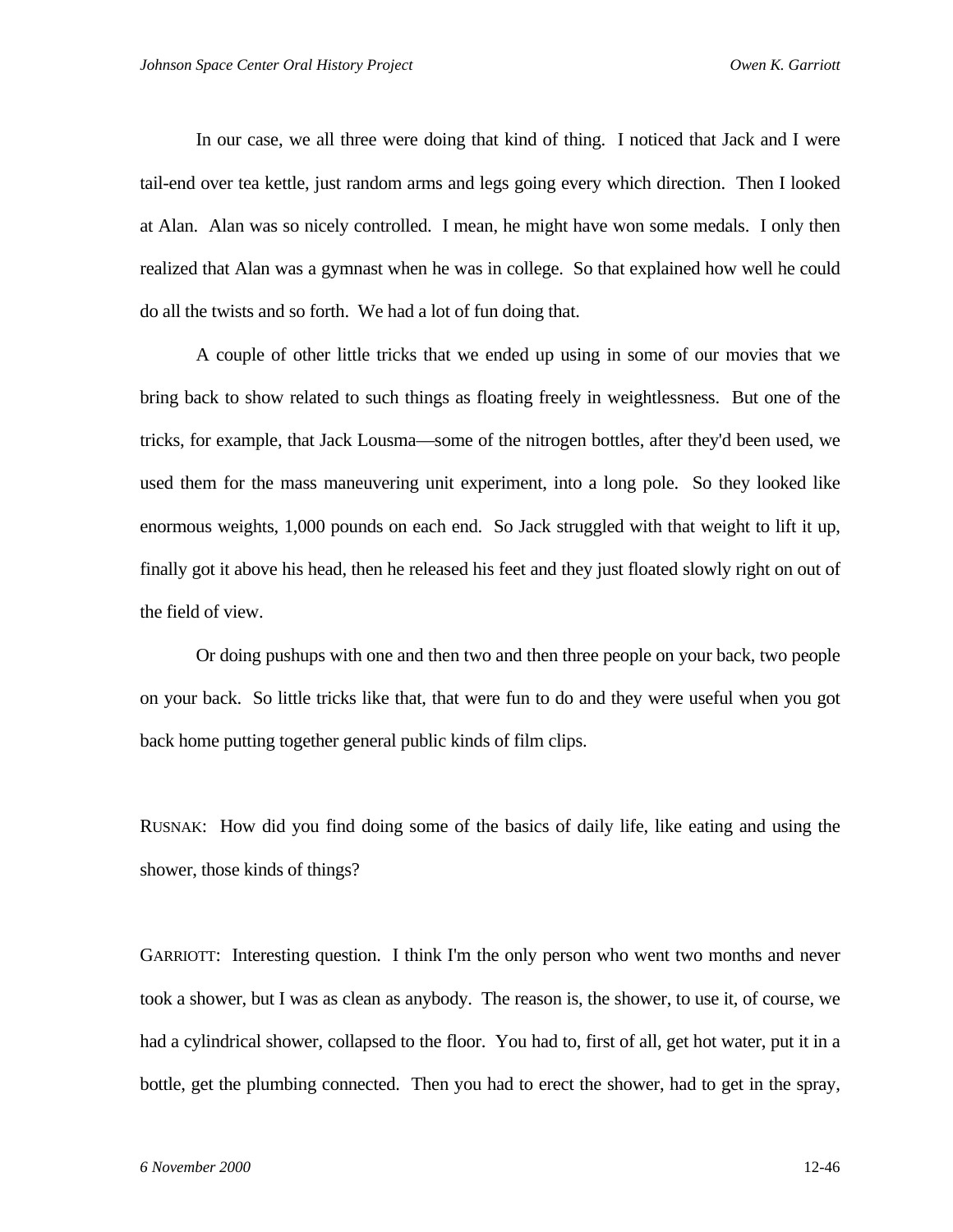soap up, wash off, then spray again to wash off the soap. Then vacuum it all up, then put all the stuff away. And to take a five-minute shower took about one hour. I begrudged that time, and so I said, "I don't need a shower. I just need a washcloth getting wet and give yourself a good body scrubbing. That's all that it takes."

We ended up with Alan, I think, took two showers in order to fill that square in terms of how well did this device work. Jack took one, and I took zero. It was basically because we didn't need it. You can get yourself clean far more quickly with a wet washrag and a towel.

Now, an interesting application to that is under lessons learned, what do they do on Space Station. If we go back, say, five years from now, inquire about what the design includes, the design includes a shower. And it's tough. First you've got to bring up that water, which is difficult to do. Then you have to clean up the water and recycle the water and all sorts of difficulties. The expense of all this, I said, "Why are you doing that? You don't need it."

"Oh, well, people like it. People enjoy taking a shower." Which is true. I enjoyed a shower this morning, etc. But you don't need it in space, and time and the money is a pretty high priority. Well, as it turns out, the way things have worked out, money became very short and development time became very short. As I understand it now, there is no shower. I just heard an interview with Ellen [S.] Baker on television just last couple of nights and Ellen was describing how they're going to do it on Space Station. She said, "Yeah, we're going to use a wet washcloth." [Laughter]

Finally, not because they learned anything from Skylab, but because they were forced into it by the press of time and money, to save money, where they didn't need to waste it, and that would have been a waste. It did not need to have a shower on the Space Station.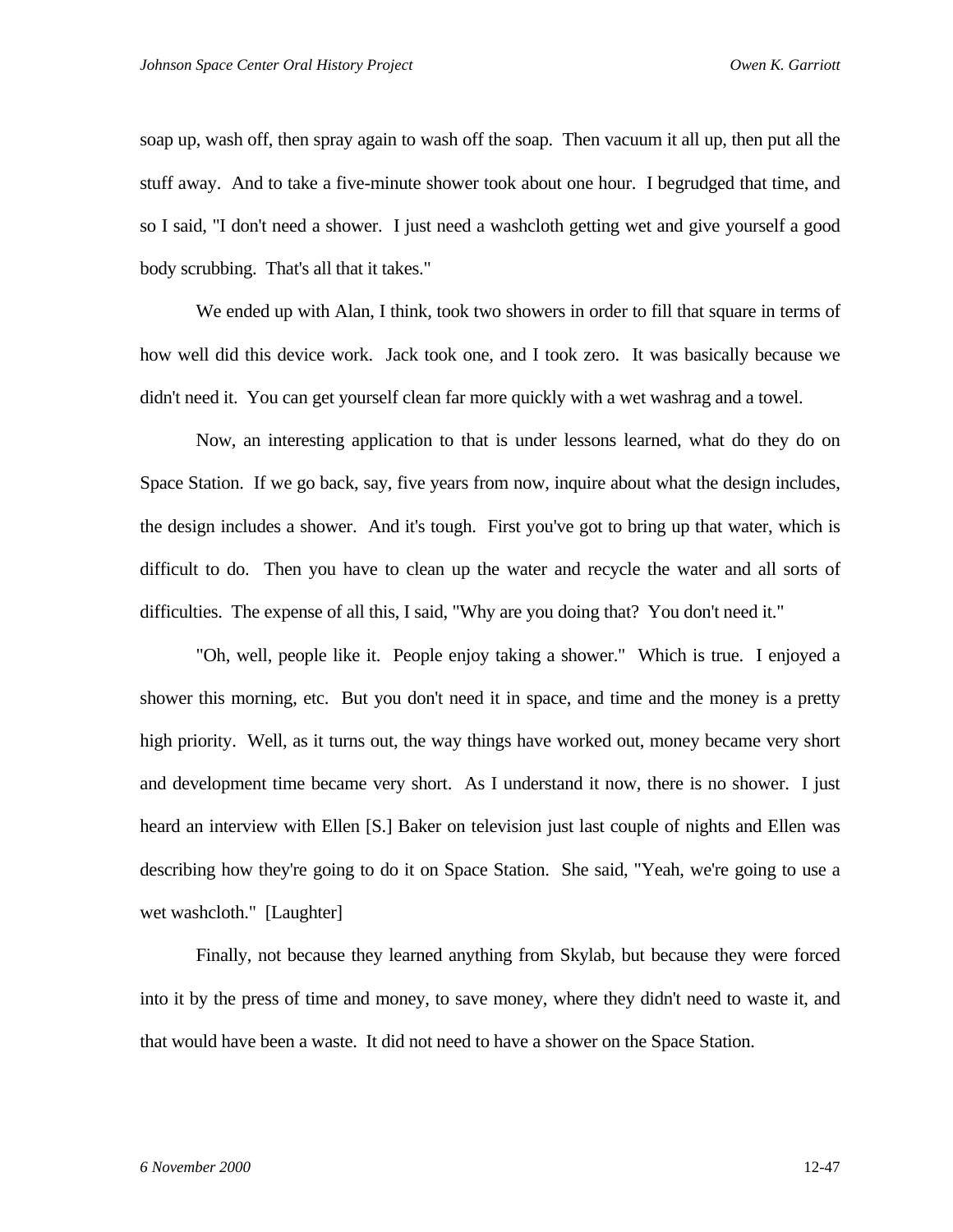RUSNAK: I'll bet it felt good to take one once you got back to Earth, though.

GARRIOTT: Oh, you bet. As a matter of fact, we were picked up by the USS *New Orleans* in the Pacific. All of us had had time in the Navy, and there are such things as Navy showers. Navy showers are different from land-based showers. In there you take a quick shower, soap down, rinse off and get out, because in the old days you had to distill all of the water from the boiler. Not quite so difficult these days. But at any rate, when I got aboard the *New Orleans*, I forgot the Navy shower bit. I took a fifteen-minute shower regardless of how short they were on the water, and I did enjoy it very much.

RUSNAK: You guys had earned it by that point.

If we can stop here to change out our tape for a minute.

GARRIOTT: Sure. One of the objectives of the interaction with the ground, of course, is to try to pull funny jokes on one another, things that are unexpected or put them in a funny situation when you can. So one that I did appears in the following way. From the standpoint of the mission control in real time it would sound like the following. As Skylab comes around in orbit to get into radio communication, all of a sudden this female voice comes on the line, and says, "Hello, Houston, this is Skylab."

The capcom, who happened to be Robert [L.] Crippen, said, "Well, hello, Skylab. Who is this?"

This female voice says, "Hi, there, Bob, this is Helen," my wife at the time.

"What are you doing up there?" Crippen asks.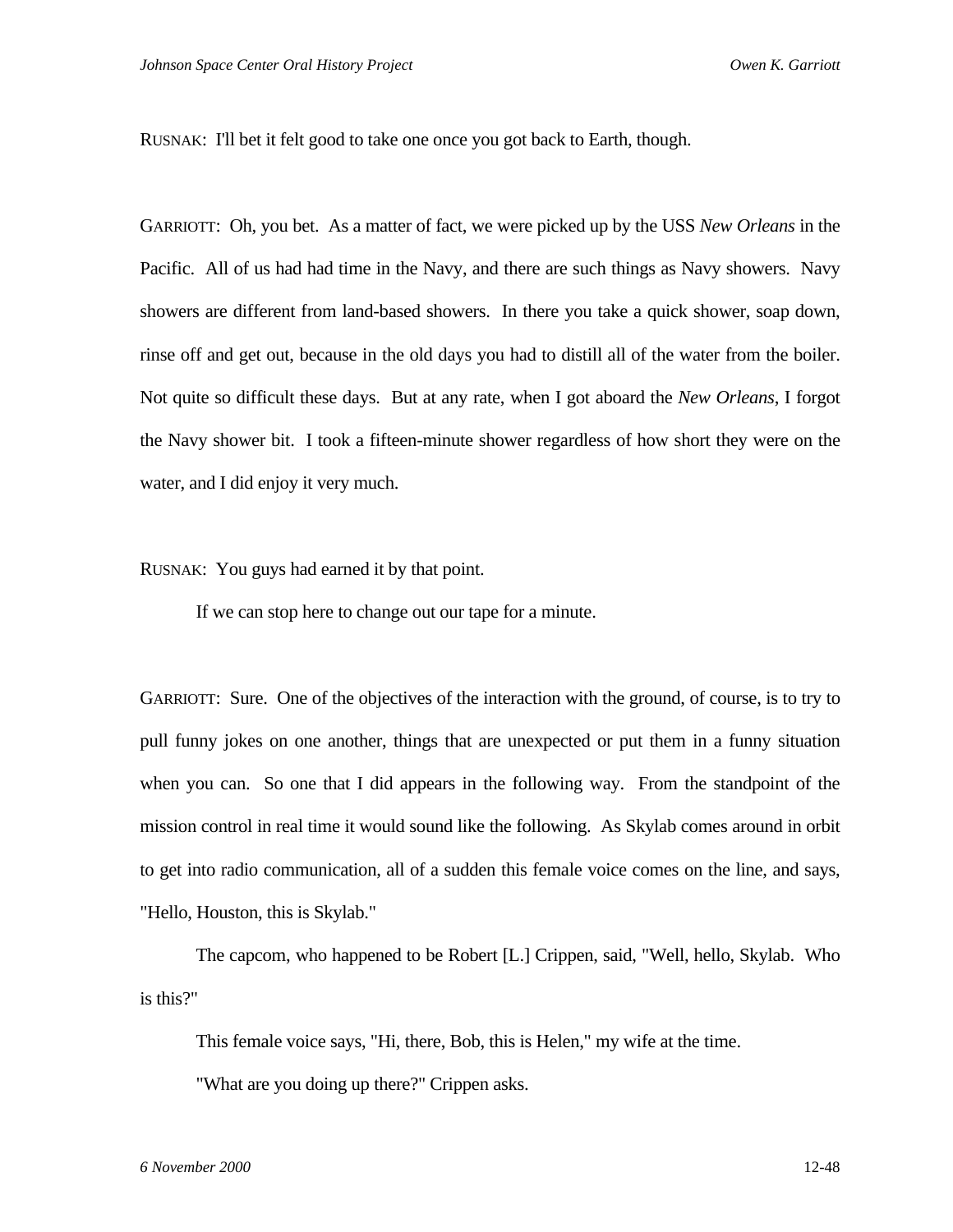"Well, we just came up to bring the boys a fresh meal, or a hot cooked meal. They haven't had one for quite a while. We thought they might enjoy that."

He says, "How did you get there?"

She says, "Oh, we just flew up. We've been looking at those forest fires that they have all over California. It's a beautiful site from up here." The female voices says, "Well, I see the boys are floating in my direction. I've got to get off the line. I'm not supposed to be talking to you. See you later, Bob," and then it goes off.

Gene [Eugene F.] Kranz—no, it wasn't Gene Kranz. I think it might have been Neil [B.] Hutchinson, one of the flight directors at the time, said, "Bob, what's going on?" This is what really happened. Bob said, "You heard it the same time I did. I have no idea. I was just responding to the questions."

[Bob Crippen] said, "Well, obviously she wasn't there. I don't think she was there, but that's the way it sounded. It came right down over air-to-ground. I mean, it was just a two-way conversation for about thirty seconds there."

So they never did understand how that happened. They, as far as I know, never had the right explanation figured out until about a year ago at the twenty-fifth anniversary I explained how we had done that. About two or three months before flight, I said, "Well, now, what are we going to see from space that will validate a person's credentials?" It could be a hurricane, could be a forest fire. At least those two natural events are certain to occur if we wait a little while. And who are going to be the capcoms? Karl [G.] Henize and Bob Crippen, I knew would be on there.

So I worked out a little script which talked about seeing a forest fire or seeing a hurricane, and talked with Bob or talked with Karl, and then after I knew that fires were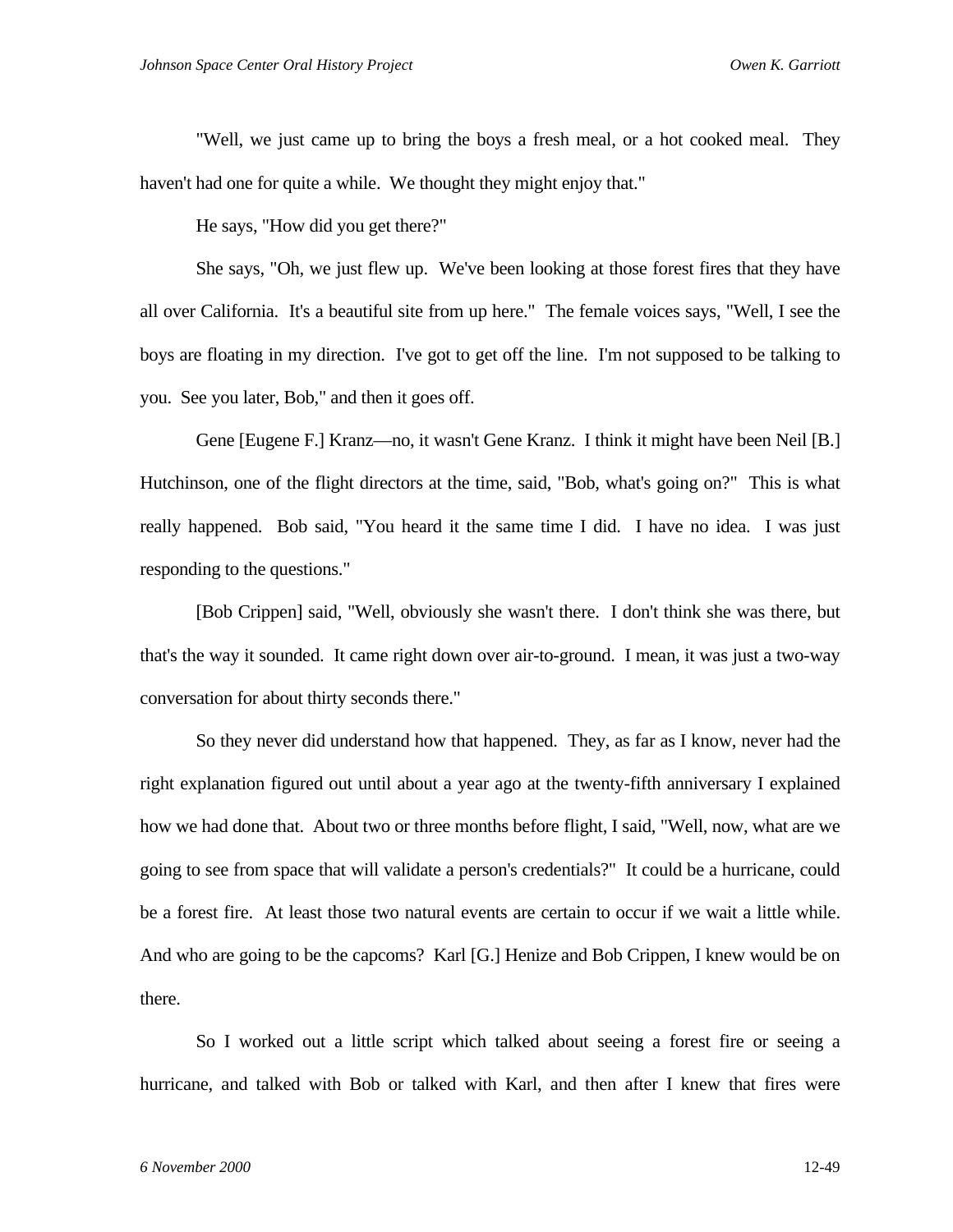occurring in California, I knew Bob Crippen was going to be on. And by the way, I recorded this, my wife's voice, with appropriate gap, as long as the capcom know how long he had to reply. Then I talked with Bob and Carl about this, that I would have the recorder on and when I saw a forest fire and knew one of the two were available, I would play it.

So on one occasion, this is probably [about] day forty, way into the flight, I said, "Bob, I'll have something for you special."

He said, "Fine, Owen." He pulled out of his pocket the script because he'd been carrying it for six weeks and just sort of reviewed what he was supposed to say, and Karl Henize could have done the same thing. So then when I played my wife's voice, he knew exactly how long and what he was supposed to say. He filled in the gaps in real time exactly in the conversation like that, and they never figured that out until I explained it here last year.

So that provoked a little bit of discussion and they thought she must have been talking from my home down there on the ground or something. But they said, "No, it came down air to ground." They all knew where it came from. It really did come air to ground one. It provoked a little bit of discussion. They never figured it. So we had fun with that.

RUSNAK: An extra stowaway.

GARRIOTT: Right. Right. But they also earlier had pulled one on us, which, as far as I know, this has never been told before, because it's not exactly socially acceptable or socially—that's not the right word. Some people might be a little bit offended by it.

I mentioned a little earlier that we had one of the cameras which had low intensity. So we took up what was at that time a new development in the way of a Polaroid camera. Now, a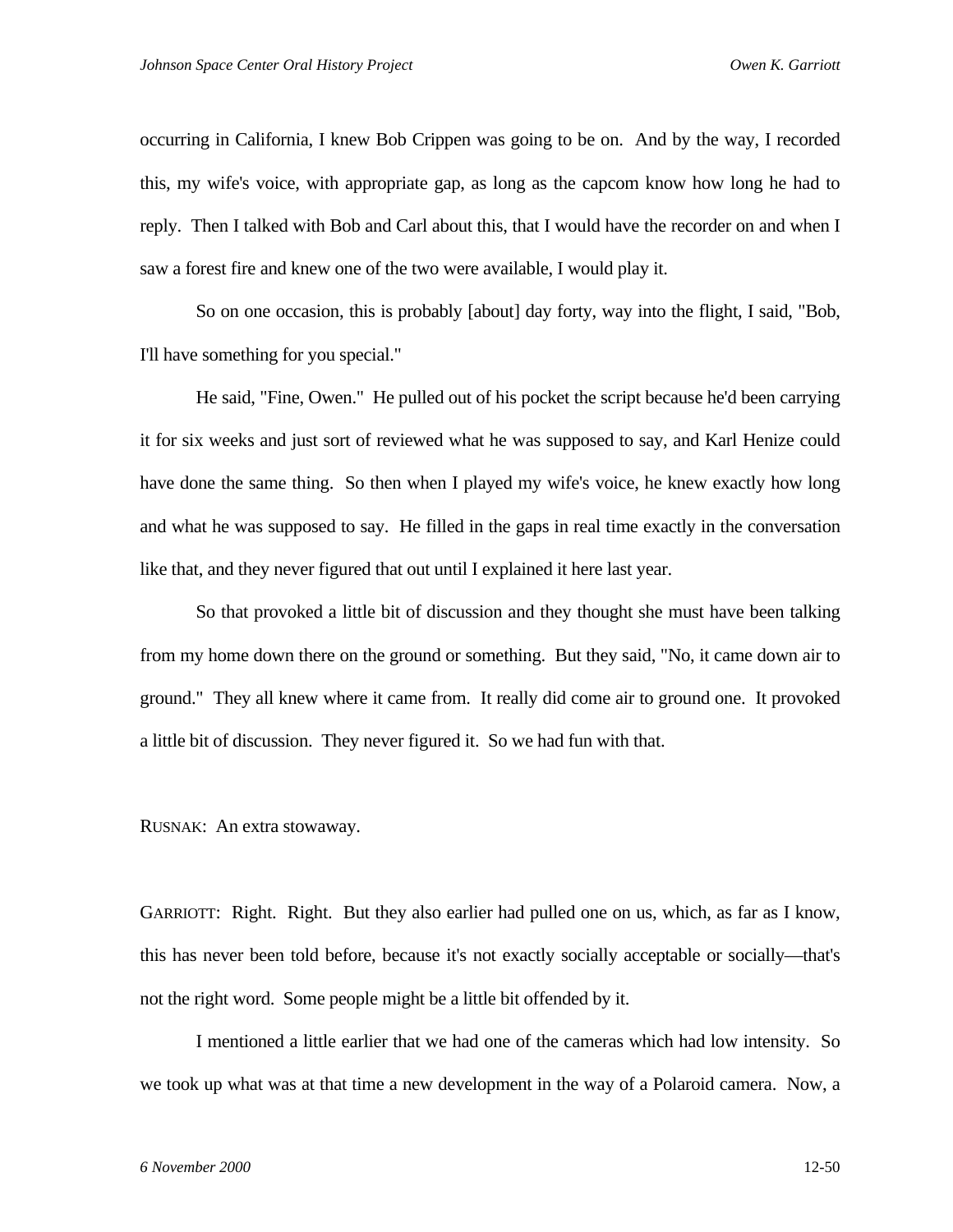Polaroid camera has the ability, when you open the aperture, it will stay open until it has received enough light to make a good image and then the aperture closes. So it's a way to see faint objects that are too faint to just see in a brief exposure.

So we had to set up a little hood and the camera, and one of the solar physicists prepared all that and got the camera ready and loaded for us and sent it up with us on our flight. So Paul [Patterson], on about day three or four, said, "Owen, have you got the camera set up yet?"

I say, "No, we've been awful busy on day three or four. We just haven't got around to that."

"Okay." Day five, "Owen, have you got the camera set up yet?"

"No, but I will soon."

Day six, "Owen, is that camera set up yet?"

"No, but I'll do it now." So I set up the camera and got it all ready and thought, well, I'd better take a picture or two to make sure that it's working right. So as Jack Lousma floated from one end to the other end, click, and as you remember, the Polaroid film just rolls right out. So looked at the picture; centerfold, right out of *Playboy*. So I took another picture, another centerfold right out of *Playboy*. So he loaded the whole camera, the first film pack with centerfolds from *Playboy*.

So the next time he called, "Owen, have you set up that camera?"

"Yes, Paul, I did get it and we got some very interesting pictures." That's all he ever said. [Laughter] When we came back home, we then discussed it and joked about how it had worked just as planned.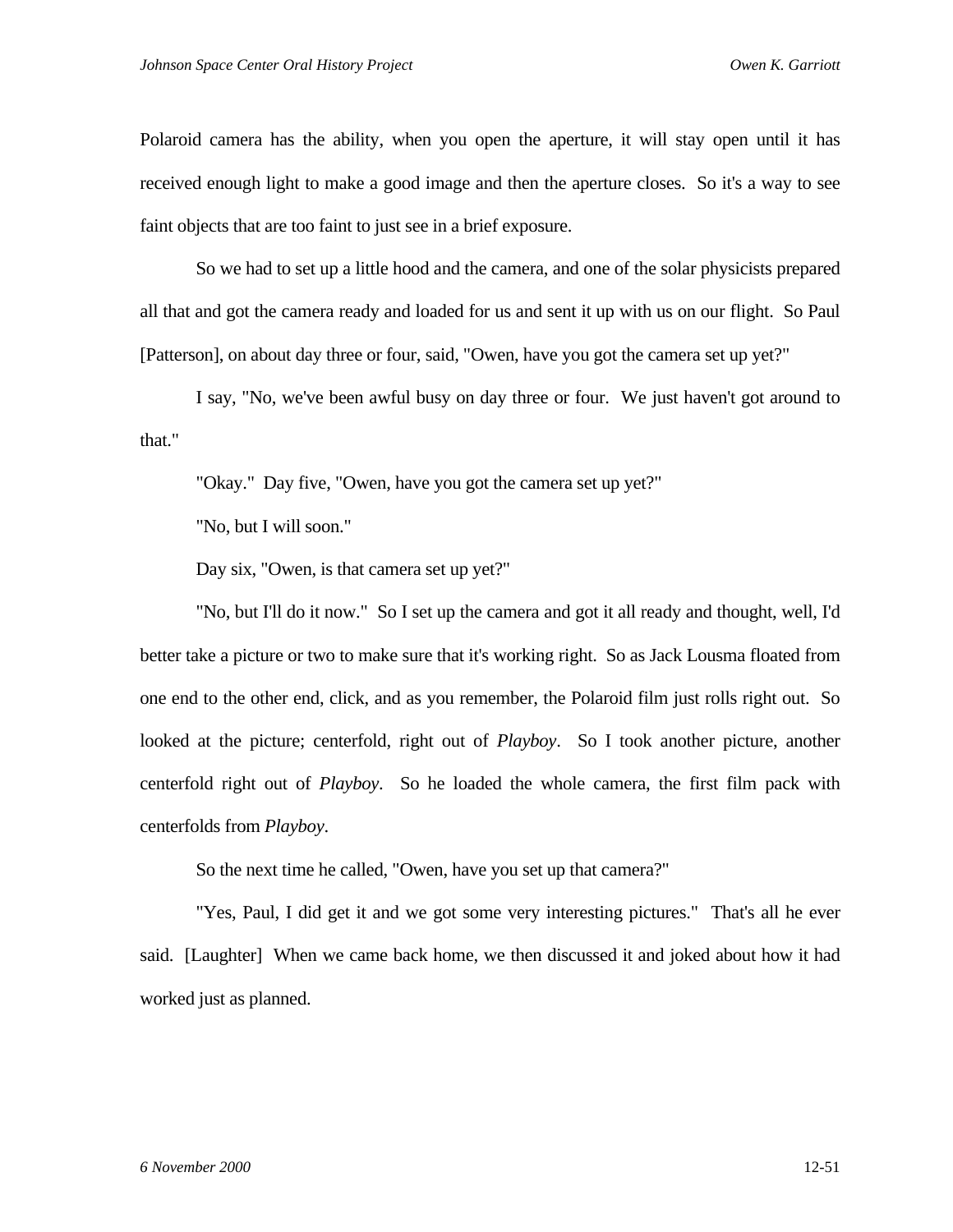RUSNAK: Sounds like a similar joke to what they did to Al Bean on his Apollo 12 flight and their checklist. They'd put pictures similar centerfolds on their checklists or whatever.

GARRIOTT: I'd forgotten that. I did not remember that part. Yes.

RUSNAK: But it sounds like there plenty of merriment to go around.

GARRIOTT: You try to do all of those, but you can't, but it does give a good feeling among the crew. I think it actually serves a very good purpose to pull those kinds of jokes, simple things that everyone can enjoy.

RUSNAK: Would you then say that was characteristic of the relationship between your crew and the flight controllers' relationship?

GARRIOTT: Absolutely. Absolutely. Very good relationship. As a matter of fact, I'm still well acquainted with Neil Hutchinson and Gene and the other flight controllers. We talk whenever we get a chance. Neil often calls me for dinner when he comes through Huntsville, Alabama, where I now live. So I still see Neil from time to time.

RUSNAK: He stops by here every once in a while, sits down and talks with us.

GARRIOTT: Good.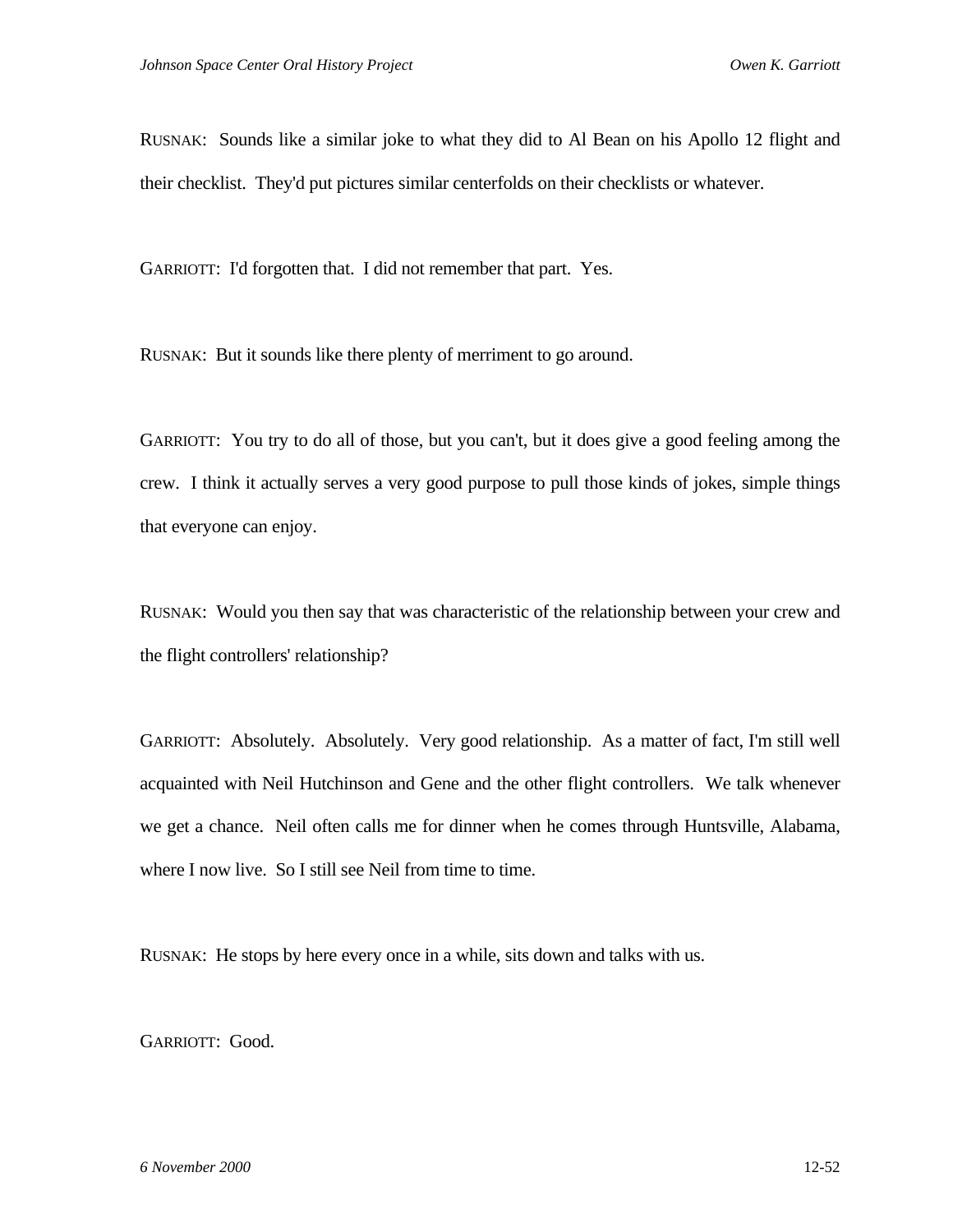RUSNAK: Was there anything from your flight that you found particularly surprising or eventful or unanticipated from your ground preparations?

GARRIOTT: Not too much. Actually, I think we had properly anticipated almost everything. I did mention this one about the difficulty putting together the twin poles, and obviously we hadn't anticipated the RCS failures, reaction control. But basically the operations on board went pretty much as planned. We were pleasantly surprised to have a very active sun, even though it were nearing the time of low sunspot activity. So those were some kind of pleasant surprises, but not the kind of answer I think your question was intended.

So, no, I think we were not terribly surprised by events. We had properly planned and considered most of the things.

RUSNAK: When we were talking about training, you mentioned some of the corollary experiments, some of these, I guess, hodgepodge things that they'd lumped together under that, one being testing the manned maneuvering unit [MMU] prototype. Can you tell me a little bit about some those and that one particularly?

GARRIOTT: That was an interesting one from my perspective. The manned maneuvering unit, which was currently being designed here at JSC, and Bruce McCandless, who flew the first one outside the spacecraft, along with Ed [C. Edward] Whitsett, were the two principal designers of the MMU. We had it on Skylab, so that we could try it in an inside environment to where if there was something went wrong with it, this was not going to be a tragic situation. We weren't going to be blasted off into space somewhere or be thrown out of control.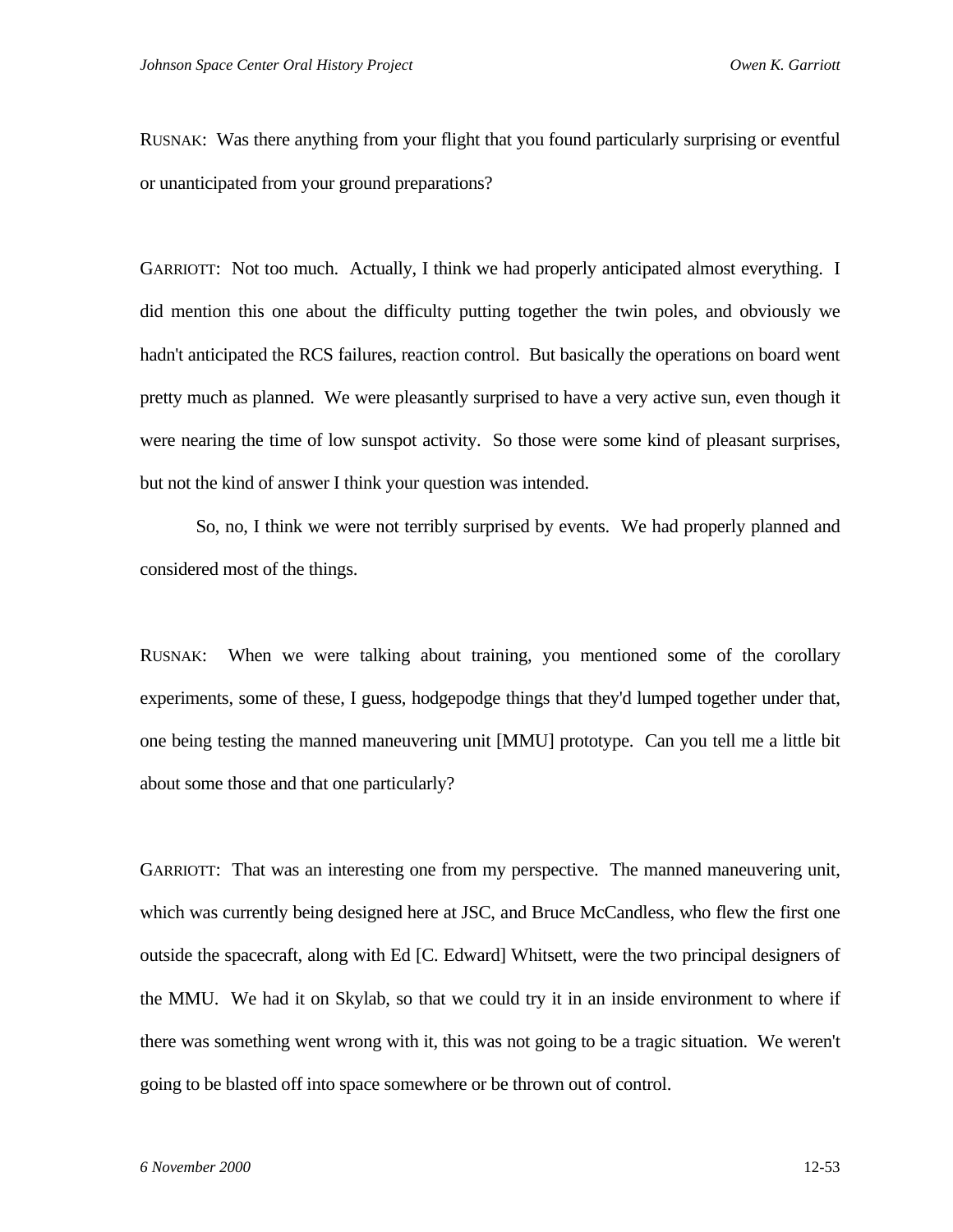So it was operated on bottled nitrogen, the same bottles that I mentioned earlier in the discussion. So those were connected in such a way with the same thrusters, translation, and rotation, or actually translation and rotation this way. Alan Bean and Jack Lousma were scheduled to run the experiment, and they ran it both in shirtsleeves and then in a pressure suit. They ran it, it worked just perfectly, no problems.

Then I think it was Alan mentioned to me one day, said, "Owen, would you like to try this thing?"

I said, "Yeah, that sounds like fun. It looks like fun. Why not." I'd had no training on it, but it operates just like a spacecraft with translation control in this hand, operates the same way, attitude control with this hand, and fairly simple modes of operation, automatic [attitude] hold and so-called command control where you can just find immediate thrust when you want to.

So they checked it with the ground and said, "We've completed all the experiments as planned to test your apparatus. Why don't we take a novice here and see how fast it is to learn."

So they agreed with that, and so when there was a time or a break in the schedule, why, I managed to get strapped into the machine and I remember Alan saying, "Okay, Owen, you're on your way." Just turned it loose. It is surprisingly intuitive. With just a modest amount of training in how to fly a spacecraft with a translation and attitude control thruster, you could fly around that spacecraft, making turns all the way around, say, the ring lockers, holding yourself maybe an inch away from the surface and maintaining attitude control and translation control where you wanted. So it was very pleasant to see how easy it was to fly, and perhaps useful to the designers, as well, to see that a person with essentially no training could learn to fly it so quickly.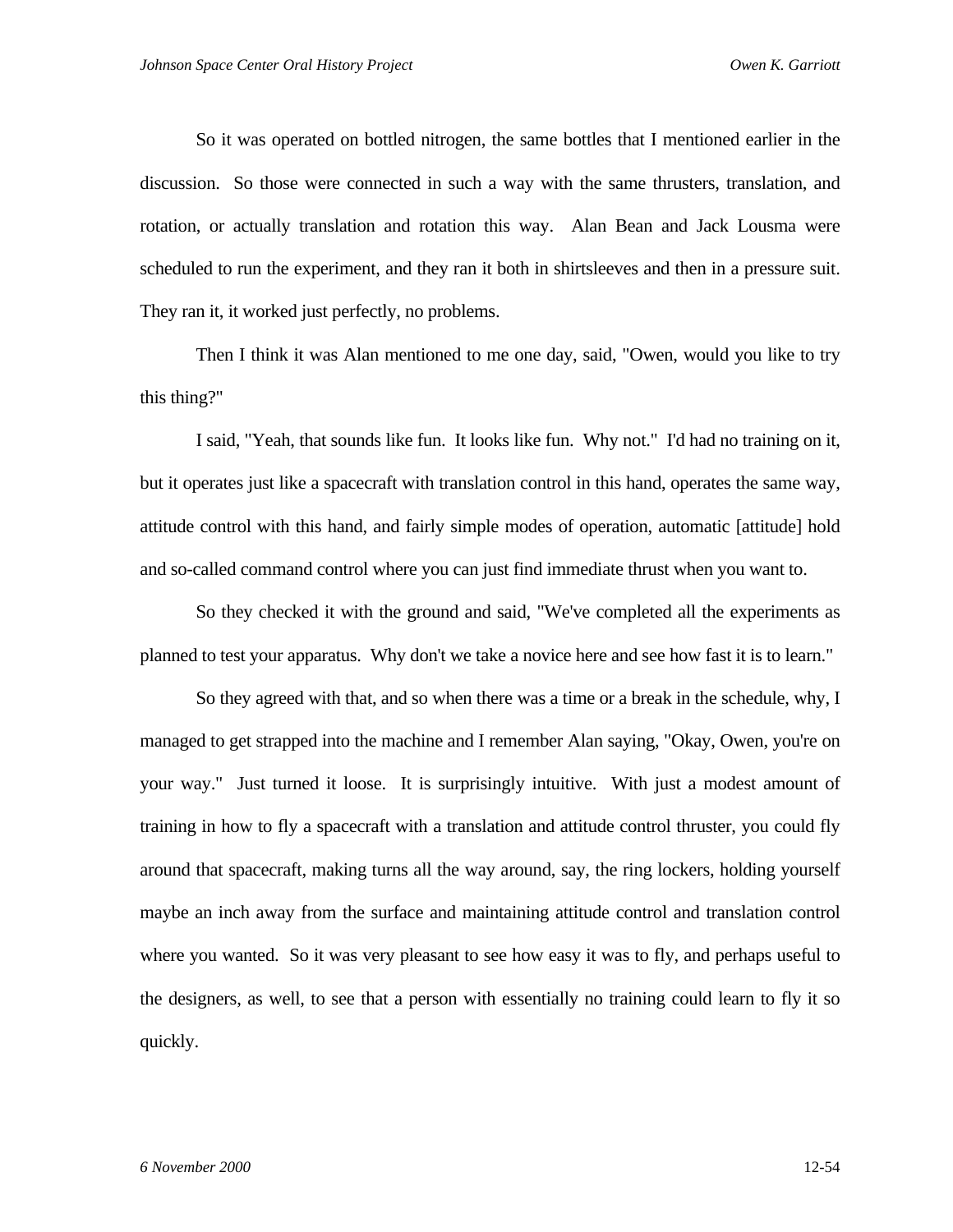RUSNAK: Sounds like it must have been fun to try, and also a positive learning experience there for everybody.

GARRIOTT: Yes, I think that's true.

RUSNAK: Any other corollary experiments stick out in your mind?

GARRIOTT: The astronomy experiments were interesting, because we had two scientific airlocks on board. One of them was used in the solar direction to extend the parasol. Any experiments that were intended to go out the sunny side were essentially no longer useful, because that port was permanently filled.

However, the ones that looked out the other side were astronomy experiments, and we had a number of fascinating air glow experiments, looking at the horizon air glow, and ultraviolet stellar experiments that we could run out this small aperture on the anti-solar direction. You had to be a little careful, because if you were on the sunny side of the Earth and had that aperture open, even with glass in front of it, the ultraviolet light could come right in. We had an ultraviolet sensor a couple of times went off, because we still had that aperture open with an ultraviolet glass in it on the sunny side of the Earth and you didn't want too much ultraviolet light inside.

We had some very interesting experiments with that. The air glow layer that we were looking at is also something that's very fascinating to see. We had even more experiments ten years later on Spacelab I, but avoiding that discussion for a moment. What you can see, for example, in looking at stars, when you're looking at a star from above the Earth's atmosphere,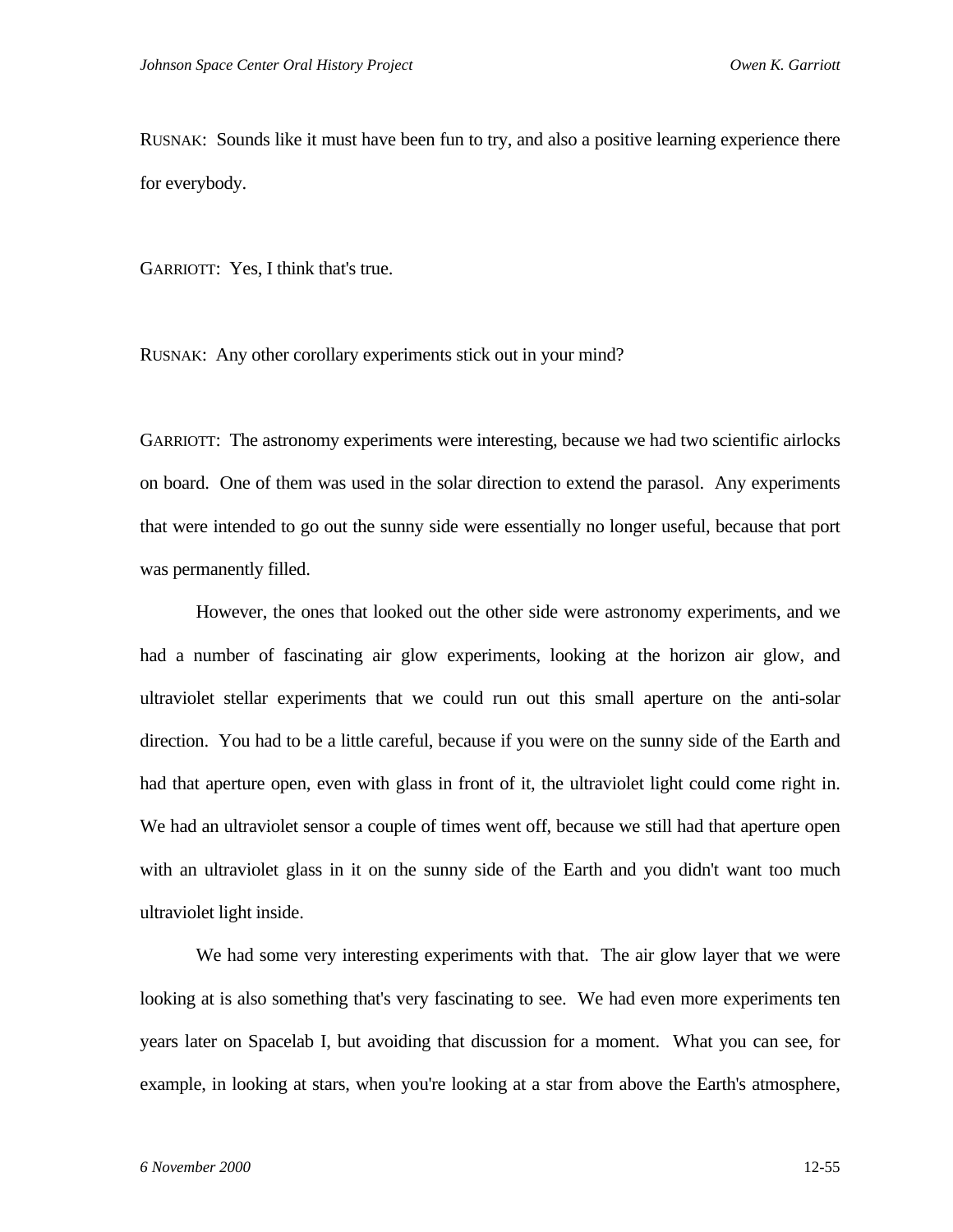it's almost like the same thing from a high mountain here on Earth. When people ask whether were they're brighter, the answer is no, they're the same brightness above the atmosphere as they are below. However, they really don't twinkle, and so they twinkle when we see them even from the top of a high mountain because of irregularities in the atmosphere. Those irregularities cause the twinkling.

The planets don't twinkle because they're larger, they're not point sources the way stars are. So when you look from the top of a high mountain, planets don't twinkle, stars do. When you get above the atmosphere and look at stars, none of them twinkle. Then as you rotate around the Earth, they are quickly either setting or rising. Let's assume we're going in the setting side, they will be nice and steady until they get down to about an altitude above the Earth's limb of about a 100 kilometers. Now, there's going to be a layer of emission coming from the atmosphere where the constituents of the atmosphere give off light and the star will be extinguished, or you can't see it through the light of the air glow layer.

Then it drops down below the air glow layer, below about 80 kilometers above the limb, and now you can see it bright again. Now, as it begins to set down further, now it begins to twinkle, because you're right near the limb, and then it fades out as it goes below the limb of the Earth. So it's interesting to see stars rise or set, because they do so a little differently than they do here on the surface of the Earth.

RUSNAK: Looking back at the entire fifty-nine and a half days that you were up there, what do you think the greatest contribution of your Skylab flight was?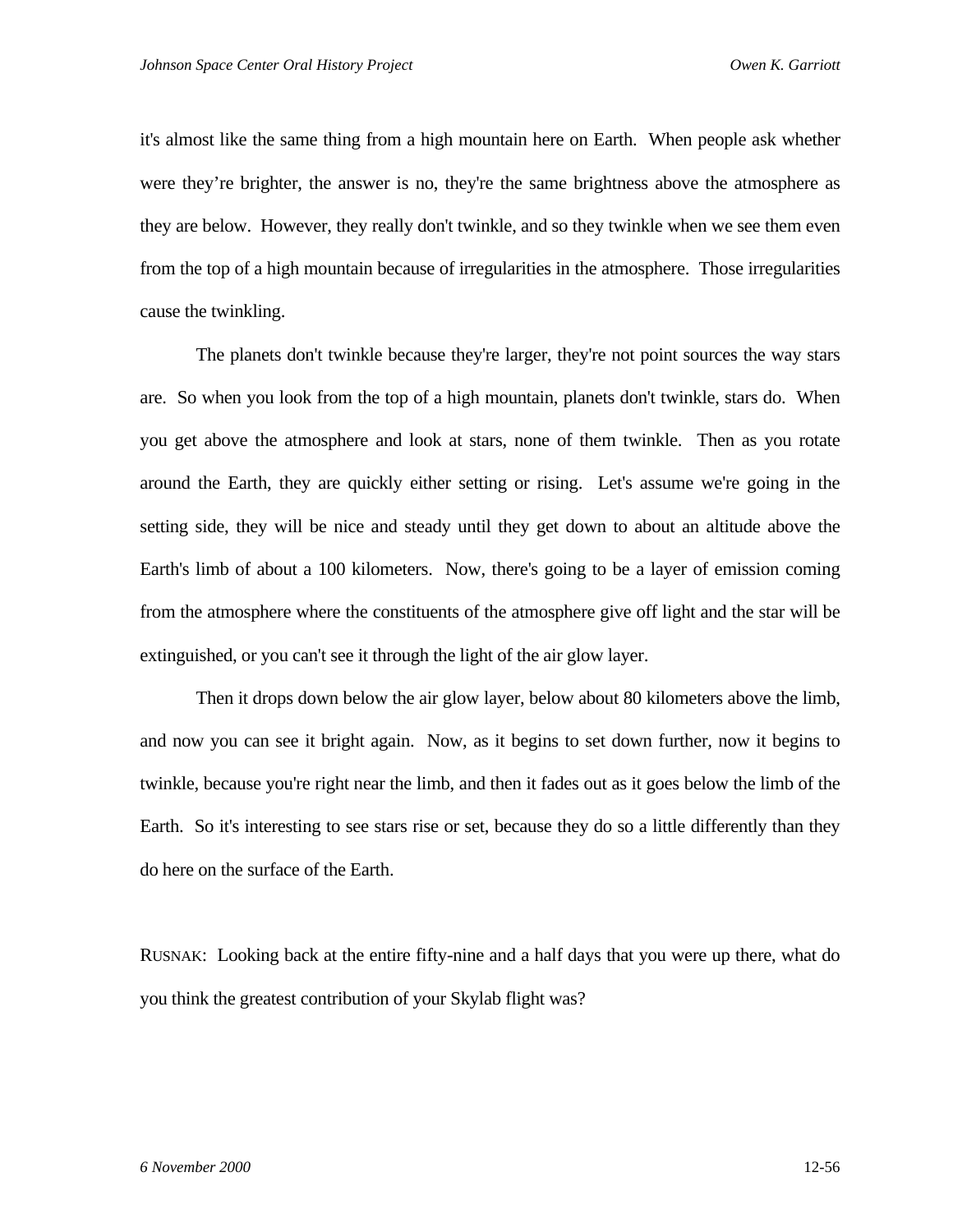GARRIOTT: I would want to list two, really, instead of just one, because I wouldn't know which to place them in priority. It also probably depends upon the background of the individual receiving information as to which priority it should have. Those would be first the stellar measurements or [rather] the solar measurements, our star, because we could see the sun in ways that simply were not possible before, for long periods, [at] ultraviolet and X-ray wavelengths, and look at the corona, look at the mass ejections throwing material far out into the corona. Some of that is actually still being used for research purposes today for comparisons with some of the more modern satellites which can do things even better than we did twentyfive years ago. So that would be one.

The other one would be the focus on human adaptation and the ability to work for long durations in weightlessness. We've already talked about, of course, we extended the duration to one, two and three months, roughly. The Russians have now gone on to extend that to even over one year in the case of one individual.

Remember, they didn't have anything like the biomedical monitoring, the measurements that we were able to do on Skylab over twenty-five years ago. So from that standpoint. we're not going to exceed the research results that we obtained on Skylab until we've been up on Space Station with similar kinds of research apparatus. So I would say both of those two have to rate number one, and place the priority, depending on your own interest.

RUSNAK: Aside from the usefulness of a shower, which you mentioned before, were there other lessons from Skylab that you think Space Station could benefit from?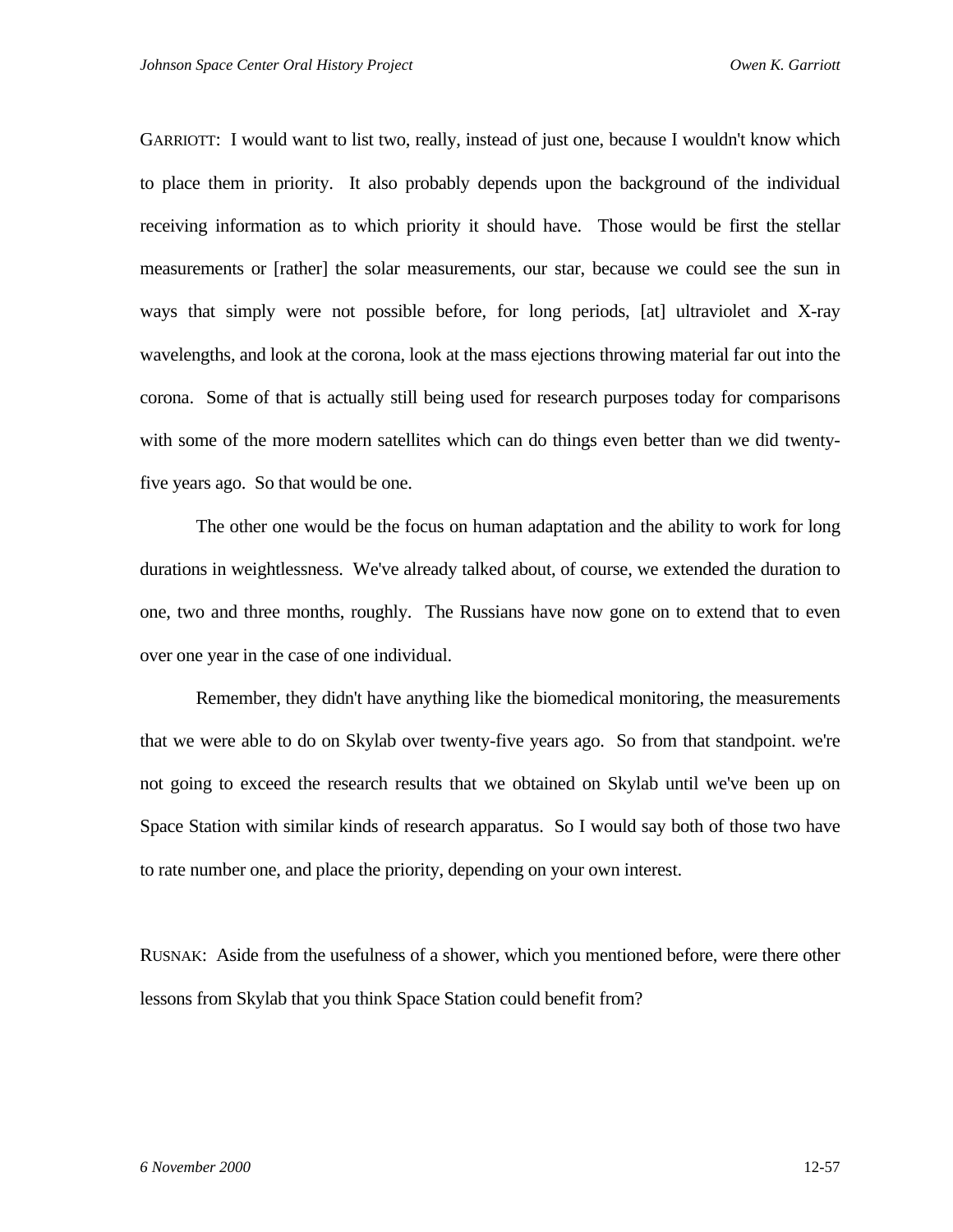GARRIOTT: I think so. One of the things I would list first is the fact that long duration is not a handicap. Even—one step back: Why is it not a handicap? It stresses the importance of exercise. If you do not exercise, you're going to come back in the same physical condition that you would be in if you'd lain in the bed for the one-, two-, or three-month period. You shouldn't expect to come back without muscle atrophy. You shouldn't expect to come back without orthostatic intolerance, you'd probably faint, until your body learned how to readjust the fluid balance. Because you're simply low on fluids and your body doesn't know how to tolerate that until you've had a chance to rehydrate.

So we learned the importance of exercise, and if you have the appropriate amount of exercise, namely one to two hours a day, then you're going to come back in essentially as good a condition as when you left. And it is possible to indeed work for very long periods. Now, I used that example of a shower as a simple way in which they saved some money and eventually came around to the right idea. I'm not sure that they learned the idea on long-duration spaceflight. They're still having to reprove the idea that, yes, now, by golly, we just showed we could three months, four months, six months. I think that's largely a wasted effort. It's already been proven by Skylab experience and by the Russian experience, yes, you can stay as long as you want to as long as you keep an appropriate exercise protocol. This should not be a particular hangup in terms of even long flights to Mars.

Mars flights, there's a big debate as to whether or not you need artificial gravity or not. I think we've shown in both Skylab and in Mir that you don't have to have artificial gravity. If you want to for some reason, okay. There's nothing wrong with it, maybe, although we've never tried it. We don't know about the coreolis forces that are going to be much more serious in a rotating station as compared to the experience here on the ground, but [where] we don't have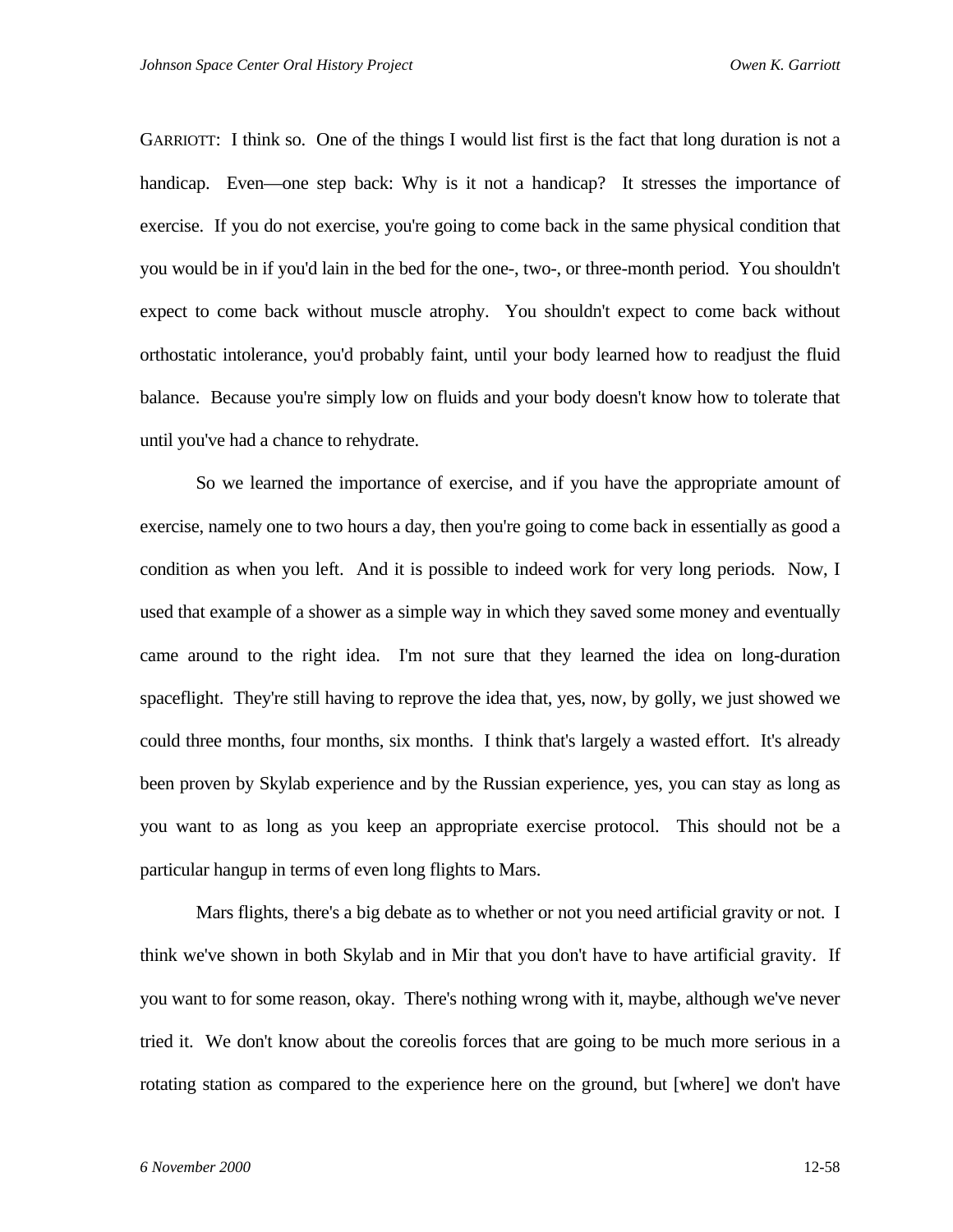coreolis forces on our body. So there could be even some problems having artificial gravity. But that's a debateable point. There's not agreement on whether or not we should have a rotating station or not. My view is, Skylab and Mir show them you don't have to have that. So there's still some lessons, a few that have been learned and a few that haven't, that are applicable to Space Station and beyond.

RUSNAK: Any other comments you want to make on Skylab before we move on?

GARRIOTT: Let's see. One more, yes. People often ask, isn't it a shame that you didn't get a chance to reboost Skylab, because that was kind of a big deal along about the late 1970s when as we approached solar maximum the atmosphere was expanding, the drag was increasing, and it was clear that Skylab wasn't going to stay up there too long. As you probably remember, it came down in 1979, most of it over southwest Australia right at the time of the Miss Universe contest [held in Perth], by the way.

I sidetracked myself. [Laughter] I was putting all sorts of funny stories related to it. Where was I?

RUSNAK: Talking about Skylab coming down.

GARRIOTT: Yes, but there's something about that.

WRIGHT: People asking you how you [unclear].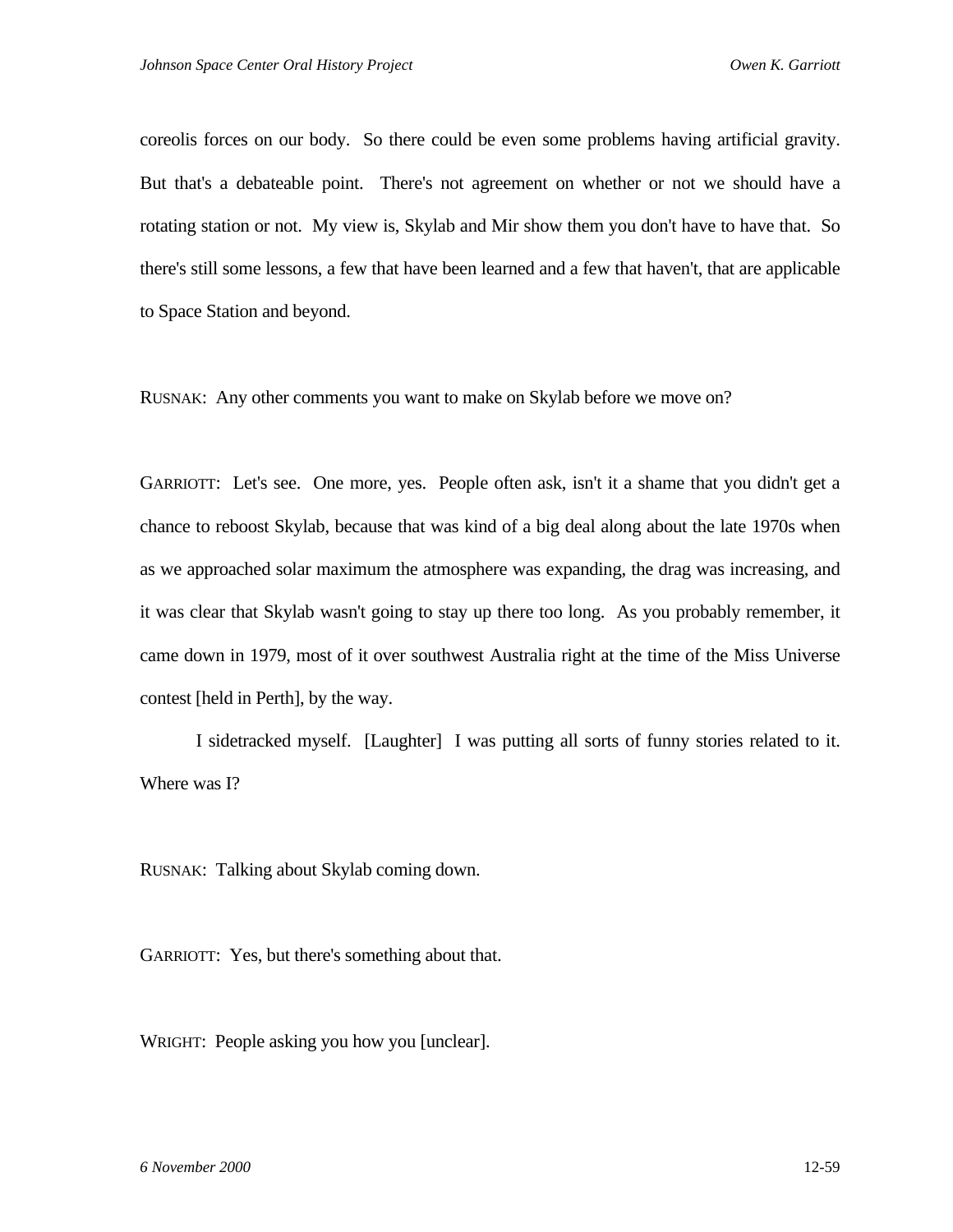GARRIOTT: Oh, yes, that's what I wanted to talk about. [Laughter] Thank you.

Isn't it a shame that we couldn't reboost it [Skylab]. Because there was a lot of thought and consideration given to sending up an early Orbiter, which wasn't quite ready before the Skylab came down. Well, the fact is, that's the right thought, but the wrong solution, because the Skylab that we were flying had one of the CMGs [control moment gyros] completely broken down, and the second was limping, only leaving a third one. You really need three full CMGs, control moment gyros, attitude control devices, to maintain proper attitude and control. It had problems with the heat shield. It had one of the scientific airlocks that was already plugged. It had others of the instruments that were beginning to degrade.

So it was limping along, and it would not have been nearly as useful as it would on [a] new Skylab, but we had the new Skylab! The flight unit, the backup flight unit, was ready to be launched. We had three Saturn Vs from the Apollo Program that had never been used, flight units ready to go. We had uprated Saturns ready to take crews, and they decided not to use it. The Saturn V vehicles were left on the ground as tourist attractions. The Skylab flight unit sits in the second best place for it, namely the Smithsonian Air and Space Museum.

What should have been done, of course, was to put it into orbit and then continue flying crews to gain six- and twelve-month experience. So the value of the Skylab Program could have been doubled or tripled by simply taking advantage of the flight hardware that we had already built and paid for. The decision was made not to do it, because it would have cost a few extra bucks and possibly competed with the development of the Orbiter, which didn't fly for another eight years.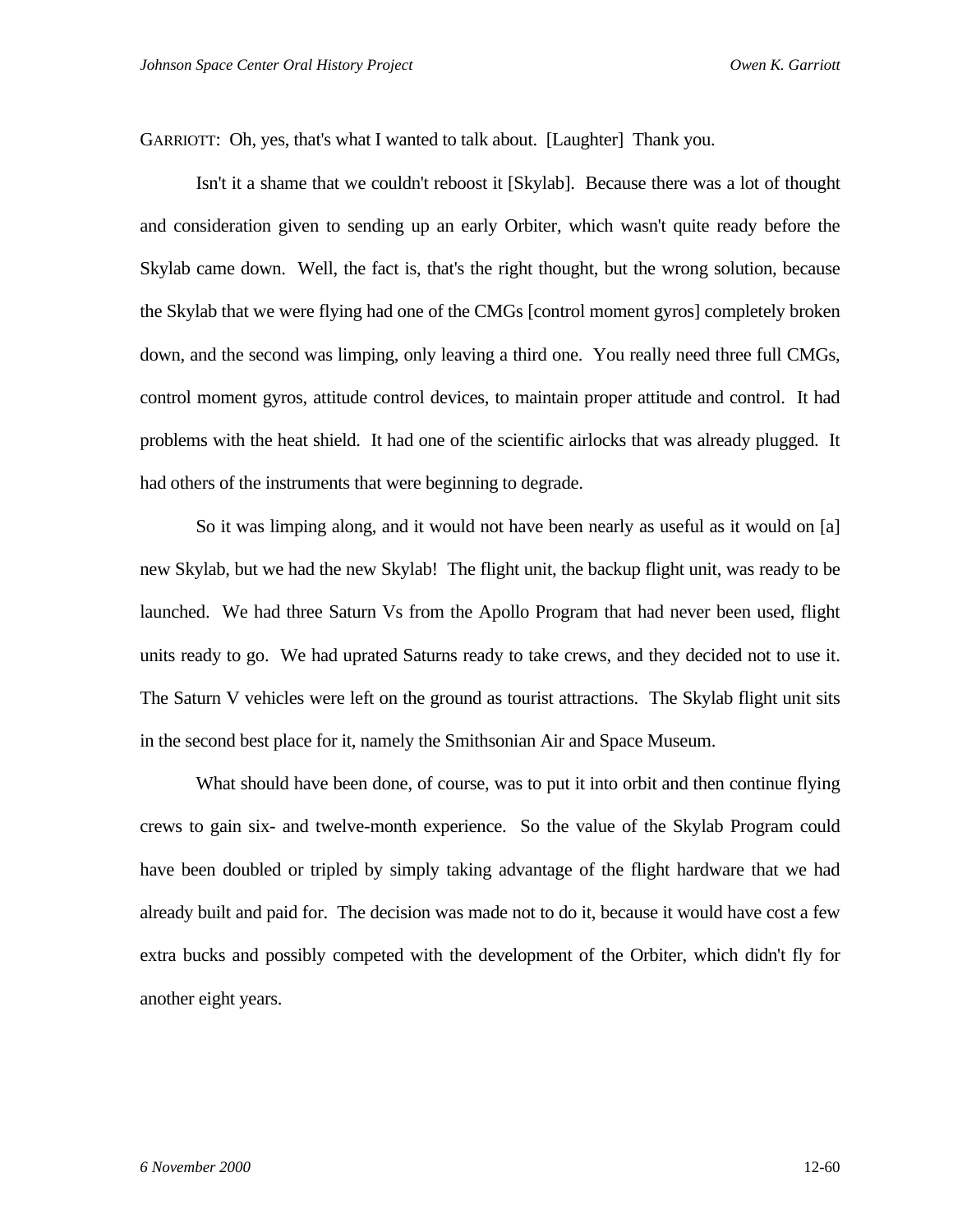So that's my biggest annoyance about some of the foolish decisions, largely political, partly financial, that were made at the end of the Skylab period instead of taking use of the flight hardware that had already been purchased and sitting there available.

RUSNAK: Do you think having launched a second Skylab that it would have been able to stay up for these periods of time? I know, for instance, the nitrogen reaction control system wasn't replenishable, so you've got a limited amount of supply there, given the problems that the other one had with the gyros and coolant and these kinds of things.

GARRIOTT: The short answer is yes, and here's why I say that. First of all, the nitrogen was depleted because of the first ten days when we had to go out of attitude. That used up probably the majority of all of the nitrogen that was used for the whole flight. In theory, you won't use any nitrogen as long as your CMGs are healthy, because if your CMGs are healthy, you use them to balance the torques and you never need to use any of the nitrogen. You would probably be put into a slightly higher orbit and you could have also used the Apollo command module to give it a slight boost before you came back home and even boost it a little bit higher.

So, yes, you could have kept it up there for a longer period. Once you [pass] the maximum of the solar cycle in along about 1979, then it would have been easy coasting for another decade after that. So I think it could have easily stayed in orbit for another ten years beyond what it did stay.

The question is, would you have had enough crew vehicles to continue to man it during that period. The answer to that might have been no. You might have had to wait for the Orbiter, unless you wanted to build more uprated Saturns. They might have decided that that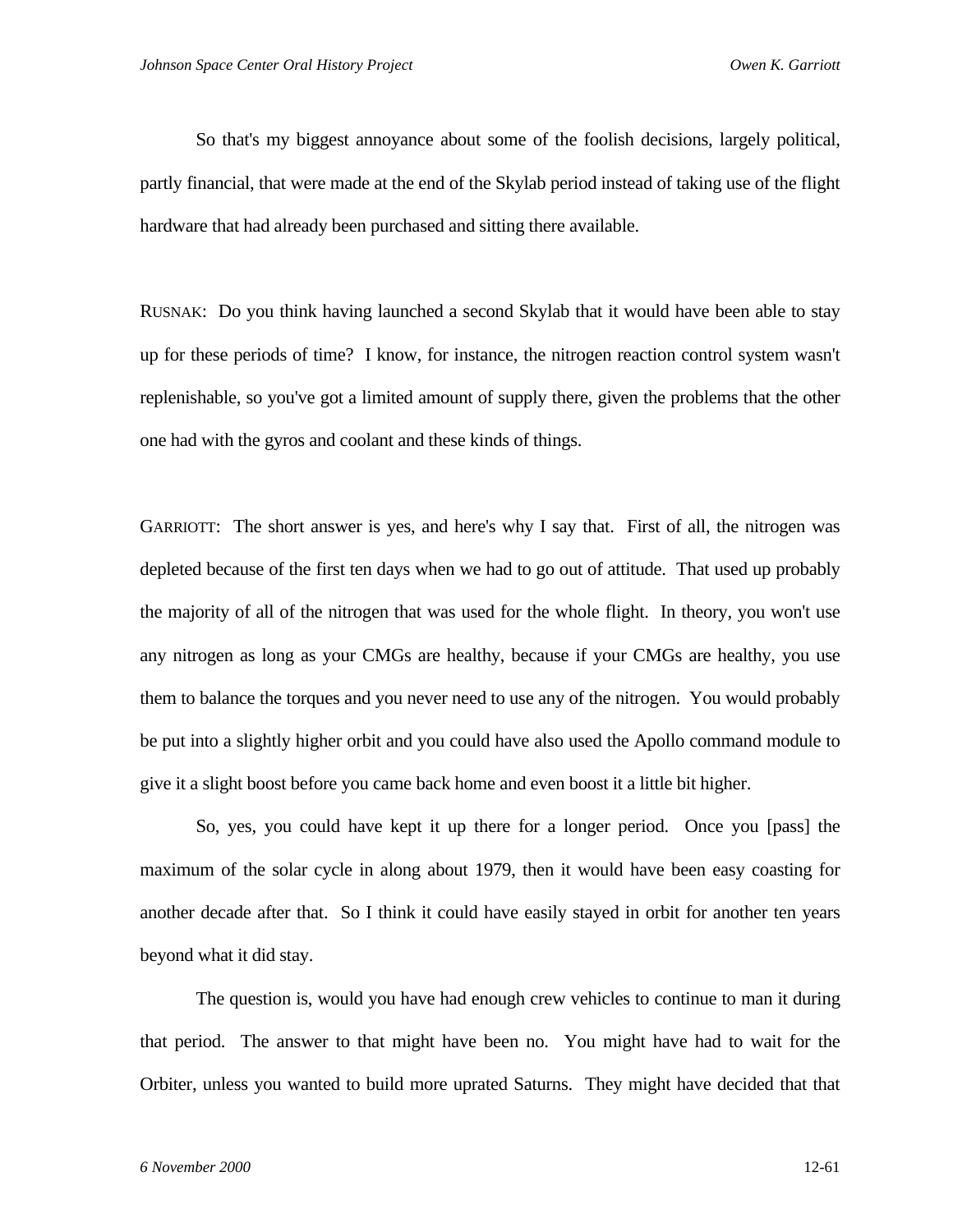was too expensive. I can understand that decision. The thing that I can't understand the decision is not using the Saturn Vs and the Saturn IVs [uprated Saturns] that were available and never used.

RUSNAK: Certainly from a technical standpoint it seems like it would have been a useful thing to have up there, but obviously these political and financial factors—

GARRIOTT: It would have been amazingly useful, because we got so much benefit from extending the flights from one, two, and three months. We've had to wait now for Mir to come along and buy the time from the Russians. Cooperative work is fine and good, but, still, we should have had that data available with good quantitative biomedical measurements made of six- and twelve-month durations up on the "Skylab B."

RUSNAK: By the time you came down from your mission, Skylab's fate wasn't yet sealed, but what were the tasks you were doing after your mission?

GARRIOTT: Rather shortly after I came back from Skylab, a matter of months, it was offered that I should go to the Science and Applications Directorate as Deputy Director. So I accepted that position and began to work in the physical sciences area outside the Astronaut Office, although while you're still at JSC, it's never really very clear whether you're keeping a foot back in the Astronaut Office or have it fully over here in another discipline. I preferred it that way, because I wanted to come back to the Astronaut Office at the appropriate time, when the time was right for another kind of a flight, as it eventually did with an Orbiter flight.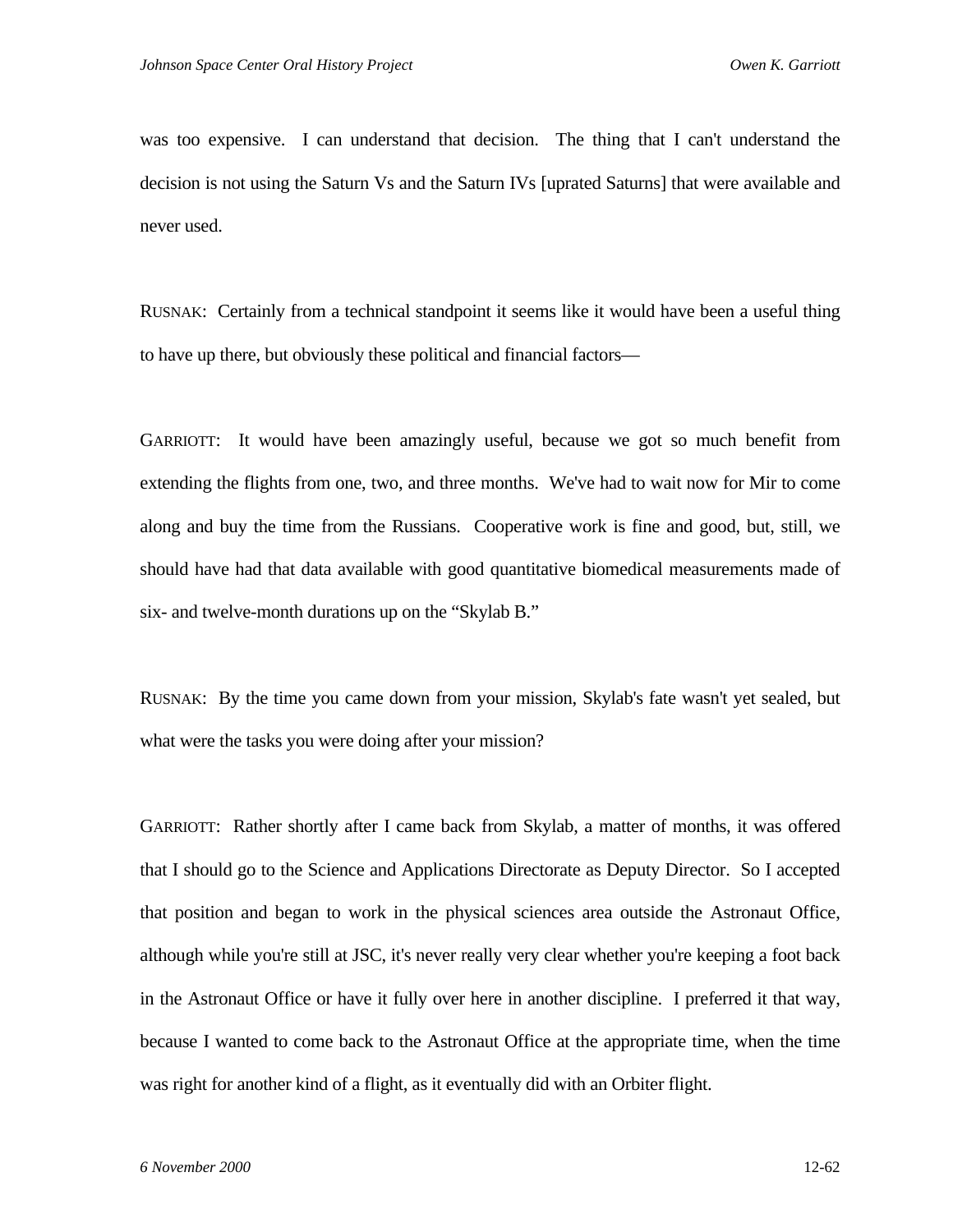RUSNAK: Do you think it was likely that you would get another flight once the Space Shuttle came on line?

GARRIOTT: I thought it was fairly likely. We didn't have such a large number of people in the office by that point. I guess we'd selected some people in 1978, but that was the time that I came back. So we still had a pretty small office, and coming back in with experience, I thought, and the fact that my research background, my professional interests or scientific interests were related to the objectives of [Spacelab], I thought there was a pretty good chance.

RUSNAK: As someone in Science and Applications, what role did you see for the Space Shuttle in doing these types of experiments?

GARRIOTT: Spacelab I, if this is your question, the whole mission was oriented towards making clear that the Spacelab, the laboratory that fit in the payload bay of the Shuttle, was useful for the whole range of scientific disciplines. So we had about six different disciplines represented, so very interdisciplinary, which is, well, my interest is interdisciplinary work. So not only a lot of biomedical work, but also astronomy, fluid physics, materials processing, atmospheric sciences, all were represented with differing experiments.

So I found that quite interesting, and I think it does relate to the fact that you need an interdisciplinary background to try to conduct experiments for all of these PIs [principal investigators], because you obviously can't have a representative for each PI there, and you need somebody who has got some degree of competency in all of the variety of areas.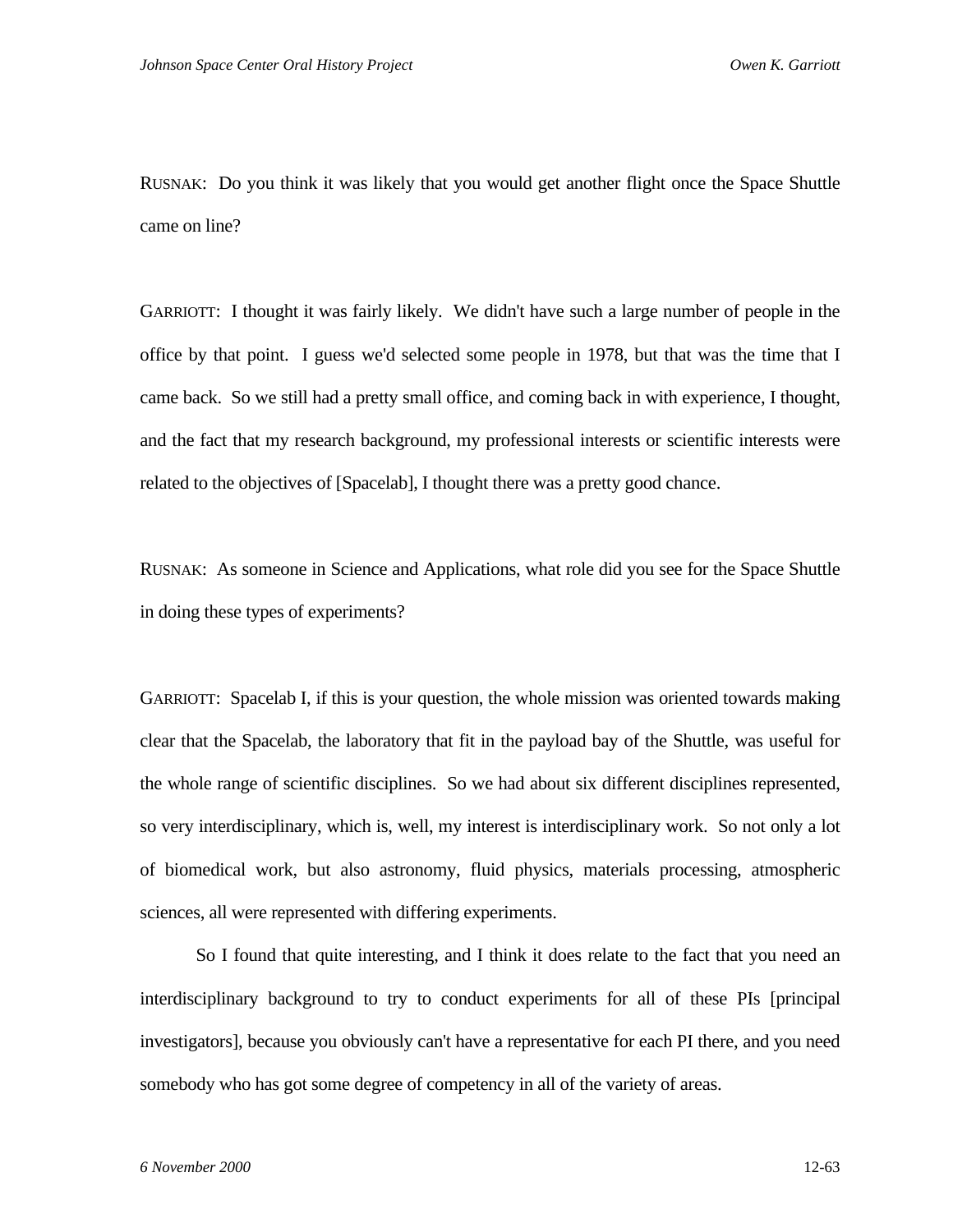RUSNAK: Was Spacelab then your primary focus once you moved over to Science Applications?

GARRIOTT: Oh, yes. Yes, I didn't come back—well, I took one year out. I actually was the Deputy Director there for about two years, then I took a year off for, like a sabbatical, only they called it another thing, within NASA for a one-year trip back to the university. I went back to Stanford for a year. Then when I came back, they'd combined the Physical and Life Sciences Directorate and I was Deputy for Physical Sciences there for a year or so, until it became time to select crews for Spacelab, and that's when I went back to the Astronaut Office. So I went back from that position specifically for Spacelab.

RUSNAK: When and how did you find out that you were scheduled for the first Spacelab mission?

GARRIOTT: Probably George [W. S.] Abbey, but I can't remember. Either George Abbey or John [W.] Young was the Commander of the Spacelab flight. I can't remember which.

RUSNAK: What kind of experiments were you going to do on this first mission?

GARRIOTT: The ones that I was referring to, multi-disciplinary experiments in the area of life sciences. Vestibular experiments, a whole array of those, blood-drawing. We didn't have quite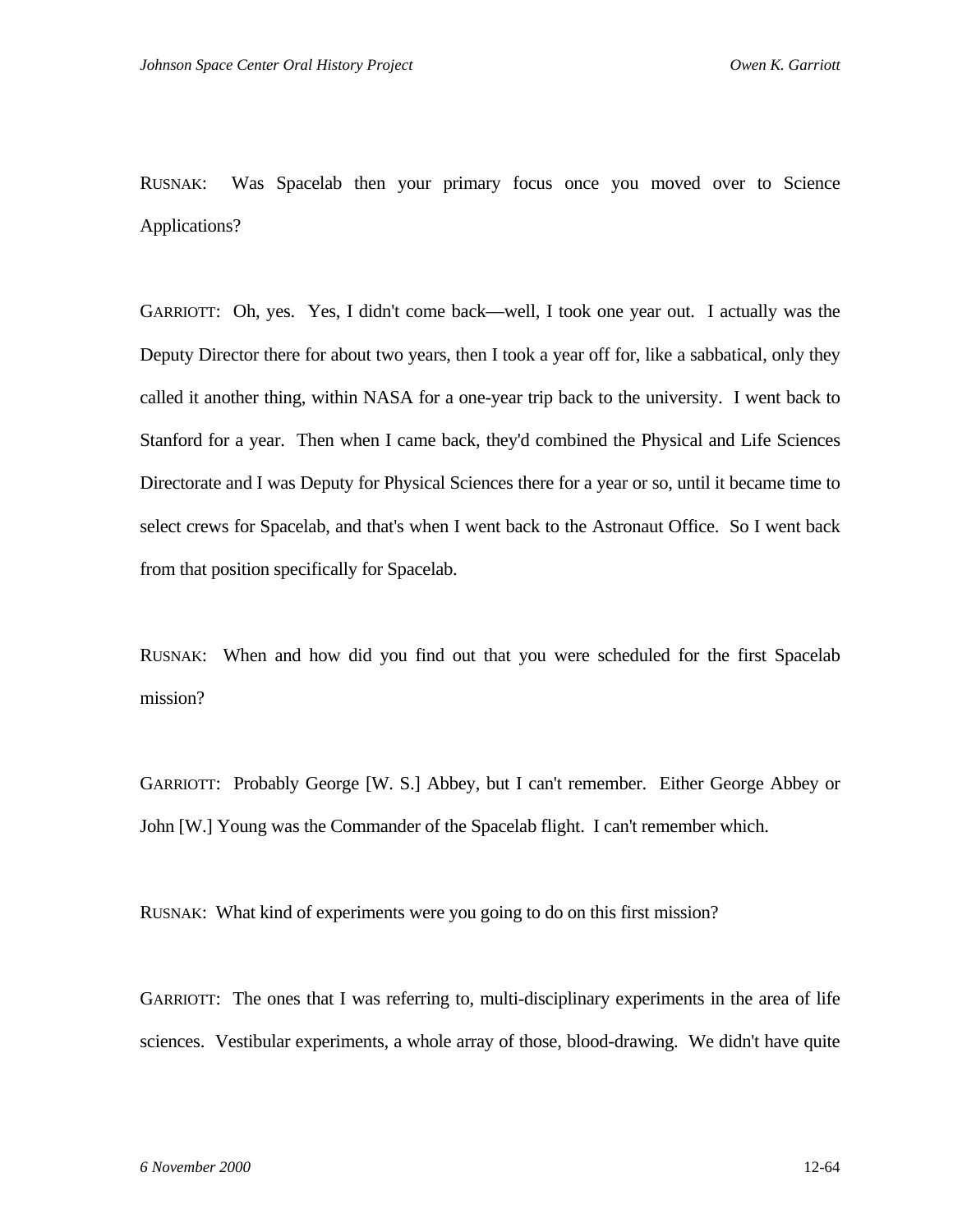the full range of facilities that we had on Skylab, so to some degree they were different. For vestibular, there was a rotating dome. There were other kinds of visual experiments to be done.

In fluid physics, we had a whole rack of equipment that enabled you to inject liquids, shake them and rotate them, combine them, stretch them, do all sorts of things to look at the small forces associated with the surface tension and even smaller forces that are associated with fluids that you can not well demonstrate or measure here in a 1-G environment. So a whole rack of equipment oriented toward a variety of fluid physics experiments.

An adjacent double rack associated with materials processing, some of which you would have furnaces in which you would insert rods that heated up to very high temperatures and then solidified very slowly. Others in which you focused light on a crystal and melted it and then allowed it to solidify more carefully.

So again, a whole array of material science experiments. We then had a large overhead window in which we had to look outside for experiments related to stellar astronomy and air glow with sophisticated spectrometers to look at the air glow layer and see just what wavelength it was coming back. So you could see this line comes from hydrogen or oxygen and nitrogen, more likely, to see what the wavelength and intensity of those lines associated with the atoms and molecules might be. So really a very large array.

RUSNAK: It sure sounds like it. How did training and preparation for a Space Shuttle mission compared with that of Skylab?

GARRIOTT: Actually, they were somewhat similar. There were fewer disciplines represented on Skylab, and so we did not have to travel as far to talk with the principal investigators on Skylab.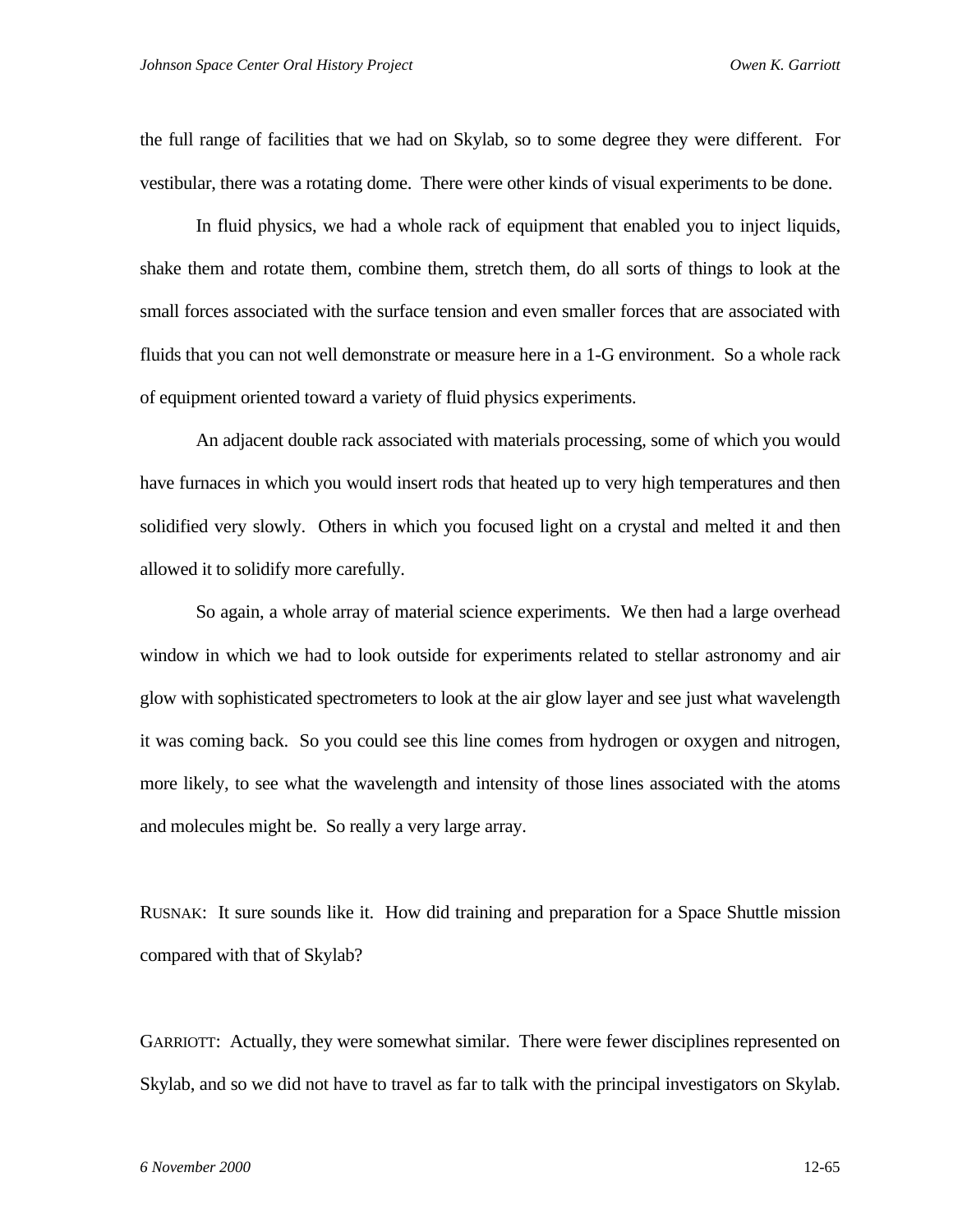In fact, for most of the time, they came to JSC for our solar physics training and for our biomedical training.

On Spacelab, the investigators were all over the world, because this was an international flight, as well. We had the first foreign national to fly with us, Ulf [D.] Merbold, on Spacelab I. A lot of the fluid physics rack and much of the material science was designed and built in Europe. The principal investigators were in Europe. The biomedical experiments here were largely, many of them, at MIT, as well as at JSC. The atmospheric sciences, many of them at the University of Michigan or University of Utah.

So we were continually traveling all over the world to see the investigators in their home laboratories where they had the instruments similar to what we were going to be doing in space, and to learn what it was they were looking for, to understand better the objectives of their experiments. So we had to do more traveling on Spacelab.

Also, the Japanese had a very interesting experiment. It had to do with electron beam emission. So we had to take a number of trips to Japan, as well as them coming to the U.S. to explore the conduct of their experiments. So really we were very international and traveled all over the world in order to talk with the investigators about the conduct of their experiments.

RUSNAK: It certainly sounds like your interdisciplinary focus and these interests you've had really came into play here during Spacelab.

GARRIOTT: That's very true. I feel so fortunate to have had the chance to work in all of these different disciplines with the real world's experts, and to learn from them.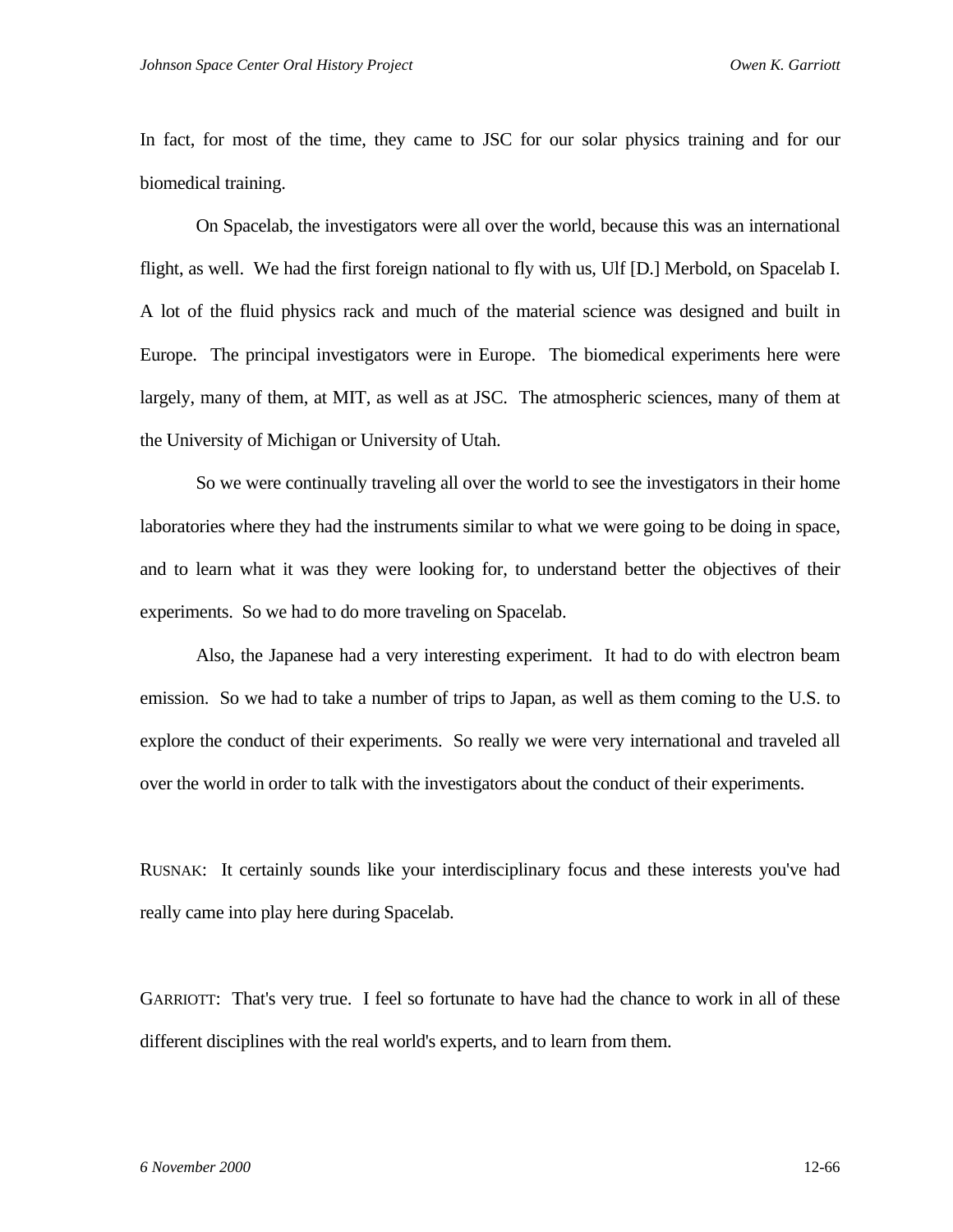RUSNAK: It's interesting, as one with your background in electrical engineering, here you are branching into all these different sciences.

GARRIOTT: I think EE is actually a pretty good background, because it is a general background, and people with that kind of a background are often in solid state physics, optical physics, optics and so forth, as well as just circuits and so forth. A lot of it really depends upon your mental attitude. Do you want to be interdisciplinary? Are you really interested in a broad range of other people's business? Only if you have that broad interest is it really going to be as much fun as I found it.

RUSNAK: I was reading, in my preparation for this interview, one of the scientists had commented on your inquisitiveness during Skylab and how that was very refreshing for them to have you asking more questions of them than they had to send up to you. So it certainly reflects this true interest you've had in these other types of experiments and things.

GARRIOTT: I don't know who that individual was, but I do recall on Skylab, for example, one of the solar physicists, whose name happens to be Bob [Robert M.] MacQueen, was the first principal investigator to actually speak directly with flight crews. They'd always done it through the capcom, which is fine, but on the other hand, if you're trying to talk about what the sun's doing, and his experiment had to do with the corona, you really quite often can be far more precise and direct if you can talk to the expert right there.

So we were very pleased that once we started talking back and forth a little bit, we had excellent capcom representative in Bob Parker, Robert [A.] Parker, still with NASA. They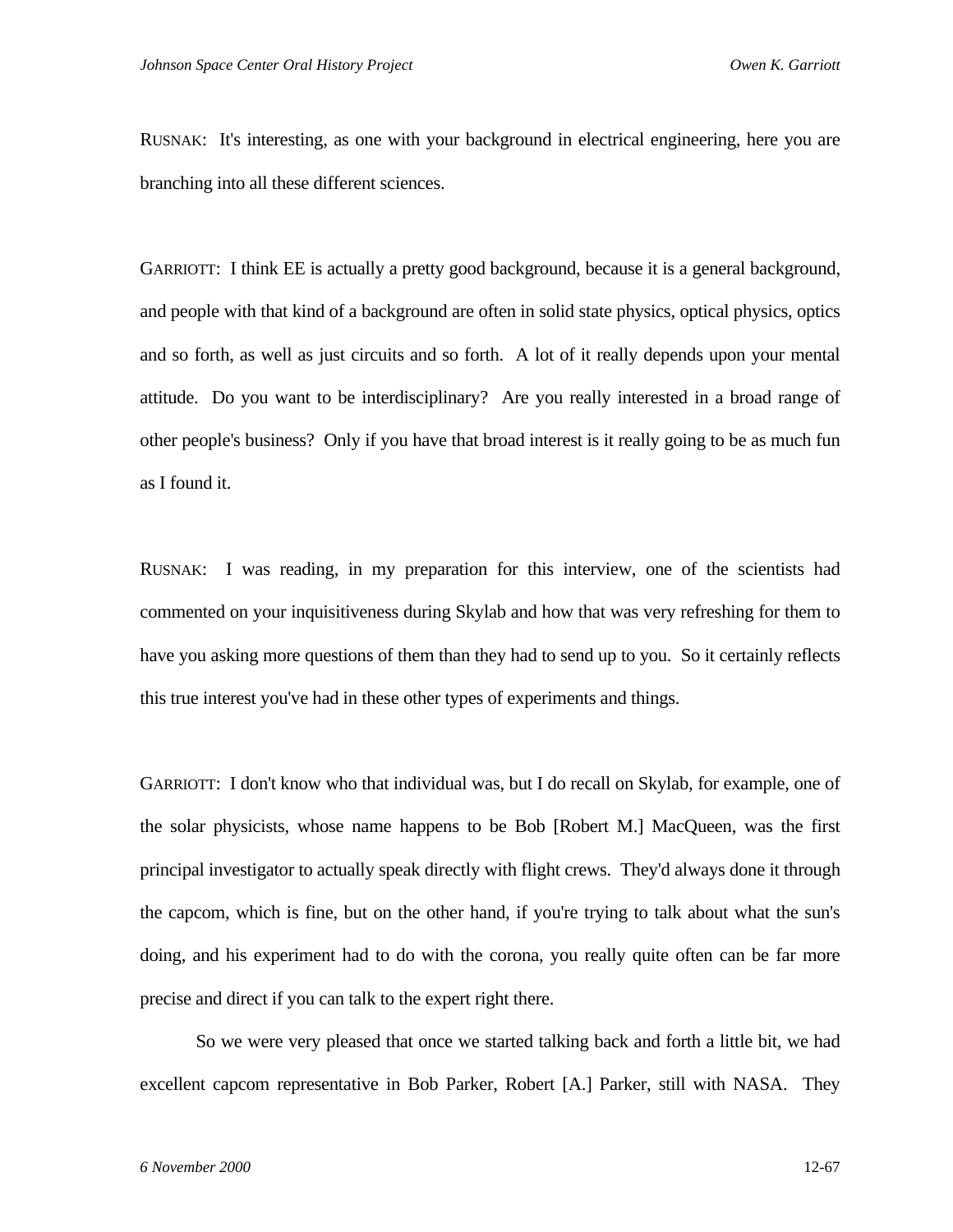called him the czar. He was a Skylab science czar representing all of the disciplines. But he could work out the relative merit if there had to be a tradeoff between disciplines. Bob helped on that. Then he could help get the PI associated with that experiment talking directly with the crew. After Bob was allowed, then they saw that it didn't really hurt anything. He didn't mess up the Skylab or give the crew wrong instructions, it worked out well, and then it was continued far more easily since that time.

RUSNAK: Is that how Spacelab then operated?

GARRIOTT: Yes. Yes, by the time [Spacelab] was around, then the PI could be at some remote location, usually at Marshall Space Flight Center, because that's where all the payload operation was done.

I ought to correct one thing. I called Bob [Parker] the czar. No, he assisted one of the PIs on a rotating basis who was called the czar. So for one week or some period of time, why, the solar physicist might be the czar. Then the next week it'd be a flight physician. Then it would perhaps be a corollary experimenter. So they rotated that job around. So I misspoke a moment ago.

RUSNAK: Earlier I had you characterize your crew members on Skylab. Could you do the same for some of the people on your Shuttle flight?

GARRIOTT: Oh, sure. I've always gotten along extremely well with my fellow crew mates. On the second flight, John Young, who was the commander of Spacelab I, is not an Alan Bean.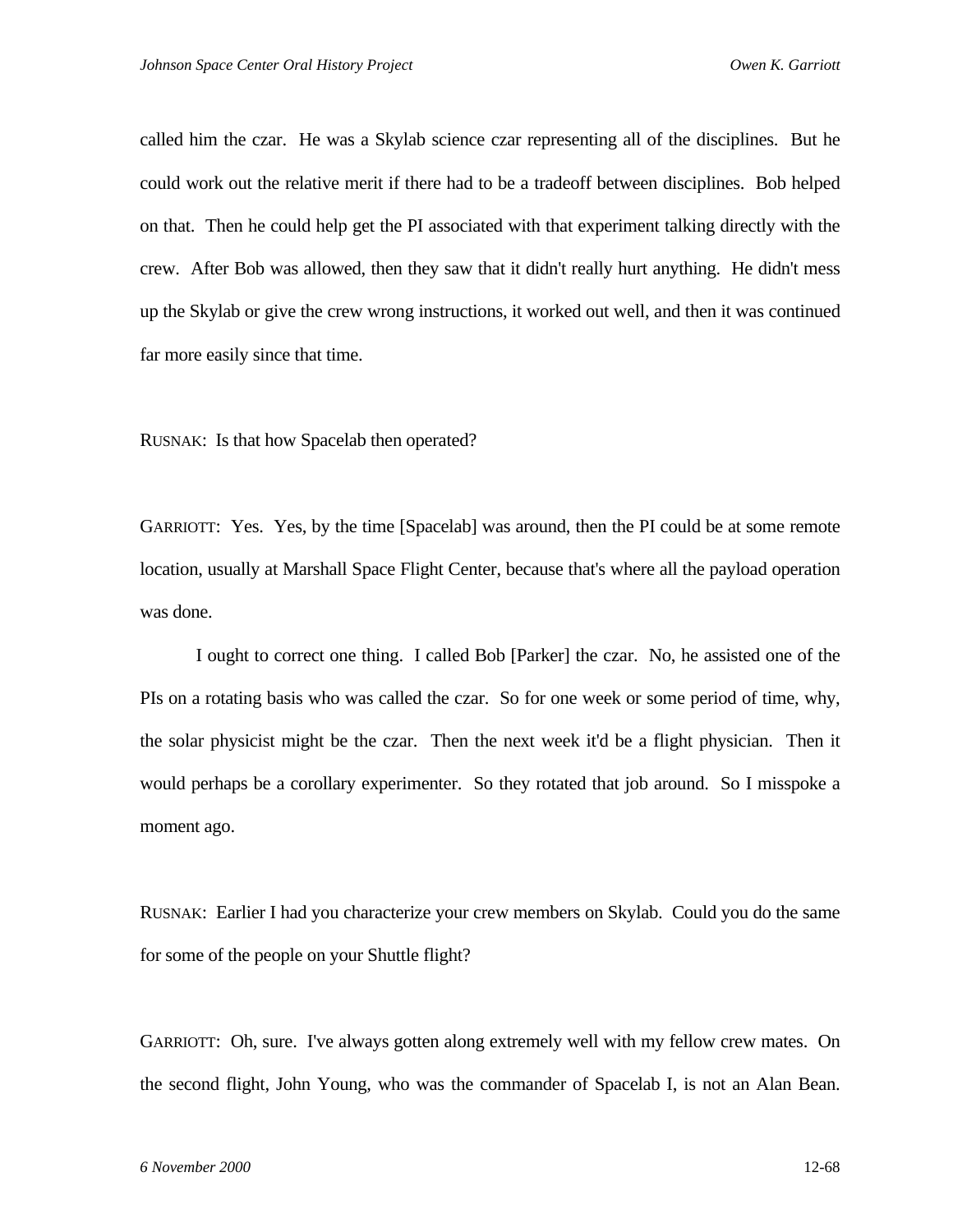He's motivated differently, different personality, standard sort of a prototypical test pilot. A little concerned about that. Bringing in the first foreign international. How well is that going to work? It turns out it worked extremely well, for which I give John Young a lot of credit. I really enjoyed having John as the commander of our flight. And I think after we came back he had no better friend on board our flight than Ulf Merbold. They still often talk. Whenever Ulf comes back, I think they get together for dinner, the same way that I had talked about earlier. So we got along extremely well.

On Spacelab I, one of our first experiments had to do with a rotating dome, which would be taking a picture of your eye as it sort of twisted a little bit. That camera, the apparatus to which it was mounted, broke very early in the flight. And to get these pictures properly required thousands and thousands of frames of photographs on a very nice format camera, special camera. After the frame [experiment apparatus] broke, all of this film and camera was sitting there without any particular use, so John Young helped find a use for that. He took the camera and all of these rolls of film up to the flight deck. I think he spent a major fraction of the Spacelab I flight time taking pictures out that left-hand window with this nice format camera. He was very willing to let anybody else come up there and have that seat and take the pictures of the things that you thought were interesting or valuable and so forth.

John really jumped in and assisted in the conduct of the science, and I think before flight there was some little concern about that, that whether or not a standard prototypical test pilot would enjoy and participate. But we all really enjoyed having him on board. He did his share, as did the rest of us.

I worked with Byron [K.] Lichtenberg on my flight. He is still a very close friend of mine. We were working on two shifts there, so three of us together, then three on the other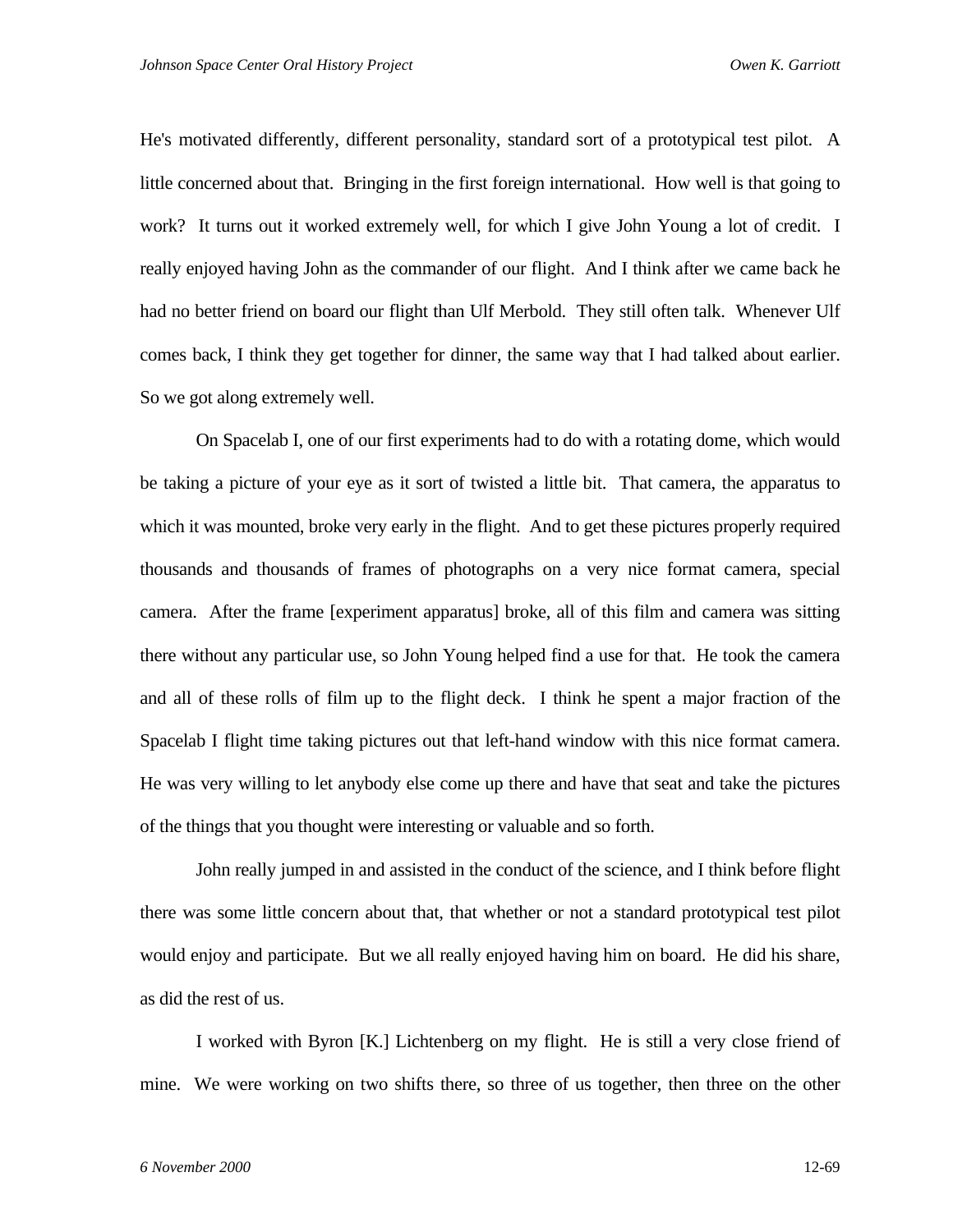shift, although we overlapped quite a bit. So we would often still get together. Good bunch of people to fly with.

RUSNAK: It was certainly a successful flight.

GARRIOTT: Well, I think so. It was a little hard to tell when you came back, but when we came down and landed, of course, like a glider, I remember going in the van, being picked up by George Abbey and he said, "Well, the science community is very happy," or very pleased with how things went. So that was the clue we had. But when George was willing to tell us that, I was very pleased.

RUSNAK: Yes, that's certainly a positive experience when you can get his okay that something went well.

GARRIOTT: Yes.

RUSNAK: After your flight, you moved into the Space Station Program as a program scientist.

GARRIOTT: Right.

RUSNAK: Could you explain what that job involved?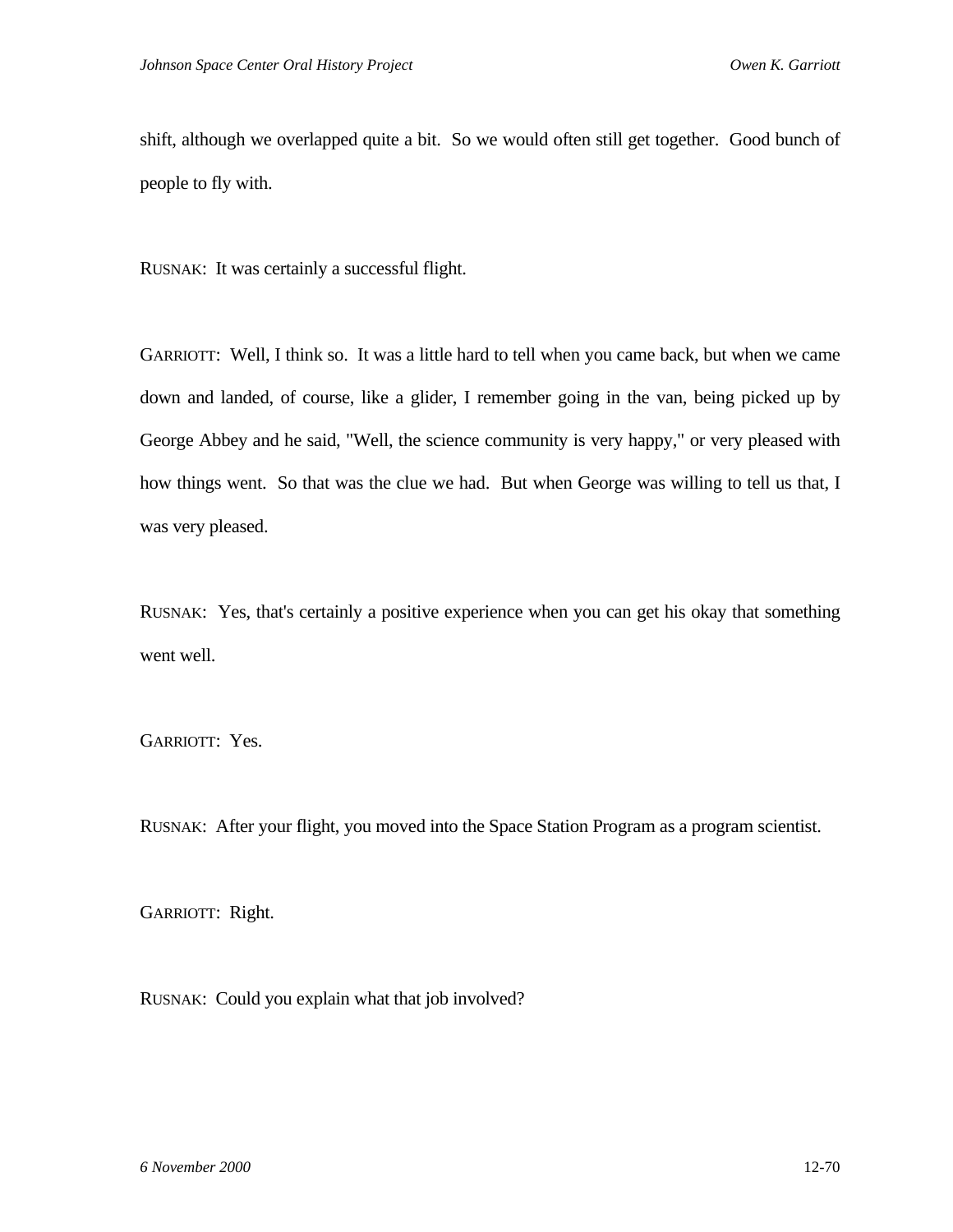GARRIOTT: We had the responsibility for the principal program office here at the center at that time. In fact, Neil Hutchinson was the head of the Space Station Program here in JSC at that time. We were simply making preliminary plans for the conduct of science and looking at preliminary ideas. There were several different alternative configurations that the Space Station should look at and might be designed to follow. One of Neil's job, principally, I think, was to decide which of these options were going to be best. My job was to advise on the conduct of science on these various options, how would you do it and so forth.

Also at that time, one of my other—perhaps my second big complaint about NASA decisions has to do with the decision that was finally made to put the Space Station up with Shuttle, which, of course, now we're doing. It's only going to take about another forty-five Shuttle flights to get there. We could have put it up with the other two of those Saturn Vs, for example or another alternative heavy-lift vehicle which could be a Shuttle derivative, very much more quickly, very much less expensively had we done that.

I tried to convince them, even though it's a little bit out of my main line of responsibility, that the conduct of the program would be much better had they used heavy-lift vehicle and we could, of course, have done the science earlier, as well. So from that standpoint, it was a connection to my real responsibilities. That wasn't accepted either. But that's the kind of work that I was doing when the program office was here at JSC.

RUSNAK: The Space Station really kicked off when in 1984 Reagan said, "Let's build a station in ten years." How do you think his pledge compared with that of Kennedy, and really the results coming out of them?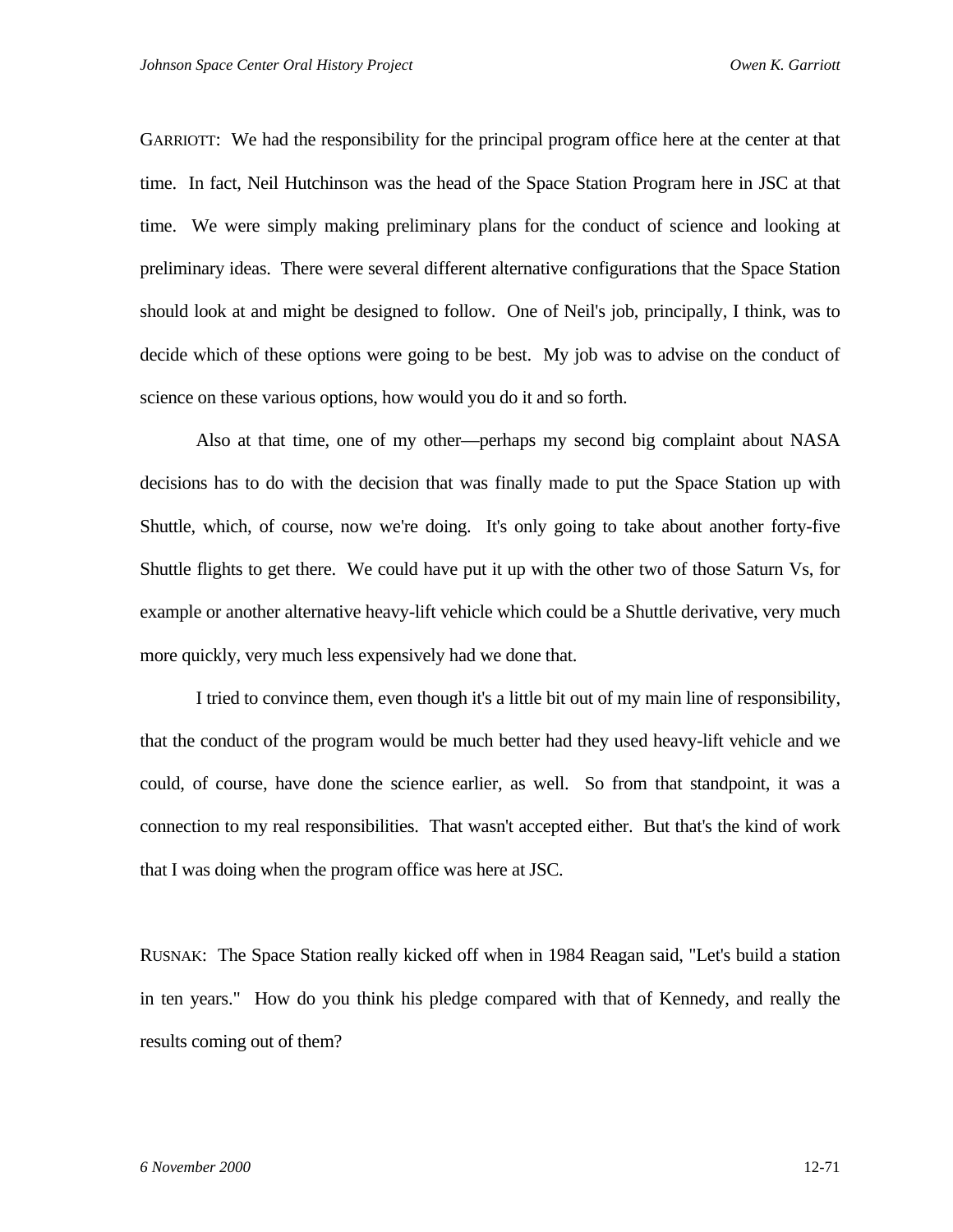GARRIOTT: It didn't have the public appeal, but I think it was the right thing to do. Had we done it in the way I just described a few minutes ago, namely putting it up on a heavy-lift vehicle, we could have done it on his time scale and we could have probably done it within the financial resources that NASA would have had. But the way it actually got implemented cost us a fortune, two fortunes, twice as much, at least, as it should have, and took twice as long. So I think that it was the right thing and the right time for Reagan to have made that. NASA screwed it up when they implemented it incorrectly.

It did not have the impact of a Kennedy talk, because it simply did not have the public "gee whiz" and science "gee whiz" as flying to the Moon. I mean, I think all of us would be enormously impressed with a challenge like Kennedy made in '61. That yardstick is so high, so large, that to compare it with that, almost anything else is going to fall short. The only thing that could compare [with] that would be a clear commitment with time scale and financing to go to Mars. I think that would have a comparable impact, but it can't be done on a similar time scale. Of course, we don't have the political commitment to do that now. The political will to do that is still lacking.

RUSNAK: Why did you choose to leave NASA a few years later?

GARRIOTT: A few years later, Challenger came along, and then it was clear that before my next chance to fly, it was going to be another five years. See, in '86 I was fifty-six years old, and five years would have put me at sixty-one, and I was getting to the point where I was a little doubtful that I would have enough time to really finish that crew. There would be no opportunity for another additional career beyond that. So it was essentially a career decision from my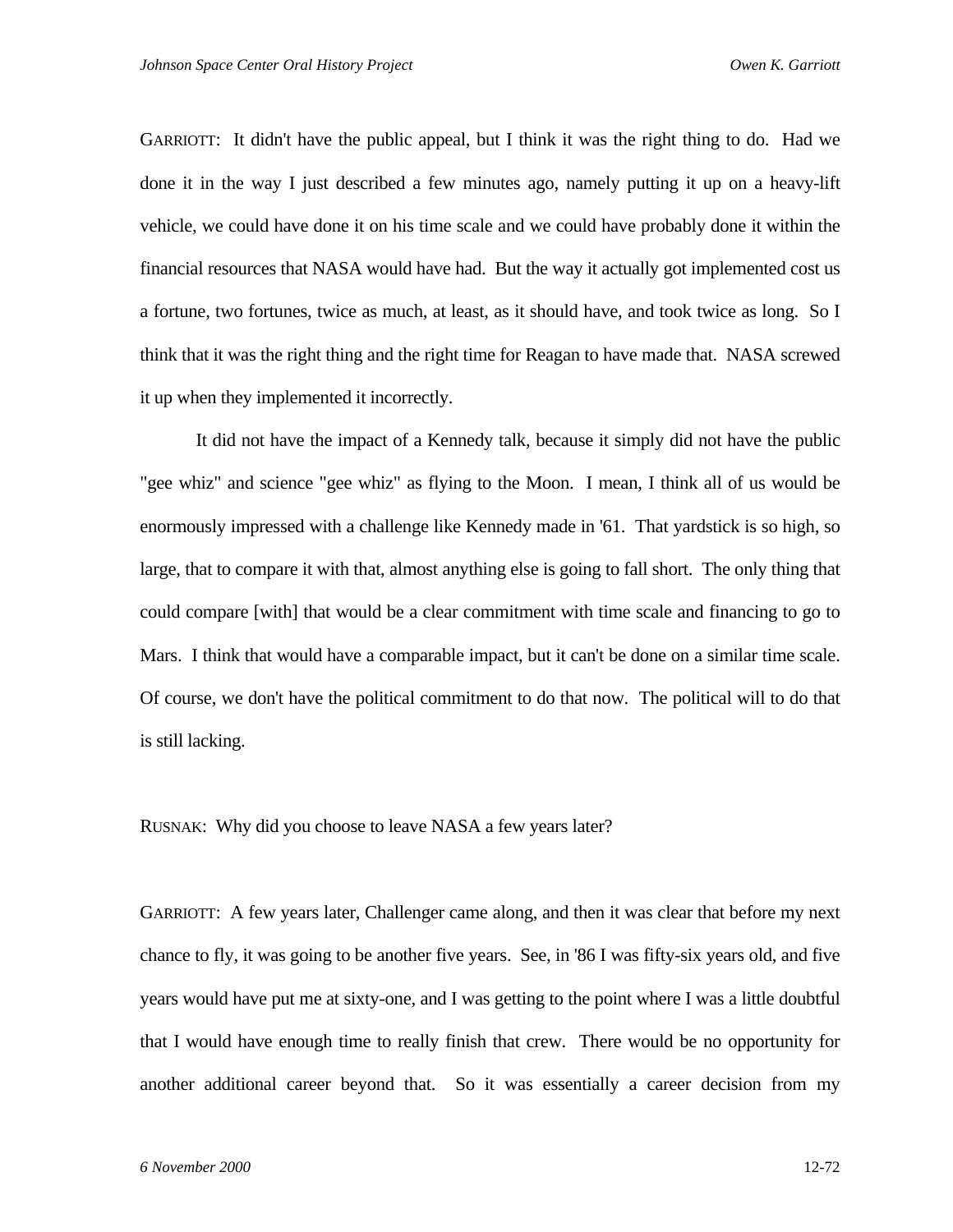standpoint. It was going to be too long before I had a chance to fly again. If I'd have had a chance to fly in late '86 or '87, then I wanted to stay for another opportunity. But when that was clearly going to be delayed five years, I just decided that from a personal perspective it'd be better to leave that to somebody else.

RUSNAK: Looking back on the years you spent at NASA, how would you describe the changing role of science and scientists within the space agency?

GARRIOTT: Clearly their contribution is being recognized more and more. They are not called science astronauts the way they were when they were selected in '65, which I think is a mistake, but it's been done for a variety of reasons to allow some additional flexibility in the way they are selected by NASA, I think. But that probably depends on who's answering the question about why that was done.

But I think clearly there is an improved recognition of the role science will play, and especially so on Space Station, because that's its whole purpose in being. If you don't do good science, if you don't do good technology research and don't bring back benefits to society, the program's not going to be considered a success, and that requires more than just pilots. Pilots can do good research, but scientists can do decent piloting, as well, and it's the combination that I think is better recognized. In fact, I think it was well recognized soon after we arrived. I think very quickly in Skylab it became recognized by test pilots as well that, yes, this is a joint effort here, and several kinds of expertise are required to complete the job.

RUSNAK: What types of work have you been doing since you left NASA?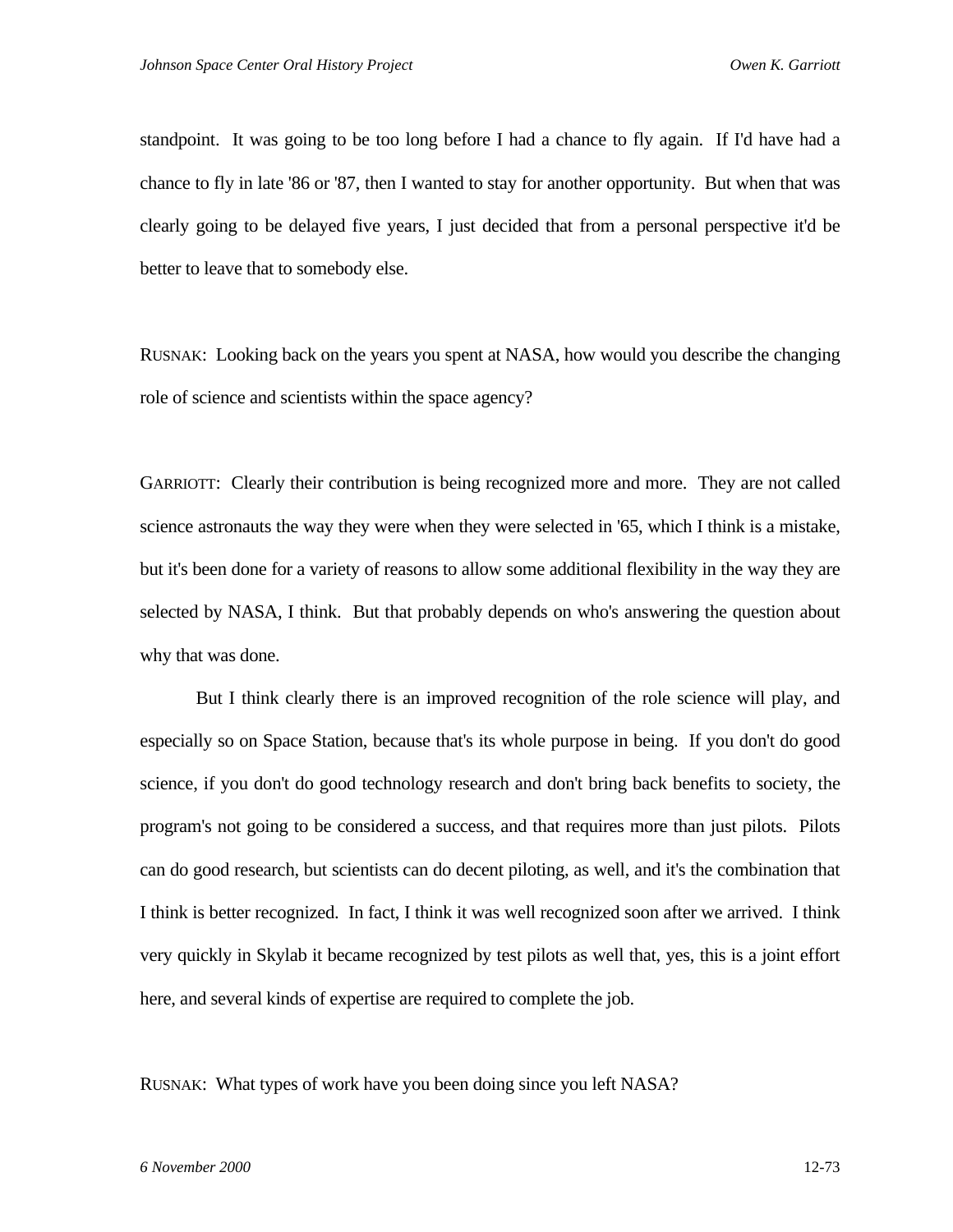GARRIOTT: When I left NASA, I took a job in the space program, still, with a company in Huntsville, Alabama, doing payload processing, payload development for NASA on Spacelab. It happened to be Teledyne Brown Engineering. I was a Vice President for Space Programs there.

Since that time, I've done a few other things and done a fair amount of traveling, including three trips to Antarctica bringing back meteorites, some of which are being studied at the Planetary Studies Foundation in Michigan.

Last year, with a son, I got a flight on *Mir*, but not the Mir that you have in mind. There is a Russian oceanographic vessel called the *Academic Keldysh*. They have two submersibles called *Mir I* and *Mir II*. They can go down to as deep as 20,000 feet, about seven to eight kilometers deep. The deepest part of the Atlantic, well, not the deepest part, the part that most interested us last year, where the sea floor is spreading, there are vents along that region of sea floor spreading called black smokers.

So we went down, my son and I, along with others on this trip, you go down, one pilot, two passengers in *Mir* at a time to the black smokers. Brought back samples, some of which within the mud of the black smoker are very small microbes, less than one micron in diameter, but which, rather interestingly, live in very high temperatures, well above the boiling point of water in a pan here in one atmosphere.

So we're culturing these in the laboratory at the Marshall Space Flight Center and at the University of Alabama-Huntsville, and we're finding that these microbes lived probably at higher temperatures than have ever been published before. So we hope within the next six months we'll have publications out describing that. Some of the high-temperature microbes are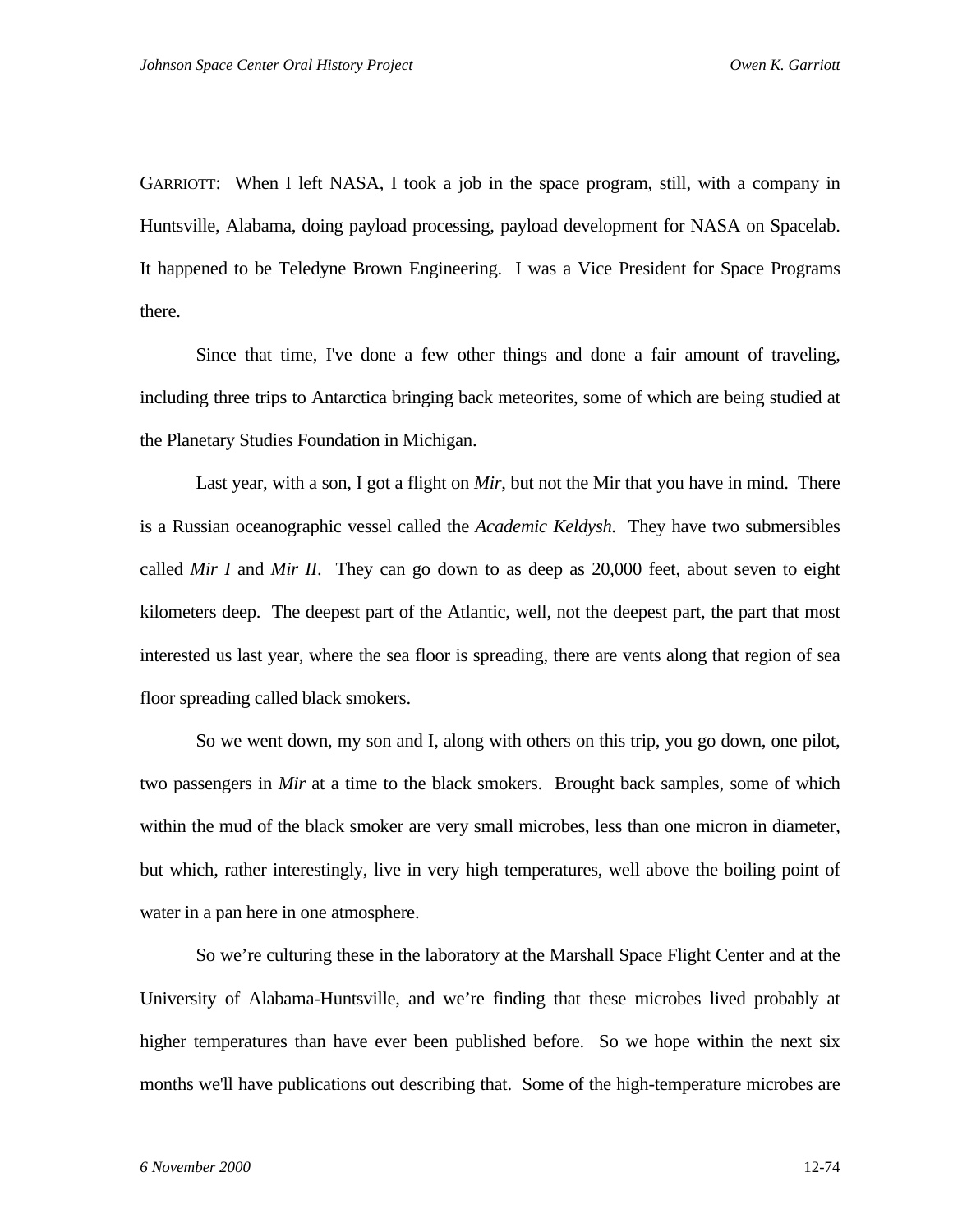quite fascinating from a commercial standpoint as well, because they have enzymes in them which obviously live at these extremely high temperatures. So we're very enthusiastic about that kind of research. So I've been doing some of that.

Then just a couple months ago, I took another full-time job. In Alabama we've organized a consortium between the six Ph.D.-granting institutions in Alabama and NASA. It's called a National Space Science and Technology Center. We've got now about a large group of university people moving in and space science people from NASA. We'll have about 400 people in there in the next month. I accepted the job as the interim executive director, so I presume I'll be finding a replacement within the next year, but in the meantime I'm helping getting this one organized.

RUSNAK: It sounds like your plate has remained full since leaving the space program directly.

If you look back on your career, who do you think, besides some of the people you've mentioned, who are some of the key figures that you worked with that you really felt made a valuable contribution to either your career development as a mentor, or some of the people you felt that were important that maybe deserve some recognition?

GARRIOTT: Well, obviously a number of teachers way back in high school were very important, as well as my parents. I give them the top credit. It would be nice if they were around to receive it in person.

But in college, I really enjoyed working with the professors in the Radio Propagation Laboratory where I did my Ph.D., because they helped me find research topics and they essentially gave me free rein. I was managing a research program to look at satellites while still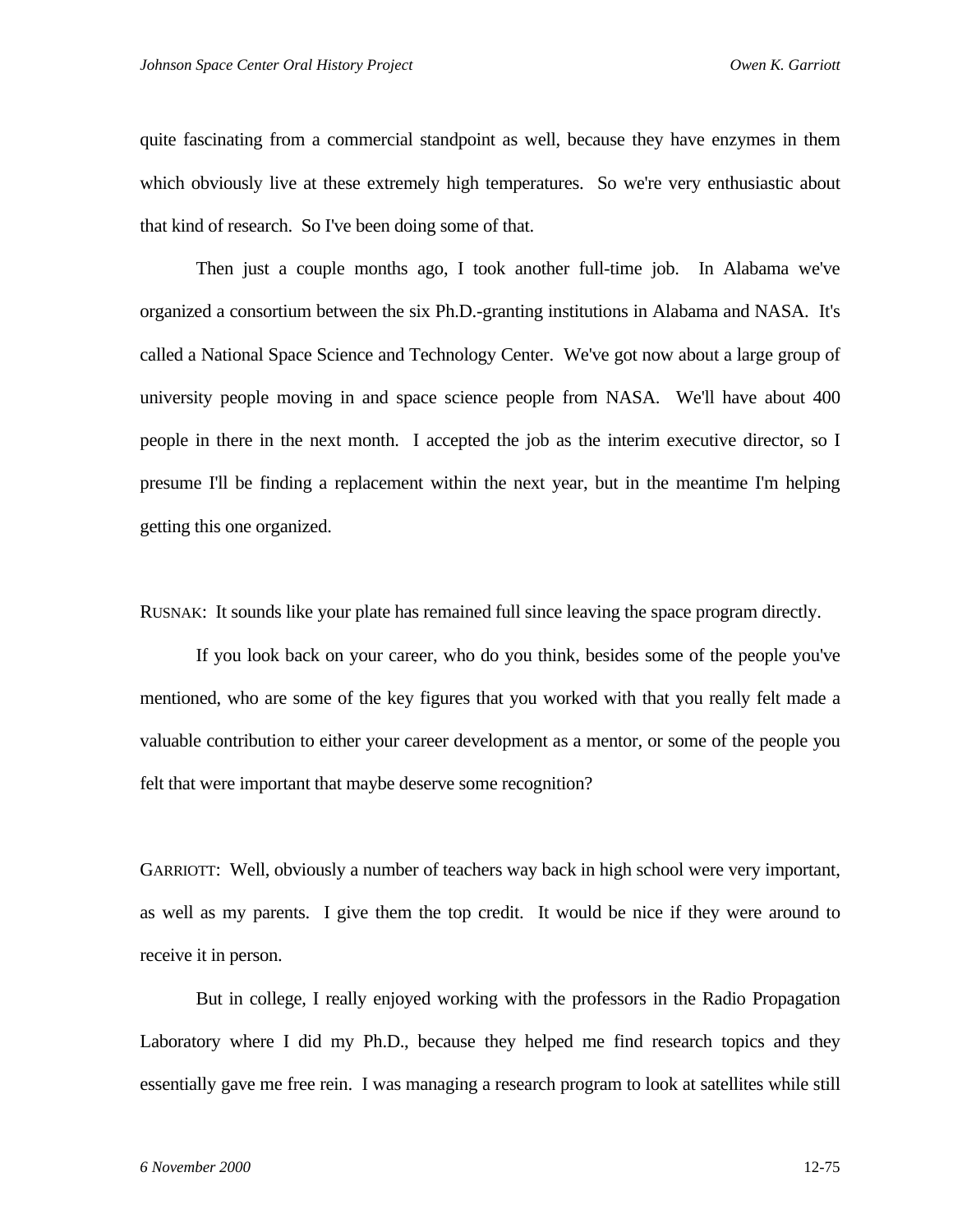a graduate student. I didn't realize how fortunate I was to have dropped into that position at the time. They all had their activities and businesses, not businesses, but I mean their activities and research under way. But here came a new area. Well, that means they'd have to take time away, so they were willing to let somebody step in and do it. Obviously, that was a nice opportunity for me. So I enjoyed that.

The people in the Astronaut Office, the pilots there, they were all pilots when we arrived, very pleasantly surprised by the reception we received. No friction developed with any of them, you know. Deke and Alan Shepard, I think, treated us evenhandedly with all of the rest of the test pilots that they had there. They didn't send us off to go do a test pilot's job because we hadn't the experience. That shouldn't be our job. But they integrated us fully into the operation of the space flight preparation and the conduct of the experiments, and even would ask our advice about the conduct of the science where appropriate. So I have nothing but praise for and appreciation for the reception that we got from the test pilots. As I've already mentioned, test pilots like Alan Bean or Jim [James A.] Lovell [Jr.] are close friends, and I still see them quite frequently.

RUSNAK: That's great. I wanted to give Rebecca and Sandra a chance to ask any questions, if they had some.

WRIGHT: I just have a couple.

GARRIOTT: Sure.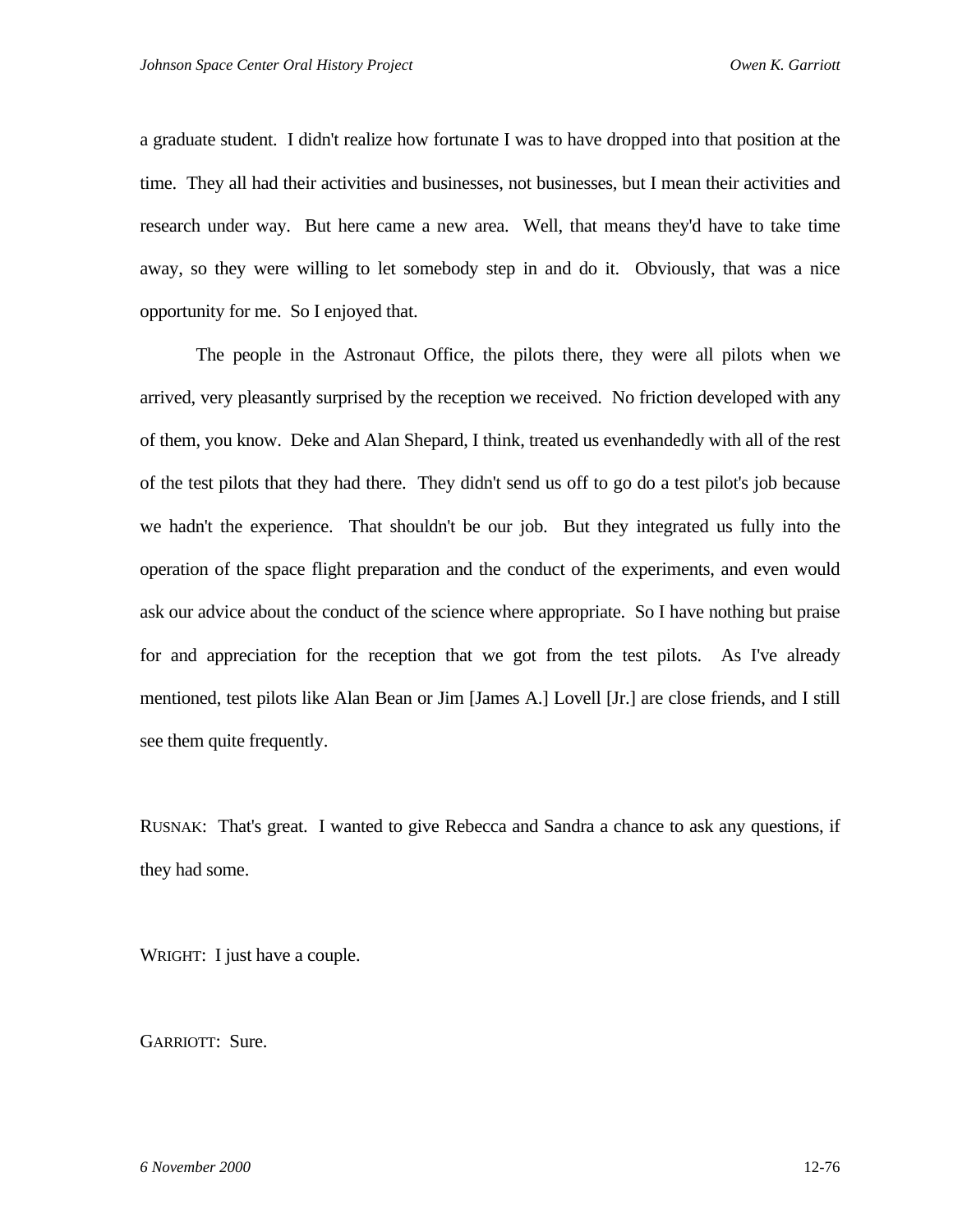WRIGHT: You've shared with us the difficulty that you had during your EVA, but can you share some thoughts about the rest of the EVA?

GARRIOTT: I can think of one that I enjoy, really, because when you're out at the sun end, sending back these film packages, it takes a moment or two for the film package to translate in and then the other fellow on the other end to unload it and so forth, so it gives you maybe a minute or two to sort of stand back in your shoes and sort of survey the situation and look at the world go by. One thing you can do, of course, is look over the edge of the "elevator shaft," and you can look down that shaft 435 kilometers. A long drop. It's fun to say, "Boy, that is the deepest elevator I've ever looked at."

But even more fun, I can remember coming across the South Pacific towards South America, and it was near a sunset somewhere near there, because I can look to my right and see clear down to Tierra del Fuego, right down here. And here are the Andes right across the center of my view, all the way up to Peru, over here on my left. The snow-covered Andes, some of it is salt, actually high plains salt lakes up there on the top. Over Argentina to the Atlantic Ocean, all in one view. The big cumulo nimbus buildups up near the equator, so beautiful, were casting long shadows down south.

So I thought that was perhaps the most memorable image, which I would like to keep permanently imprinted up here, and however many bits it takes, I want to keep that one embedded of that view approaching South America and looking all the way from Tierra del Fuego to Peru and the Atlantic Ocean.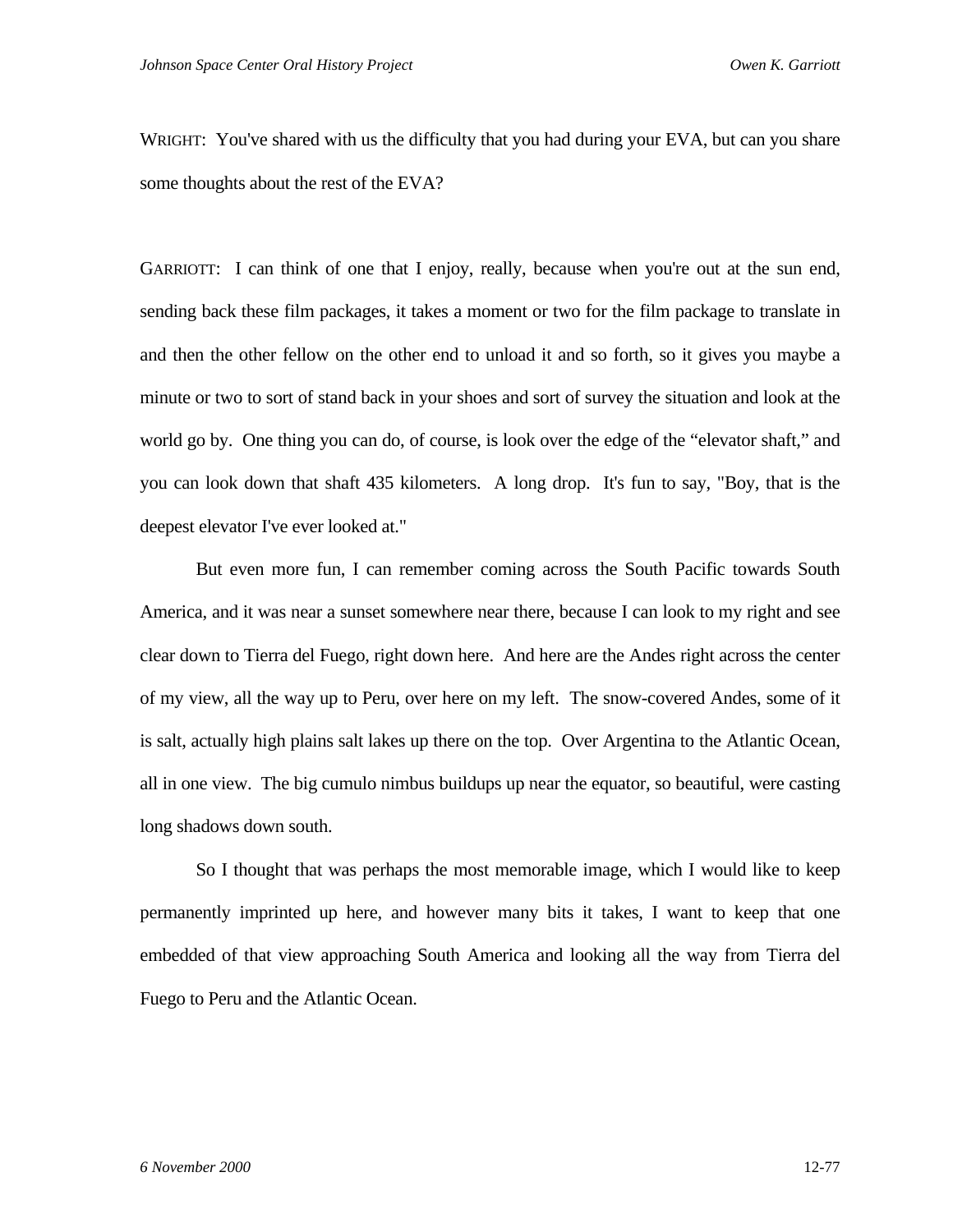WRIGHT: The other question I had is that going to space twice you had two different ways of launching. Can you share with us what you felt and what the differences were going from the Saturn V as well as the other?

GARRIOTT: The launch phase is remarkably similar, because both vehicles have a thrust which is just a little bit more than the weight of the vehicle. So you start out at very low acceleration levels. You just lifted off no more than you would experience in a car acceleration. Then it keeps building up a little bit, but the important thing is it's steady. You know, when you accelerate in a car you accelerate for three or four seconds and then you reach the speed you want to be at. Here, you keep on accelerating, because the speed you want to be at is 15,000 miles an hour. So you keep up an acceleration which is increasing up to maybe 3 or 4 Gs. But it takes about eight and a half minutes, nine minutes, to get to space on either one of the two vehicles.

As you lift off, there's quite a bit of vibration with either vehicle, but it's largely because of atmospheric vibration. The sound waves that are all around the spacecraft causes it to shake. Once you get above about 100,000 feet, first of all, you stage, you switch to a smaller engine on a second stage, and you're above most of the atmosphere so the vibration diminishes. Then it just becomes a nice steady push, and you continue that push [at] about 3 to 4 Gs, all the rest of the way for the eight and a half minutes till you're into orbit. All of a sudden you're bouncing up against your straps.

So the launch is remarkably the same, in my view, between a Saturn V and a Shuttle. The reentry is what's different. On the reentry you come down on Skylab, of course, and after you slow down a little bit so that your orbit comes down into the atmosphere, then you see the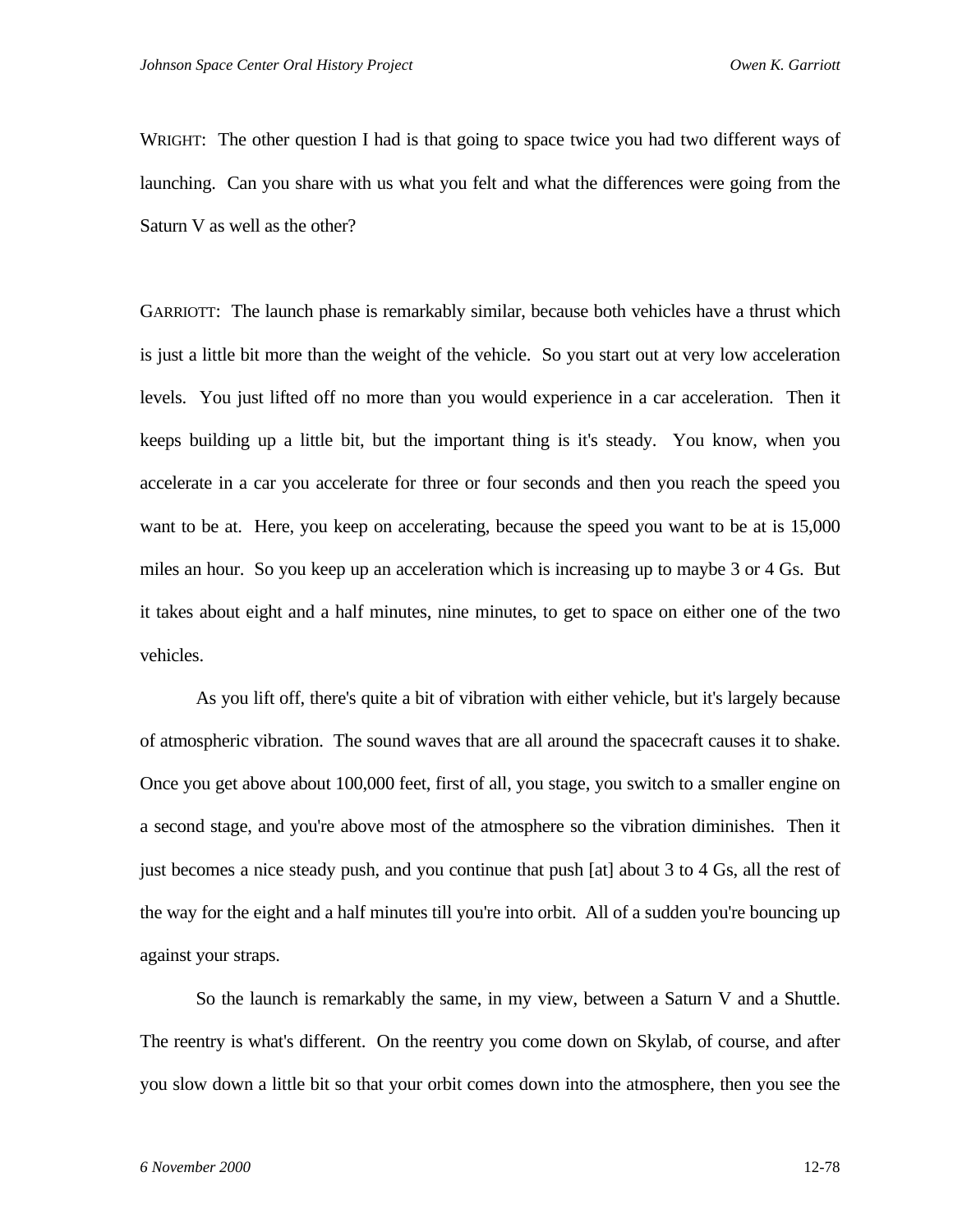air glow all around the spacecraft. That's the same whether it was in a command module or whether in the Shuttle. On the Shuttle I happened to be sitting right beside the side window on the mid-deck, so you see all of the—starting out, the blue and yellow flames coming by. Then you get a lower, why, it will turn to orange and reddish flames as the temperatures drop down a little bit. Same thing in both.

Then as you really get lower, on the command module you have to pop drogue chutes to orient your spacecraft. When you get down to about [10,000] feet, I believe it is, the main chutes come out, and then when you finally get down to a big splash in the water; then the command module had two stable attitudes, either this way or this way. Stable one and stable two. So we ended up in stable two. Had to inflate some balloons to flip ourselves back over. So that's quite different than coming down in a glider.

In the Orbiter, you come down in a glider and see all the same things [down] to about 100,000 feet. You've been used to either ten days or sixty days seeing the rate at which the Earth moves by. Once you get down to a lower altitude, the Earth starts moving by faster and faster, because you're lower, you're closer to it. You're really slower, but the Earth goes by at a faster clip. So it's interesting to see those two comparisons.

A lot of difference in the way you come back below 100,000 feet, but the launch is very much the same.

WRIGHT: Thank you.

RUSNAK: I wanted to give you a chance to make any final remarks, anything you may have forgotten or just want to close with.